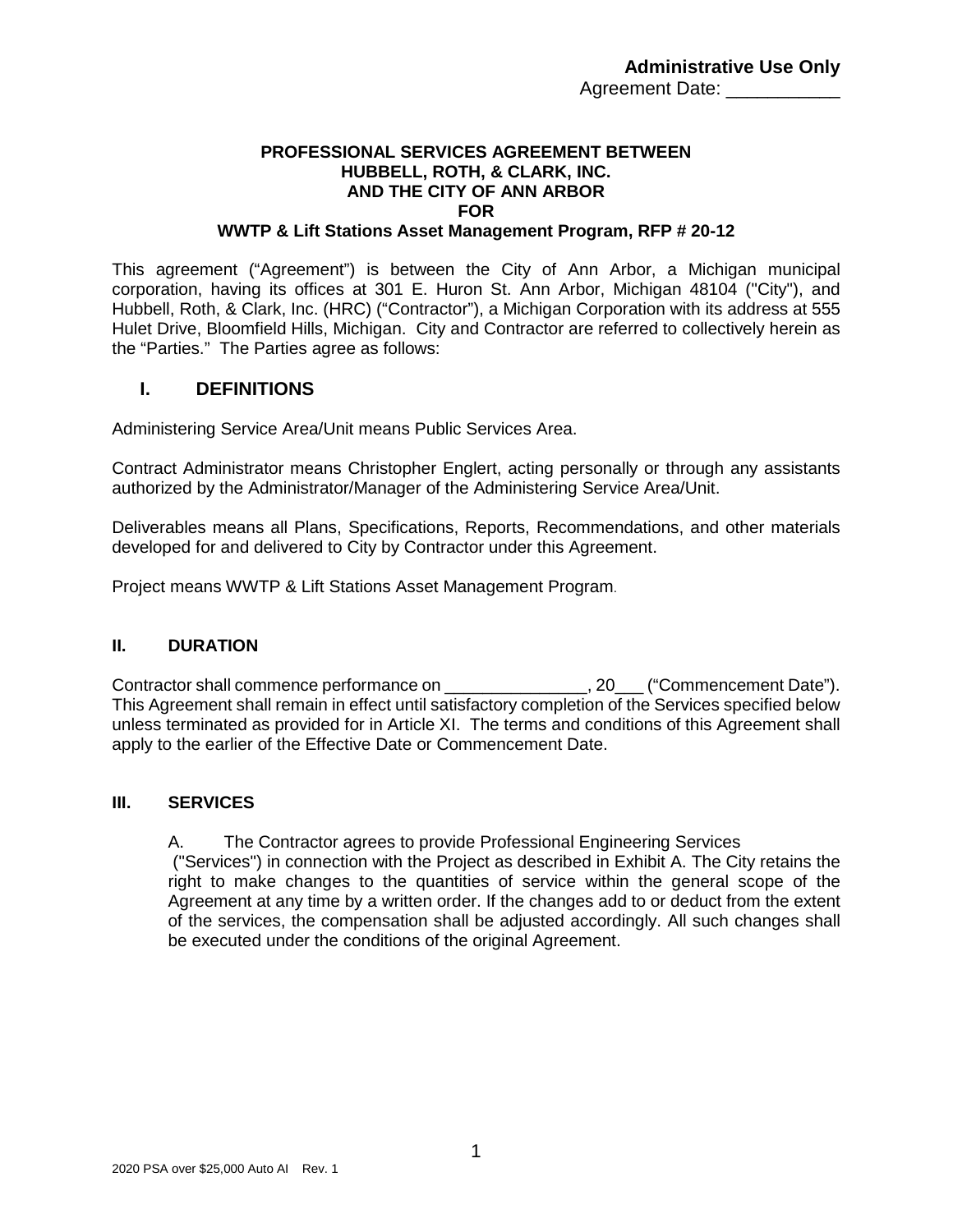- B. Quality of Services under this Agreement shall be of the level of quality performed by persons regularly rendering this type of service. Determination of acceptable quality shall be made solely by the Contract Administrator.
- C. The Contractor shall perform its Services for the Project in compliance with all statutory, regulatory, and contractual requirements now or hereafter in effect as may be applicable to the rights and obligations set forth in the Agreement. The Contractor shall also comply with and be subject to the City of Ann Arbor policies applicable to independent contractors.
- D. The Contractor may rely upon the accuracy of reports and surveys provided to it by the City (if any) except when defects should have been apparent to a reasonably competent professional or when it has actual notice of any defects in the reports and surveys.

### **IV. INDEPENDENT CONTRACTOR**

The Parties agree that at all times and for all purposes under the terms of this Agreement each Party's relationship to any other Party shall be that of an independent contractor. Each Party will be solely responsible for the acts of its own employees, agents, and servants. No liability, right, or benefit arising out of any employer/employee relationship, either express or implied, shall arise or accrue to any Party as a result of this Agreement.

Contractor does not have any authority to execute any contract or agreement on behalf of the City, and is not granted any authority to assume or create any obligation or liability on the City's behalf, or to bind the City in any way.

### **V. COMPENSATION OF CONTRACTOR**

- A. The Contractor shall be paid in the manner set forth in Exhibit B. Payment shall be made monthly, unless another payment term is specified in Exhibit B, following receipt of invoices submitted by the Contractor, and approved by the Contract Administrator.
- B. The Contractor will be compensated for Services performed in addition to the Services described in Article III, only when the scope of and compensation for those additional Services have received prior written approval of the Contract Administrator.
- C. The Contractor shall keep complete records of work performed (e.g. tasks performed, hours allocated, etc.) so that the City may verify invoices submitted by the Contractor. Such records shall be made available to the City upon request and submitted in summary form with each invoice.

### **VI. INSURANCE/INDEMNIFICATION**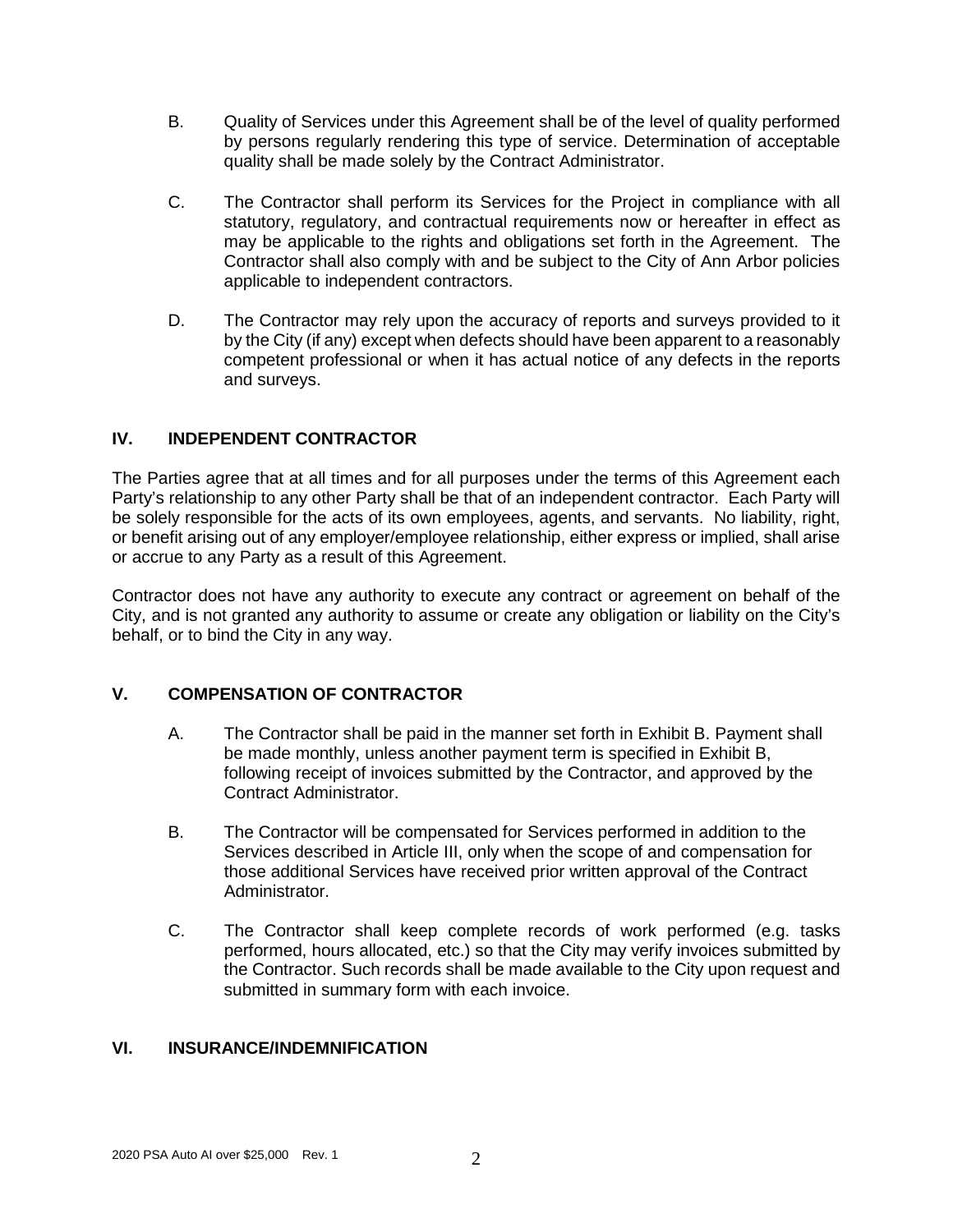- A. The Contractor shall procure and maintain from the Effective Date or Commencement Date of this Agreement (whichever is earlier) through the conclusion of this Agreement, such insurance policies, including those set forth in Exhibit C, as will protect itself and the City from all claims for bodily injuries, death or property damage that may arise under this Agreement; whether the act(s) or omission(s) giving rise to the claim were made by the Contractor, any subcontractor, or anyone employed by them directly or indirectly. Prior to commencement of work under this Agreement, Contractor shall provide to the City documentation satisfactory to the City, through City-approved means (currently myCOI), demonstrating it has obtained the policies and endorsements required by Exhibit C. Contractor shall add registration@mycoitracking.com to its safe sender's list so that it will receive necessary communication from myCOI. When requested, Contractor shall provide the same documentation for its subcontractor(s) (if any).
- B. Any insurance provider of Contractor shall be authorized to do business in the State of Michigan and shall carry and maintain a minimum rating assigned by A.M. Best & Company's Key Rating Guide of "A-" Overall and a minimum Financial Size Category of "V". Insurance policies and certificates issued by non-authorized insurance companies are not acceptable unless approved in writing by the City.
- C. To the fullest extent permitted by law, Contractor shall indemnify, defend, and hold the City, its officers, employees and agents harmless from all suits, claims, judgments and expenses, including attorney's fees, resulting or alleged to result, from any acts or omissions by Contractor or its employees and agents occurring in the performance of or breach in this Agreement, except to the extent that any suit, claim, judgment or expense are finally judicially determined to have resulted from the City's negligence or willful misconduct or its failure to comply with any of its material obligations set forth in this Agreement.

### **VII. COMPLIANCE REQUIREMENTS**

A. Nondiscrimination. The Contractor agrees to comply, and to require its subcontractor(s) to comply, with the nondiscrimination provisions of MCL 37.2209. The Contractor further agrees to comply with the provisions of Section 9:158 of Chapter 112 of the Ann Arbor City Code and to assure that applicants are employed and that employees are treated during employment in a manner which provides equal employment opportunity.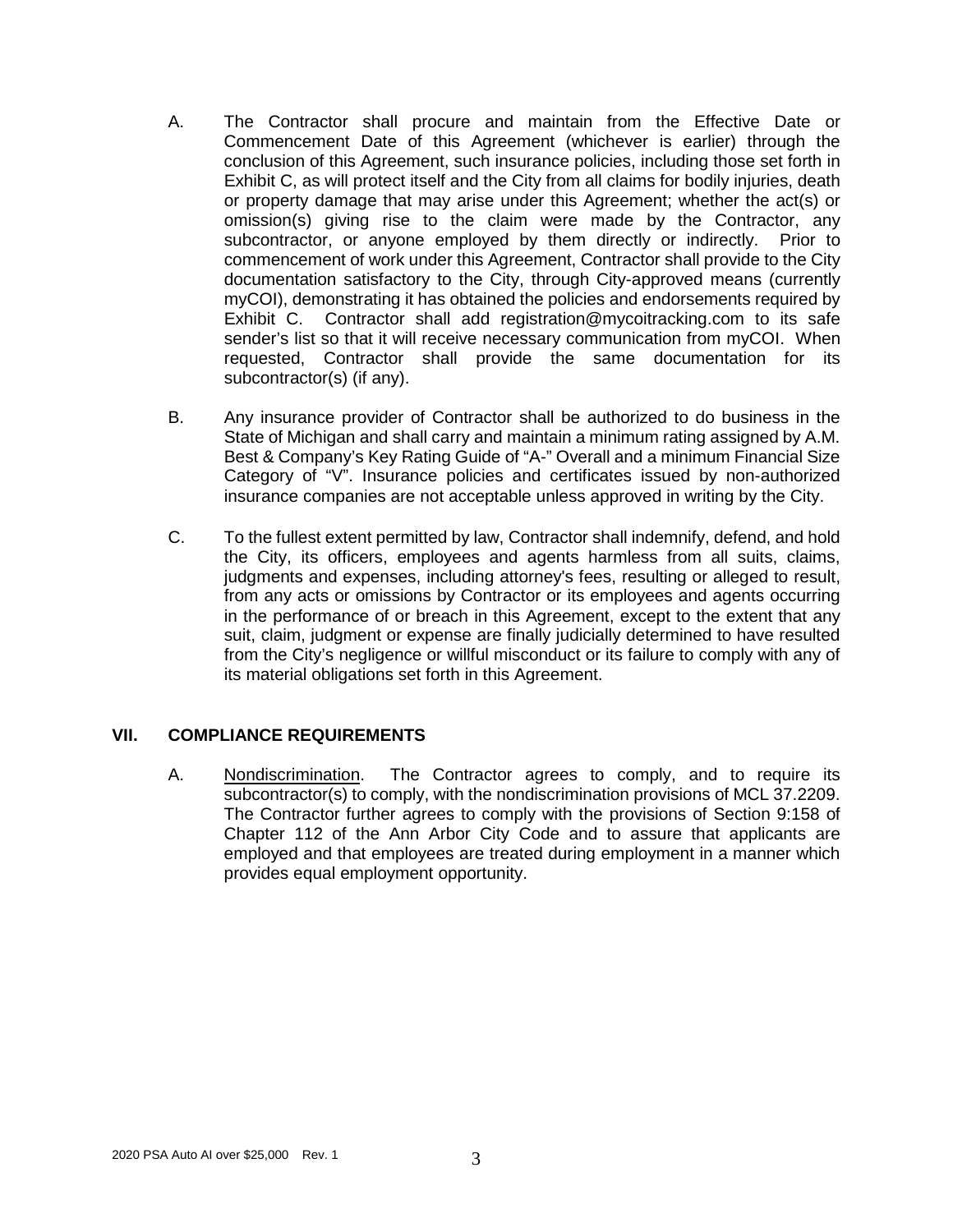B. Living Wage. If the Contractor is a "covered employer" as defined in Chapter 23 of the Ann Arbor City Code, the Contractor agrees to comply with the living wage provisions of Chapter 23 of the Ann Arbor City Code. The Contractor agrees to pay those employees providing Services to the City under this Agreement a "living wage," as defined in Section 1:815 of the Ann Arbor City Code, as adjusted in accordance with Section 1:815(3); to post a notice approved by the City of the applicability of Chapter 23 in every location in which regular or contract employees providing services under this Agreement are working; to maintain records of compliance; if requested by the City, to provide documentation to verify compliance; to take no action that would reduce the compensation, wages, fringe benefits, or leave available to any employee or person contracted for employment in order to pay the living wage required by Section 1:815; and otherwise to comply with the requirements of Chapter 23.

### **VIII. WARRANTIES BY THE CONTRACTOR**

- A. The Contractor warrants that the quality of its Services under this Agreement shall conform to the level of quality performed by persons regularly rendering this type of service.
- B. The Contractor warrants that it has all the skills, experience, and professional licenses (if applicable) necessary to perform the Services pursuant to this Agreement.
- C. The Contractor warrants that it has available, or will engage, at its own expense, sufficient trained employees to provide the Services pursuant to this Agreement.
- D. The Contractor warrants that it has no personal or financial interest in the Project other than the fee it is to receive under this Agreement. The Contractor further certifies that it shall not acquire any such interest, direct or indirect, which would conflict in any manner with the performance of the Services it is to provide pursuant to this Agreement. Further Contractor agrees and certifies that it does not and will not employ or engage any person with a personal or financial interest in this Agreement.
- E. The Contractor warrants that it is not, and shall not become overdue or in default to the City for any contract, debt, or any other obligation to the City including real and personal property taxes. Further Contractor agrees that the City shall have the right to set off any such debt against compensation awarded for Services under this Agreement.
- F. The Contractor warrants that its proposal for services was made in good faith, it arrived at the costs of its proposal independently, without consultation, communication or agreement, for the purpose of restricting completion as to any matter relating to such fees with any competitor for these Services; and no attempt has been made or shall be made by the Contractor to induce any other person or firm to submit or not to submit a proposal for the purpose of restricting competition.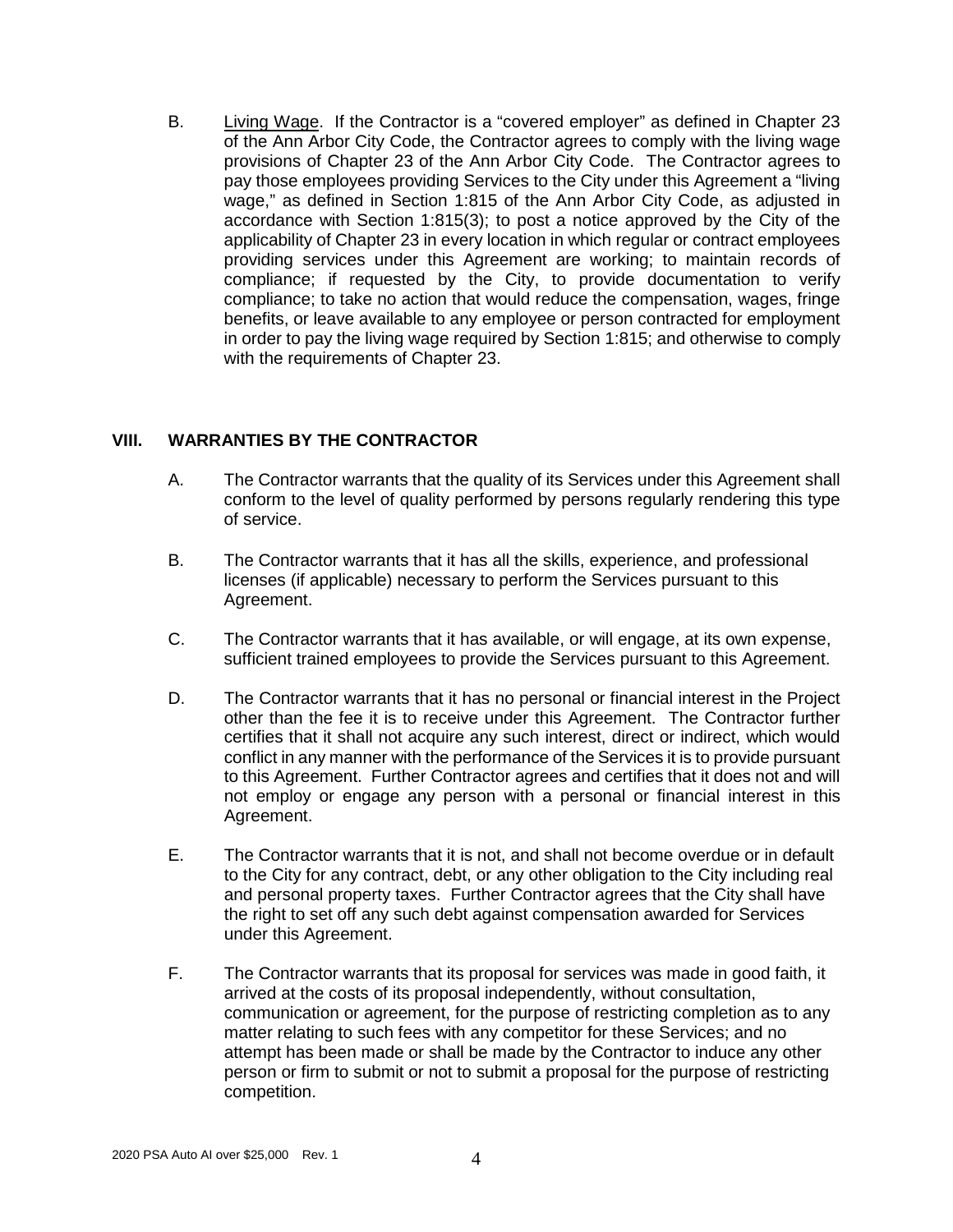G. The person signing this Agreement on behalf of Contractor represents and warrants that she/he has express authority to sign this Agreement for Contractor and agrees to hold the City harmless for any costs or consequences of the absence of actual authority to sign.

#### **IX. OBLIGATIONS OF THE CITY**

- A. The City agrees to give the Contractor access to the Project area and other Cityowned properties as required to perform the necessary Services under this Agreement.
- B. The City shall notify the Contractor of any defects in the Services of which the Contract Administrator has actual notice.

### **X. ASSIGNMENT**

- A. The Contractor shall not subcontract or assign any portion of any right or obligation under this Agreement without prior written consent from the City. Notwithstanding any consent by the City to any assignment, Contractor shall at all times remain bound to all warranties, certifications, indemnifications, promises and performances, however described, as are required of it under the Agreement unless specifically released from the requirement, in writing, by the City.
- B. The Contractor shall retain the right to pledge payment(s) due and payable under this Agreement to third parties.

#### **XI. TERMINATION OF AGREEMENT**

- A. If either party is in breach of this Agreement for a period of fifteen (15) days following receipt of notice from the non-breaching party with respect to a breach, the non-breaching party may pursue any remedies available to it against the breaching party under applicable law, including but not limited to, the right to terminate this Agreement without further notice. The waiver of any breach by any party to this Agreement shall not waive any subsequent breach by any party.
- B. The City may terminate this Agreement, on at least thirty (30) days advance notice, for any reason, including convenience, without incurring any penalty, expense or liability to Contractor, except the obligation to pay for Services actually performed under the Agreement before the termination date.
- C. Contractor acknowledges that, if this Agreement extends for several fiscal years, continuation of this Agreement is subject to appropriation of funds for this Project. If funds to enable the City to effect continued payment under this Agreement are not appropriated or otherwise made available, the City shall have the right to terminate this Agreement without penalty at the end of the last period for which funds have been appropriated or otherwise made available by giving written notice of termination to Contractor. The Contract Administrator shall give Contractor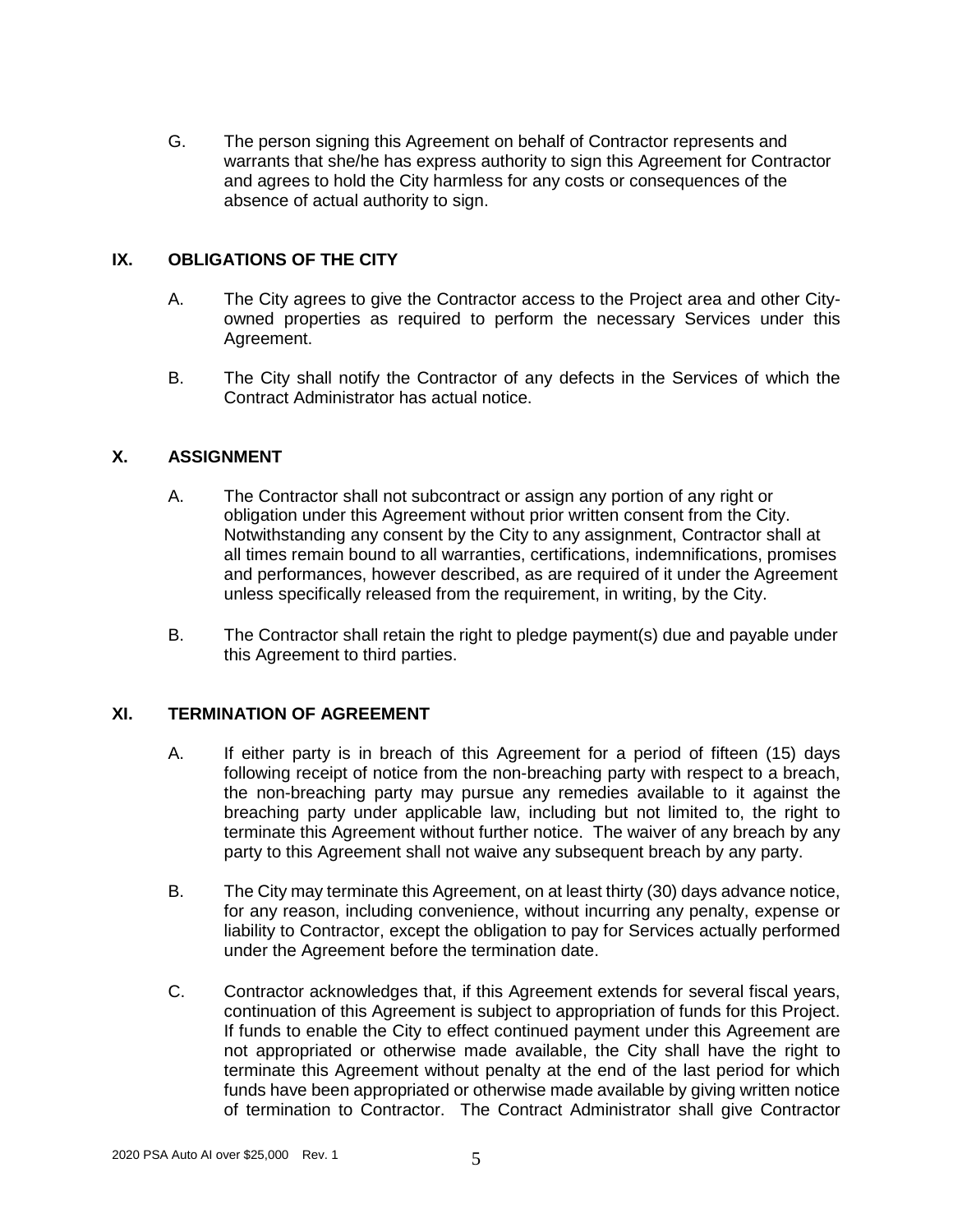written notice of such non-appropriation within thirty (30) days after it receives notice of such non-appropriation.

D. The provisions of Articles VI and VIII shall survive the expiration or earlier termination of this Agreement for any reason. The expiration or termination of this Agreement, for any reason, shall not release either party from any obligation or liability to the other party, including any payment obligation that has already accrued and Contractor's obligation to deliver all Deliverables due as of the date of termination of the Agreement.

#### **XII. REMEDIES**

- A. This Agreement does not, and is not intended to, impair, divest, delegate or contravene any constitutional, statutory and/or other legal right, privilege, power, obligation, duty or immunity of the Parties.
- B. All rights and remedies provided in this Agreement are cumulative and not exclusive, and the exercise by either party of any right or remedy does not preclude the exercise of any other rights or remedies that may now or subsequently be available at law, in equity, by statute, in any agreement between the parties or otherwise.
- C. Absent a written waiver, no act, failure, or delay by a Party to pursue or enforce any rights or remedies under this Agreement shall constitute a waiver of those rights with regard to any existing or subsequent breach of this Agreement. No waiver of any term, condition, or provision of this Agreement, whether by conduct or otherwise, in one or more instances, shall be deemed or construed as a continuing waiver of any term, condition, or provision of this Agreement. No waiver by either Party shall subsequently effect its right to require strict performance of this Agreement.

### **XIII. NOTICE**

All notices and submissions required under this Agreement shall be delivered to the respective party in the manner described herein to the address stated below or such other address as either party may designate by prior written notice to the other. Notices given under this Agreement shall be in writing and shall be personally delivered, sent by next day express delivery service, certified mail, or first class U.S. mail postage prepaid, and addressed to the person listed below. Notice will be deemed given on the date when one of the following first occur: (1) the date of actual receipt; (2) the next business day when notice is sent next day express delivery service or personal delivery; or (3) three days after mailing first class or certified U.S. mail.

If Notice is sent to the CONTRACTOR, it shall be addressed and sent to:

HRC, Inc. Charles E. Hart, Vice President 555 Hulet Drive Bloomfield Hills, Michigan 48302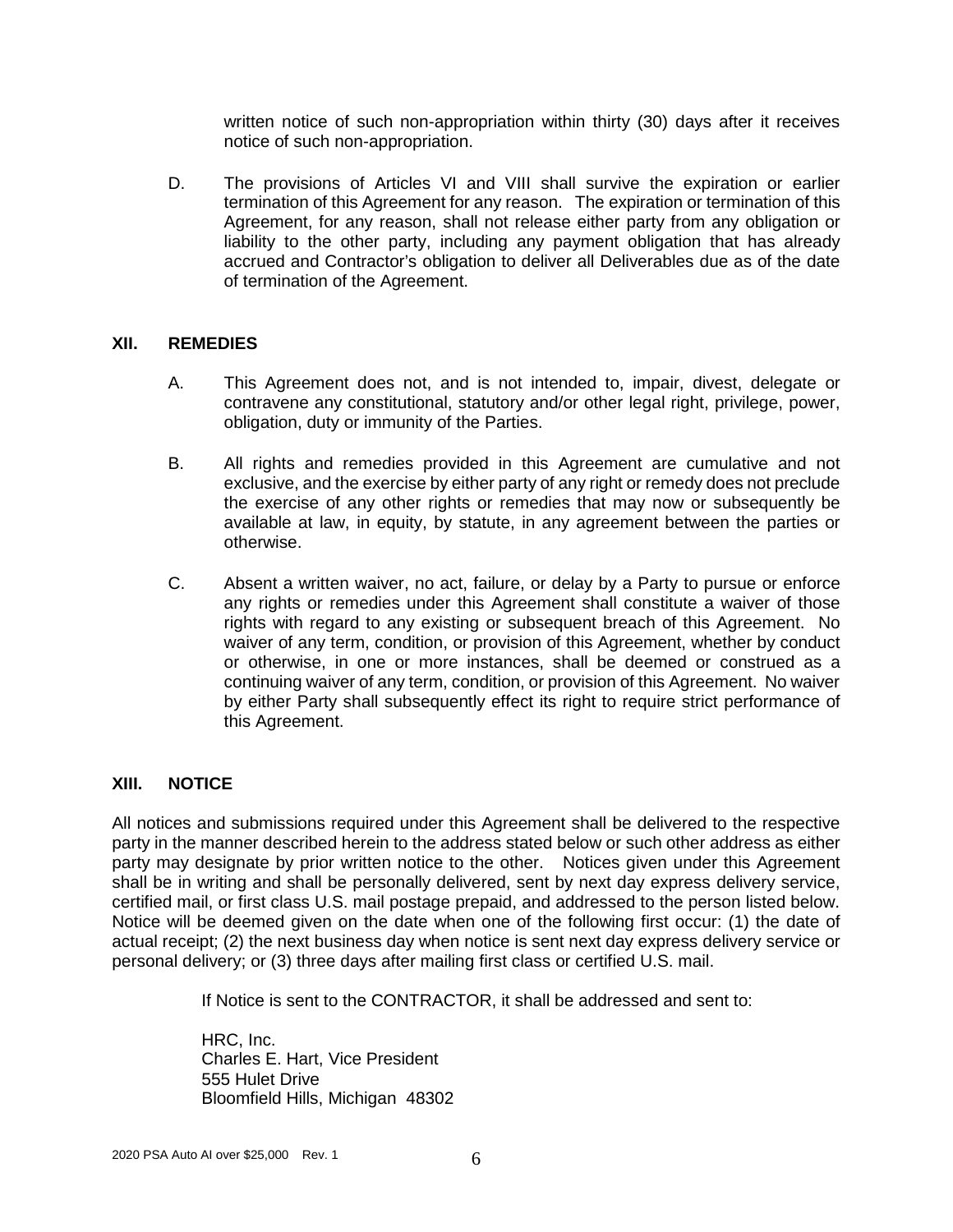If Notice is sent to the CITY, it shall be addressed and sent to:

City of Ann Arbor Craig Hupy, Public Services Administrator 301 E. Huron St. Ann Arbor, Michigan 48104

With a copy to: The City of Ann Arbor ATTN: Office of the City Attorney 301 East Huron Street, 3rd Floor Ann Arbor, Michigan 48104

### **XIV. CHOICE OF LAW AND FORUM**

This Agreement will be governed and controlled in all respects by the laws of the State of Michigan, including interpretation, enforceability, validity and construction, excepting the principles of conflicts of law. The parties submit to the jurisdiction and venue of the Circuit Court for Washtenaw County, State of Michigan, or, if original jurisdiction can be established, the United States District Court for the Eastern District of Michigan, Southern Division, with respect to any action arising, directly or indirectly, out of this Agreement or the performance or breach of this Agreement. The parties stipulate that the venues referenced in this Agreement are convenient and waive any claim of non-convenience.

### **XV. OWNERSHIP OF DOCUMENTS**

Upon completion or termination of this Agreement, all documents (i.e., Deliverables) prepared by or obtained by the Contractor as provided under the terms of this Agreement shall be delivered to and become the property of the City. Original basic survey notes, sketches, charts, drawings, partially completed drawings, computations, quantities and other data shall remain inthe possession of the Contractor as instruments of service unless specifically incorporated in a deliverable, but shall be made available, upon request, to the City without restriction or limitation on their use. The City acknowledges that the documents are prepared only for the Project. Prior to completion of the contracted Services the City shall have a recognized proprietary interest in the work product of the Contractor.

### **XVI. CONFLICTS OF INTEREST OR REPRESENTATION**

Contractor certifies it has no financial interest in the Services to be provided under this Agreement other than the compensation specified herein. Contractor further certifies that it presently has no personal or financial interest, and shall not acquire any such interest, direct or indirect, which would conflict in any manner with its performance of the Services under this Agreement.

Contractor agrees to advise the City if Contractor has been or is retained to handle any matter in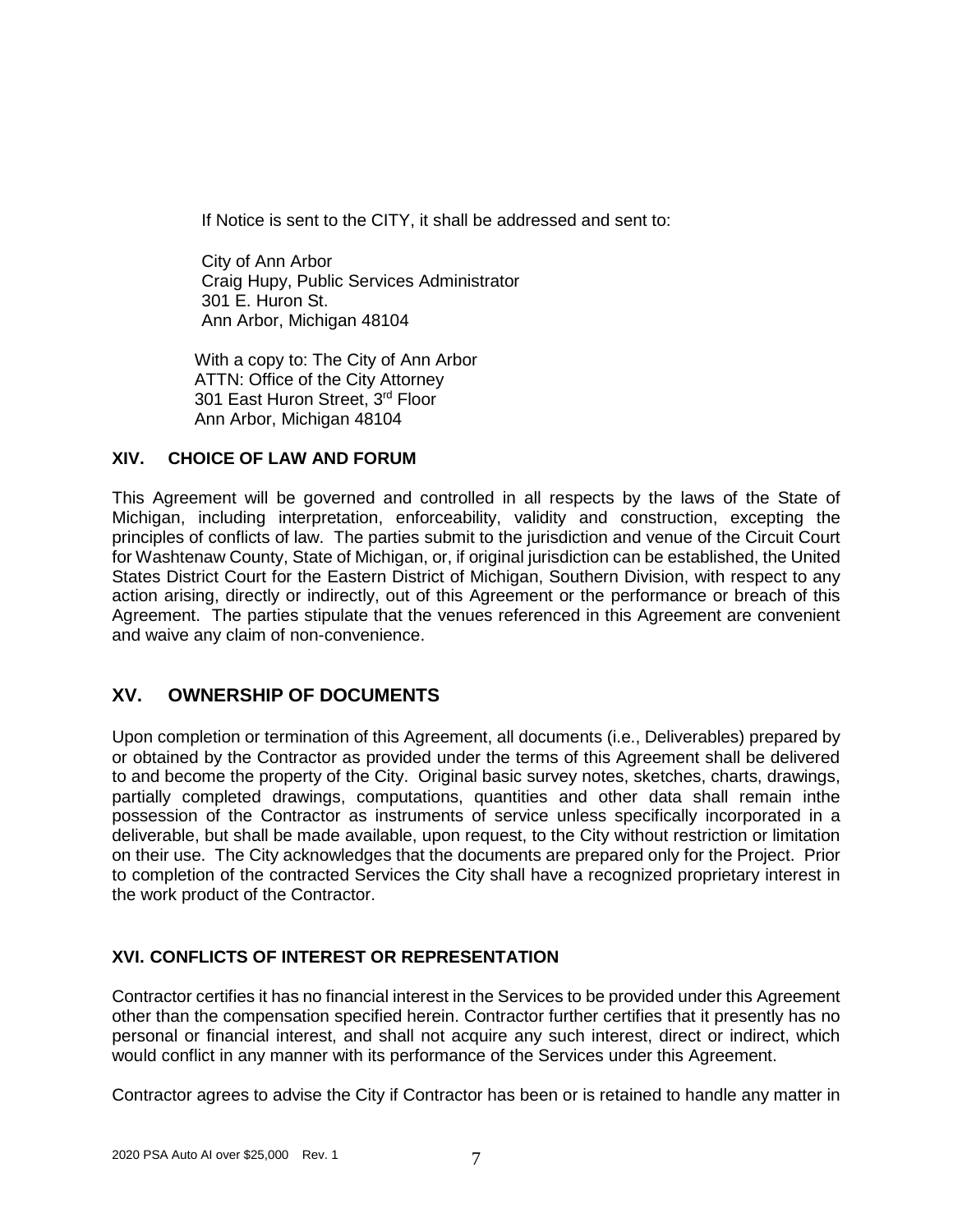which its representation is adverse to the City. The City's prospective consent to the Contractor's representation of a client in matters adverse to the City, as identified above, will not apply in any instance where, as the result of Contractor's representation, the Contractor has obtained sensitive, proprietary or otherwise confidential information of a non-public nature that, if known to another client of the Contractor, could be used in any such other matter by the other client to the material disadvantage of the City. Each matter will be reviewed on a case by case basis.

### **XVII. SEVERABILITY OF PROVISIONS**

Whenever possible, each provision of this Agreement will be interpreted in a manner as to be effective and valid under applicable law. However, if any provision of this Agreement or the application of any provision to any party or circumstance will be prohibited by or invalid under applicable law, that provision will be ineffective to the extent of the prohibition or invalidity without invalidating the remainder of the provisions of this Agreement or the application of the provision to other parties and circumstances.

### **XVIII. EXTENT OF AGREEMENT**

This Agreement, together Exhibits A, B, and C, constitutes the entire understanding between the City and the Contractor with respect to the subject matter of the Agreement and it supersedes, unless otherwise incorporated by reference herein, all prior representations, negotiations, agreements or understandings whether written or oral. Neither party has relied on any prior representations, of any kind or nature, in entering into this Agreement. No terms or conditions of either party's invoice, purchase order or other administrative document shall modify the terms and conditions of this Agreement, regardless of the other party's failure to object to such form. This Agreement shall be binding on and shall inure to the benefit of the parties to this Agreement and their permitted successors and permitted assigns and nothing in this Agreement, express or implied, is intended to or shall confer on any other person or entity any legal or equitable right, benefit, or remedy of any nature whatsoever under or by reason of this Agreement. This Agreement may only be altered, amended or modified by written amendment signed by the Contractor and the City. This Agreement may be executed in counterparts, each of which shall be deemed an original, but all of which together shall be deemed to be one and the same agreement.

### **XIX. ELECTRONIC TRANSACTION**

The parties agree that signatures on this Agreement may be delivered electronically in lieu of an original signature and agree to treat electronic signatures as original signatures that bind them to this Agreement. This Agreement may be executed and delivered by facsimile and upon such delivery, the facsimile signature will be deemed to have the same effect as if the original signature had been delivered to the other party.

### **XX. EFFECTIVE DATE**

This Agreement will become effective when all parties have signed it. The Effective Date of this Agreement will be the date this Agreement is signed by the last party to sign it.

### **[REMAINDER OF PAGE LEFT BLANK; SIGNATURE PAGE FOLLOWS]**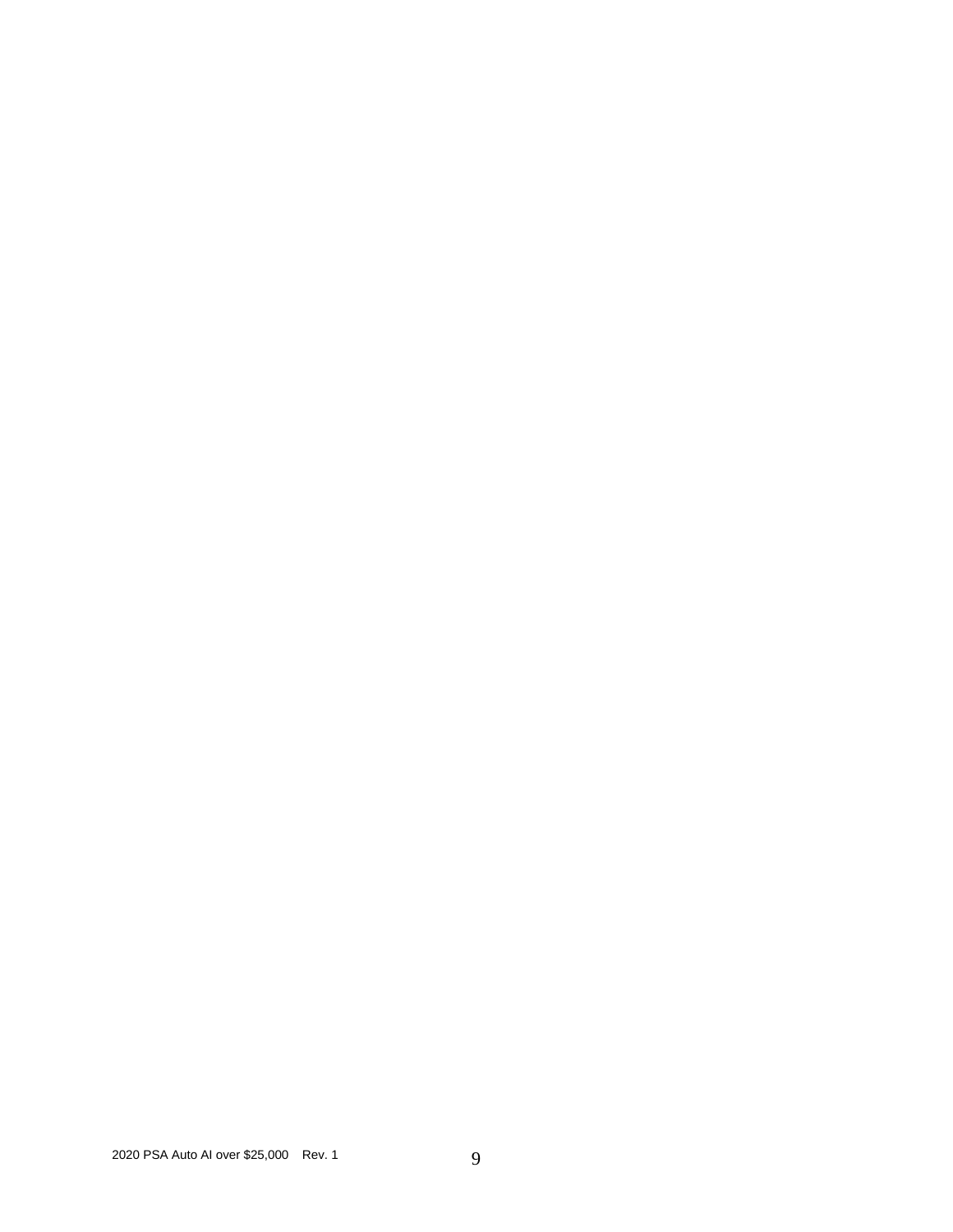### **FOR THE CITY OF ANN ARBOR**

#### **FOR CONTRACTOR**

By \_\_\_\_\_\_\_\_\_\_\_\_\_\_\_\_\_\_\_\_\_\_\_\_\_\_

 Charles E. Hart Its: Vice President

Date: \_\_\_\_\_\_\_\_\_\_\_\_\_\_\_\_\_\_\_\_\_\_\_\_

By \_\_\_\_\_\_\_\_\_\_\_\_\_\_\_\_\_\_\_\_\_\_\_\_\_\_\_\_\_\_\_\_

Christopher Taylor, Mayor

By \_\_\_\_\_\_\_\_\_\_\_\_\_\_\_\_\_\_\_\_\_\_\_\_\_\_\_\_\_\_\_\_ Jacqueline Beaudry, City Clerk

Date: \_\_\_\_\_\_\_\_\_\_\_\_\_\_\_\_\_\_\_\_\_\_\_\_\_\_\_\_\_\_

**Approved as to substance**

Craig A. Hupy, PE, Service Area Administrator

 $\overline{\phantom{a}}$  , which is a set of the set of the set of the set of the set of the set of the set of the set of the set of the set of the set of the set of the set of the set of the set of the set of the set of the set of th Tom Crawford, Interim City Administrator

 $\overline{\phantom{a}}$  , and the set of the set of the set of the set of the set of the set of the set of the set of the set of the set of the set of the set of the set of the set of the set of the set of the set of the set of the s

**Approved as to form and content**

Stephen K. Postema, City Attorney

 $\overline{\phantom{a}}$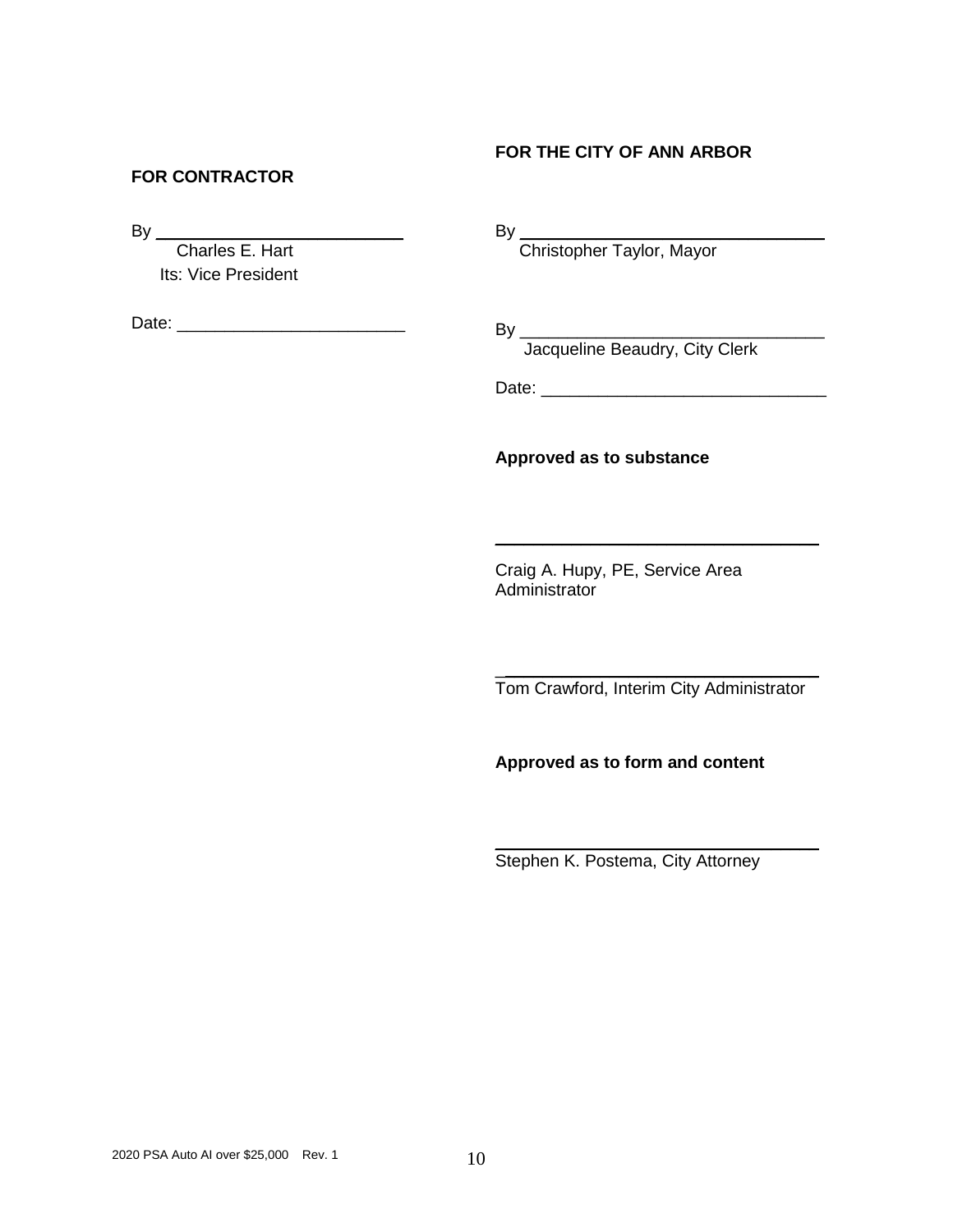### **EXHIBIT A SCOPE OF SERVICES**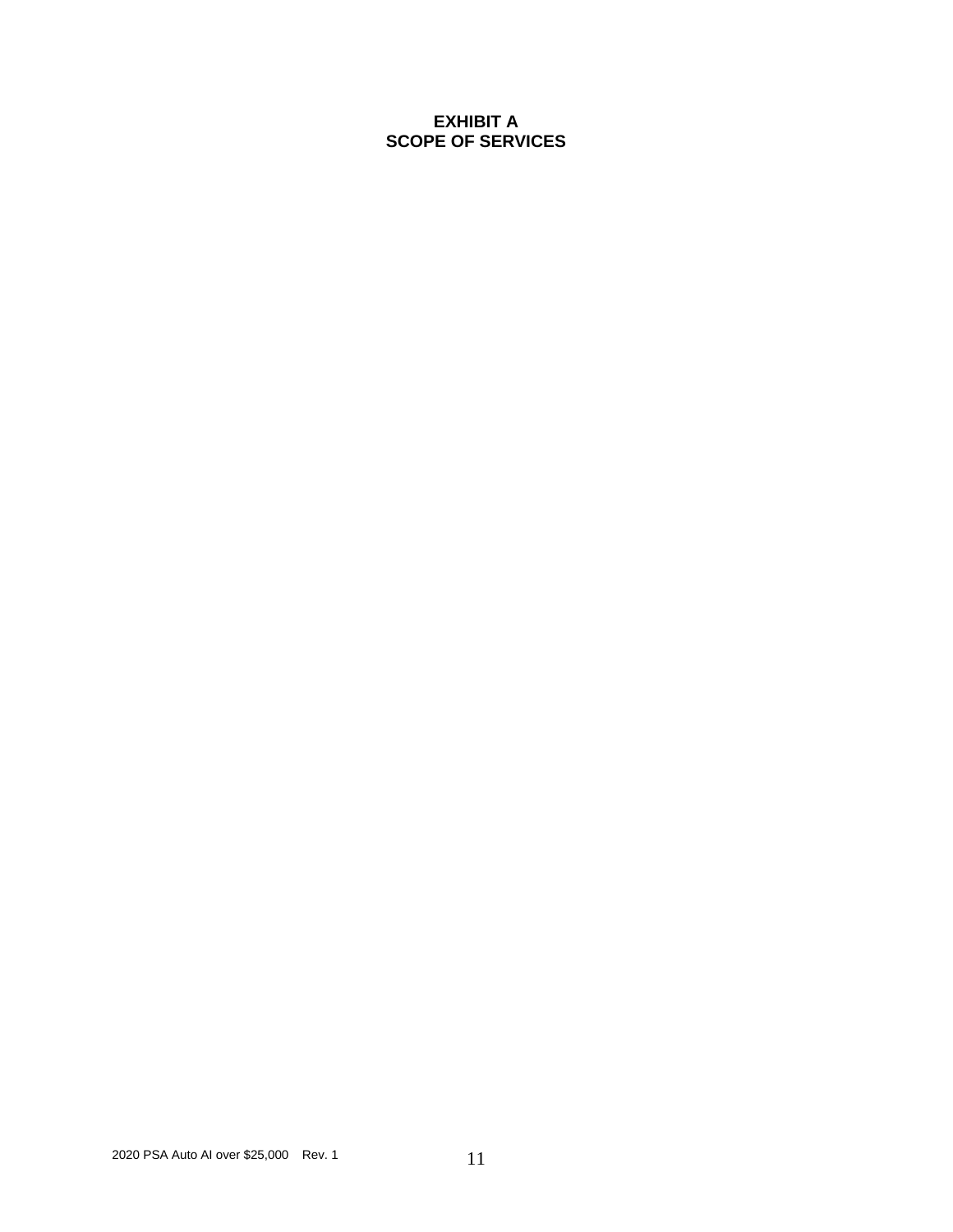# **C. Proposed Work Plan**

# **PART I, PROJECT MANAGEMENT AND COORDINATION TASKS**

The Project Management tasks will include oversight of the entire project to assure that the asset management plan and program implementation are being completed on time, on budget, and per Michigan Department of Environment, Great Lakes, and Energy (EGLE) Asset Management Plan (AMP) requirements. The overall project management will be guided by communication, collaboration, and coordination with the team and WWTP staff. The following outlines the key Project Management Tasks that we propose as part of our work plan:

- 1. **Project Kickoff Meeting.** The purpose of this meeting will be to introduce all members of the team and to clarify and refine all scoping items and establish communications with WWTP staff.
- 2. **Monthly Progress Meetings.** For purposes of this proposal, we assume that the project team will conduct monthly project meetings with WWTP staff to discuss asset information, deliverables, project status, and assure that the project is on track to meet all deadlines. Depending on the topics to be discussed at the meeting, different staff will attend, but we anticipate two WWTP staff members at each meeting, with additional staff occasionally attending progress meetings and workshops for specific work items. We anticipate approximately 20 monthly meetings.
- 3. **Specialized Workshops.** The development of an asset management program is different than a typical design engineering project. For the Program to be accepted, utilized, and sustainable, it is important to achieve buy-in from staff, management, and stakeholders at all levels. It takes time to change the culture and mindset of an established organization. For these reasons, we propose that several workshops be held so that stakeholders are actively engaged in the Program's development process. We anticipate approximately 10 workshops.
- 4. **Communication and Coordination with City.** We anticipate that our local staff will communicate in person during many tasks, particularly for the inventory and condition assessment portions of the work. Additional communication will generally occur via phone and email, with meeting agendas, meeting minutes, and documents typically being sent electronically via email. We can also set up an electronic project site at no additional cost for more direct delivery of documents and information. Depending on more familiar technology and preferred by the City staff, example software tools could include Microsoft Teams, Skype, Dropbox, Basecamp.
- 5. **Compatibility with City Standards, Goals, Objectives, and Working Relationship with Staff.** HRC has performed several projects recently with the City and has a good understanding of the City's standards, goals, and objectives as it relates to providing services to its residents and to protect the environment. We have previously worked with some of the Wastewater Treatment Services Unit (WWTSU) staff and look forward to providing them with tools that will help them sustain the WWTP and lift station assets cost-effectively as well as communicate their funding needs to the Systems Planning Unit, City administrators, regulators, and the public.

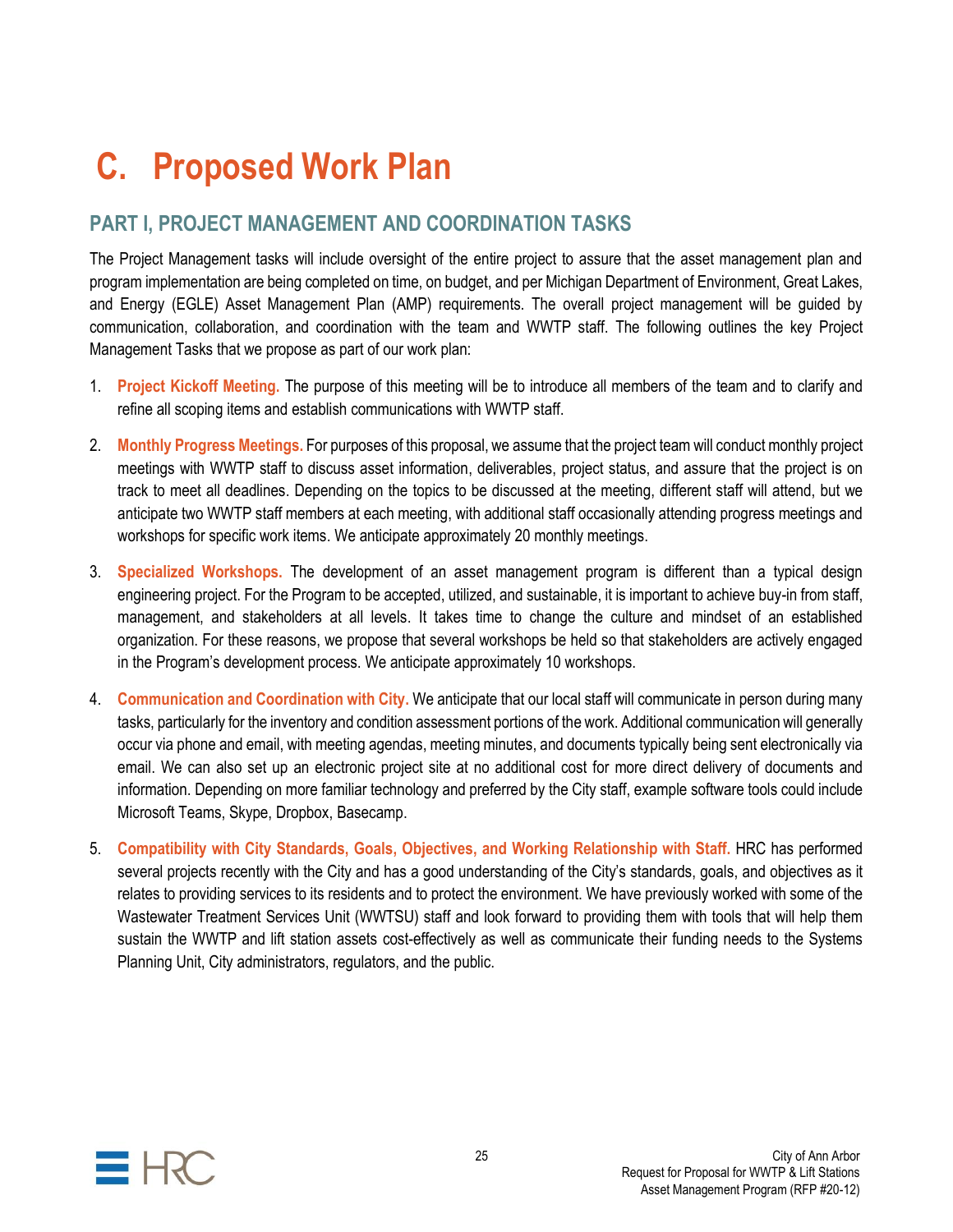- 6. **Deliverables.** The project team will gather all information as outlined in the Plan Development Tasks below and prepare a final AMP submittal to EGLE by the July 1, 2020 deadline. A draft will be provided to the City no later than June 15, 2020. We will then receive the City's comments on the draft and revise and submit the final plan before July 1, 2020. All deliverables will be provided in PDF and native electronic formats for commonly available software packages (MS Word, AutoCAD® 2015.) Additional deliverables for the implementation of the Program will likely include data and some integration and assistance in programming the City's CMMS. Our preference would be that the data be collected for direct input into the City's software, but if this is not possible or desired, any data will be turned over to the City using external hard drives in formats accessible by the intended program. Reports and technical memorandums are generated with the goal of providing the minimum in a very accessible and concise format and in a way that allows for future updating.
- 7. **Schedule.** Please refer to the attached schedule, as shown in **Figure 2**, which identifies the project's required completion dates of July 1, 2020, for the EGLE AMP Plan submittal and the City's required Program completion date of December 31, 2021. Estimated durations and completion dates for intermediate tasks are also identified.



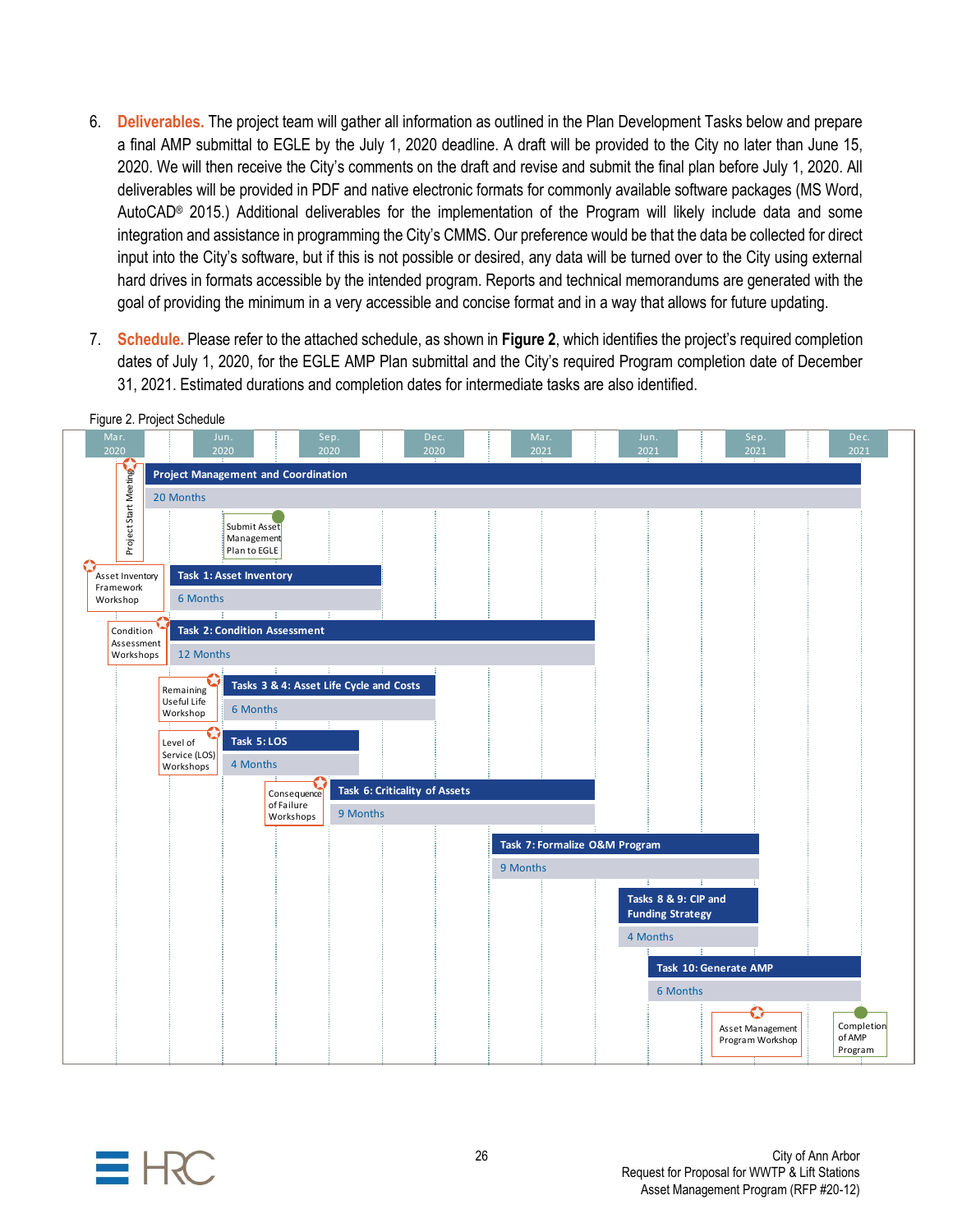# **PART II, PLAN DEVELOPMENT TASKS**

## **Plan Development Background**

The Michigan Department of Environment, Great Lakes, and Energy (EGLE) added asset management requirements to their NPDES permit requirements to ensure that wastewater facilities and systems achieve the goals of effective performance, adequate funding, and adequate operator staffing and training. Asset management is a planning process to ensure that financial resources are available to operate, maintain, rehabilitate, and replace facility and system assets most cost-effectively while managing overall risk. It is centered on a framework of answering the following five core questions:

- What assets are owned, and what condition are they in?
- What is the required sustainable level of service?
- Which assets and resources are critical to sustained performance?
- What are the assets' life-cycle costs and anticipated replacement schedule?
- What is the best long-term funding strategy for sustaining overall operation while meeting the required level of service?

We understand the City is required to submit an asset management "Plan" (Plan) to EGLE staff by July 1, 2020. The Plan is to provide a schedule for the development and implementation of an asset management "Program." The Plan requires the permittee to describe how the five questions above will be addressed, and a description of the current state of the system, compliance status, inclusion of any elements of the Program that may already be available, such as system maps and inventory lists, and a schedule for when the permittee will implement the Program. The permit generally requires the overall timeline for implementing the Program to be within 3 to 5 years, but we understand the City would like the Program completed by December 31, 2021.

Once the Plan is developed, it will be submitted for EGLE review and implemented upon approval. The overall asset management Program is considered a dynamic program that continually evolves as the system continues to age, work is performed, and service goals change. Therefore, EGLE also requires submission of reports annually that summarize the current status of the asset management program and any changes made to the system or changed funding needs over the last year.

HRC has worked with numerous clients to develop asset management Plans and Programs as part of the NPDES permit requirements, drinking water system rules, and as part of EGLE's Stormwater, Asset Management, and Wastewater program. We have found that most systems are already doing at least some aspects of asset management, but perhaps in a less formalized way. Each system also has different resources available, different needs, and different goals when implementing a more formalized asset management Program. For that reason, our proposal has been prepared to allow for flexibility and refining the scope and individual task budgets after the kickoff meeting with the City.

For this proposal, we understand that the scope includes only asset management services for the equipment and facilities at the Wastewater Treatment Plant (WWTP) and five of the City's remote pumping station sites, which we understand are also maintained by WWTP staff. We understand the City will provide all collection system data for the plan. Maintaining and refining the computerized maintenance management system (CMMS) data has become essential as the need to operate better, maintain, and sustain existing infrastructure is increasingly recognized. These kinds of software applications leverage critical facility data to increase reliability, provide better control and process improvement, and retain institutional knowledge. The CMMS will be used at the tactical and strategic levels to assist with optimizing the Operations and Maintenance (O&M) Program and developing the required Capital Improvement Program.

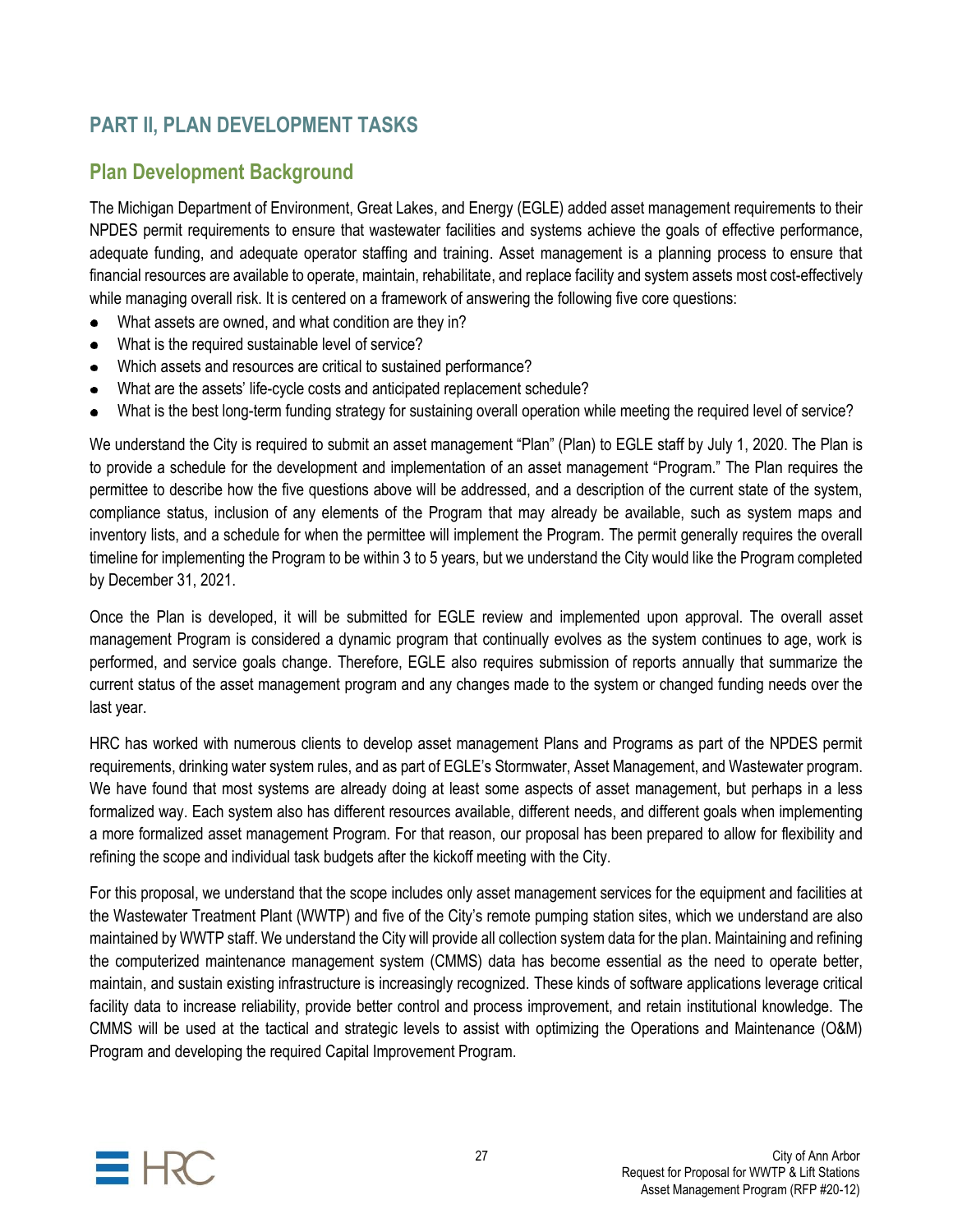# **Plan Development Tasks**

### **Develop the minimum elements of the "Plan" required to be submitted by July 1, 2020**

Prepare a document that outlines and addresses the requirements of the typical asset management language incorporated into NPDES permits for major WWTP dischargers in Michigan. This submittal will incorporate some basic asset data that is typically available at a utility. Development of the Plan for the Program will include some work described in the 10 Tasks identified in the Proposal, but in a more preliminary way than is needed for the final implementation of the Program.

Our focus will be to satisfy the minimum requirements required by EGLE for this submittal and include any elements that are already available. Also, the Plan will outline the framework of the proposed program for review and approval by EGLE. We will develop the Plan per EGLE guidance documents and their review checklist.

The Plan requirements generally include:

- **System Map.** As noted previously, we assume the City will provide all required collection system documents for submittal of the Plan to EGLE, but HRC will provide a map showing the location of the WWTP and the remote lift stations and force mains per the requirements of the permit.
- **Asset Inventory.** We understand that the City of Ann Arbor has an existing inventory for its WWTP and Lift Stations. This information will be reviewed and evaluated to ensure the existing data provides a comprehensive inventory including unique asset identifier, description, asset, and class type, location, age (in-service date), and material at a minimum for the initial Plan submittal. Additional inventory data, including legacy identifier (tag number), manufacturer, model number, serial number, design capacity, level of redundancy, useful life, replacement cost, business risk, etc. will continue to be developed and refined during implementation of the Program, but a summary of the existing asset inventory data and a description of the general framework proposed to be developed as part the Program will be included in the Plan. Our approach for developing this framework is further described in Task 1 of Part III.
- **Asset Condition.** The Plan submittal includes reporting a summary of the condition of the assets, if known, and to describe the proposed framework that will ultimately be used and sustained for reporting asset condition. For the initial Plan submittal, we propose to provide a summary of each asset's age versus anticipated useful life. The Plan will also include a brief description of the framework proposed for condition assessment that will be completed as the Program is implemented. Our approach for developing this framework is further described in Task 2 of Part III.
- **Level of Service (LOS).** The HRC Team will work with the City to determine if there are any currently available mission statements, visions, or other guiding documents that could be included in this initial Plan submittal. The HRC Team will work with City to identify relevant LOS requirements and develop an initial list of LOS performance measures to include in the Plan submittal for review and approval by EGLE. This LOS framework will then be further developed as part of Task 5 described in Part III.
- **Asset Risk.** We are assuming the City has not yet developed a risk framework, such as generating a probability of failure and consequence of failure so that an overall business risk evaluation can be made for each asset. Therefore, for this Plan submittal, we will provide a summary of the proposed framework that will be used to determine risk for EGLE's review and approval. The risk framework will continue to be refined during the implementation of the asset management Program. Our approach for developing this framework is described in Task 6 of Part III.
- **Staffing Analysis.** HRC will use the Northeast WEF computer program, or comparable tool to complete basic analysis of and provide a preliminary estimate of staffing needs for inclusion in the Plan submittal to EGLE. We will indicate that the analysis will be reviewed and updated during the Program development to reflect any recommendations made related to operation and maintenance optimization during the Program implementation.
- **Operation, Maintenance & Replacement (OM&R) Budget and Rate Sufficiency.** HRC will review the City of Ann Arbor Water and Sewer Cost of Service study's final report, which we understand was completed in June of 2018, to demonstrate to EGLE whether revenues were sufficient to meet current expenses. HRC will work with the City to update the costs and revenues to match the most recent budget information and present a basic summary of revenues versus

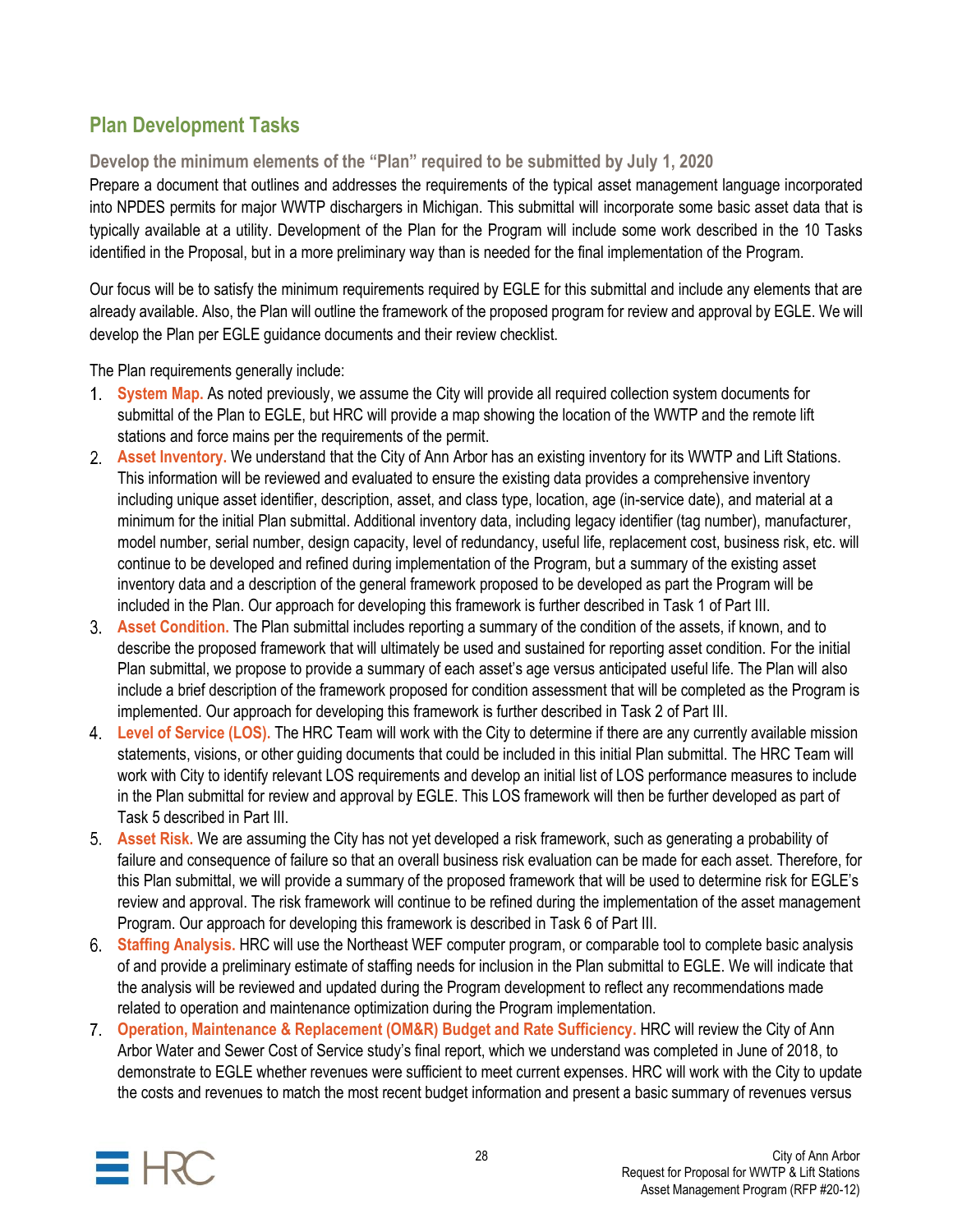expenses. In our experience, the OM&R rate sufficiency submittal EGLE requires in the Plan submittal is a very basic review and is not required to include any planned capital and debt retirement costs, so almost all communities are able to meet the sufficiency criteria. However, if the City does show a revenue deficiency, HRC will work with the City to provide a proposed schedule of rate adjustments if required.

**Capital Improvement Planning (CIP).** A summary of any currently proposed CIP projects can be included in the Plan submittal to EGLE. We would assume this would include the CIP projects already identified in the Master Plan, such as the WWTP Facilities Renovation Project. We would include language to reinforce that all listed CIP projects are preliminary and could be modified or re-prioritized as the overall Program is implemented.

### **PART III, PROGRAM DEVELOPMENT AND IMPLEMENTATION TASKS**

The work described previously in Part II will satisfy the requirements for the City to submit a Plan by the July 1, 2020 deadline. The work described in the following text will provide a framework for an ongoing, sustainable asset management Program. It will include further developing the overall asset management framework and implementing the Program.

# **Task 1: Asset Inventory**

Asset inventory data currently available in the existing CMMS will be reviewed to develop a gap analysis for potentially missing assets and related attribution. This review will allow the HRC Team to better understand any existing data standards and protocols and the level of maturity of the asset inventory. The Team then proposes the following next steps:

- Establish asset inventory framework
	- Conduct Asset Inventory Framework Workshop with key staff
	- Define what is considered an asset for AMP purposes and CMMS purposes
	- Establish hierarchy and asset parent-child dependencies
	- Conduct a workshop with key stakeholders to develop asset types based on attributes required for risk analysis, including failure modes, typical useful life, inspection frequency, rehabilitation strategy, and change triggers
	- Determine required asset attribution
- Asset attribution
	- Review existing data attribution and research and populate additional attributes as required. Note that we understand that the inventory of the WWTP and lift stations has been reported to be nearly complete, and therefore our costs assume this effort would include collecting a limited number of assets that are missing and populating the additional required attribution for all assets.
	- Develop electronic forms and templates for capturing desired attributes
	- Provide mobile tools to collect required data.\* We will provide field training for any WWTP staff as desired to see the collection methods, and typically would want one staff member to accompany our Team to assist in the collection of data to better capture any institutional knowledge.
	- Migrate/connect existing data to CMMS software.\*

\*Possible mobile data collection methods include using an existing interface within the CMMS for adding new assets or modifying existing asset data (if this mobile capability exists within the City's system) or assisting the City with creating the required interface directly within the CMMS. However, if the City's version of Cityworks does not allow for the mobile collection of data, Collector for ArcGIS is recommended to quickly collect field data using mobile devices, including photographs and spatial data. This method has the capability to back-populate data into ESRI ArcGIS and CMMS databases, and evaluation of the future implementation of mobile data collection tools could be considered. Workflows and standards will be developed to ensure that the asset inventory will remain current as new assets are added to the system, are retired, or undergo major rehabilitation.

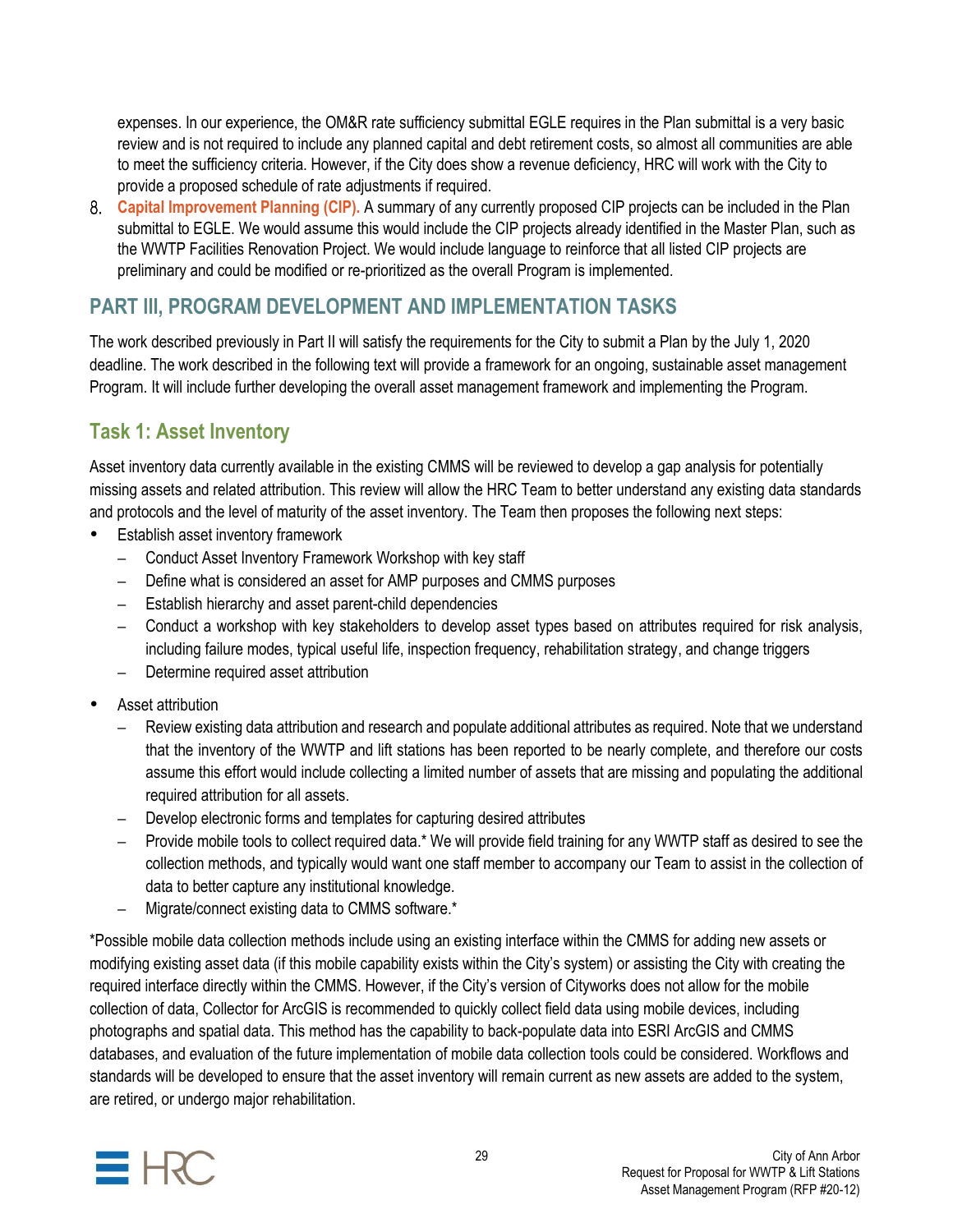# **Task 2: Condition Assessment**

### **Failure Modes**

At any given time, there are four major failure modes acting upon an asset. These are defined in **Error! Reference source not found. 3**.

| <b>Failure Mode</b>         | <b>Definition</b>                                                                                                                                                                                                           |
|-----------------------------|-----------------------------------------------------------------------------------------------------------------------------------------------------------------------------------------------------------------------------|
| <b>Physical Mortality</b>   | Physical degradation of an asset reduces performance below an acceptable level                                                                                                                                              |
| Capacity                    | The volume of demand exceeds the design capacity                                                                                                                                                                            |
| <b>Financial Efficiency</b> | Operations and maintenance costs exceed that of feasible alternatives                                                                                                                                                       |
| <b>Levels of Service</b>    | Functional requirements exceed specified performance criteria of the asset (e.g., the<br>treatment technology used for the removal of a pollutant no longer removes enough of the<br>pollutant to meet permit requirements) |

Table 3. Major Failure Modes and Their Definitions

While all four major failure modes may be acting on an asset at any given time, the asset will experience failure due to only one failure mode, referred to as the imminent failure mode. Our approach identifies the imminent failure mode and recommends corrective action to intervene before the asset's failure. Generally, unless the external environmental demands change, the imminent failure mode is physical mortality. As a result, the failure mode of physical mortality is used predominantly for long term asset renewal decision making. Therefore, an asset's physical condition is the predominant factor for estimating the remaining useful life of an asset. The remaining failure modes are more closely aligned with performance and will be included in the performance evaluation included in this task.

This task will focus on developing condition assessment protocols for the City's WWTP and lift station assets. The written Level 2 condition assessment protocols will be utilized in on-site field inspections as described in **Table 5**. All assets in the asset register will be assigned a condition rating score from 1 to 5, an example of which is shown in **Table 4**. The 1 to 5 rating translates directly to a 1 to 5 probability of failure (POF) score that will be used in the risk analysis in Task 6.

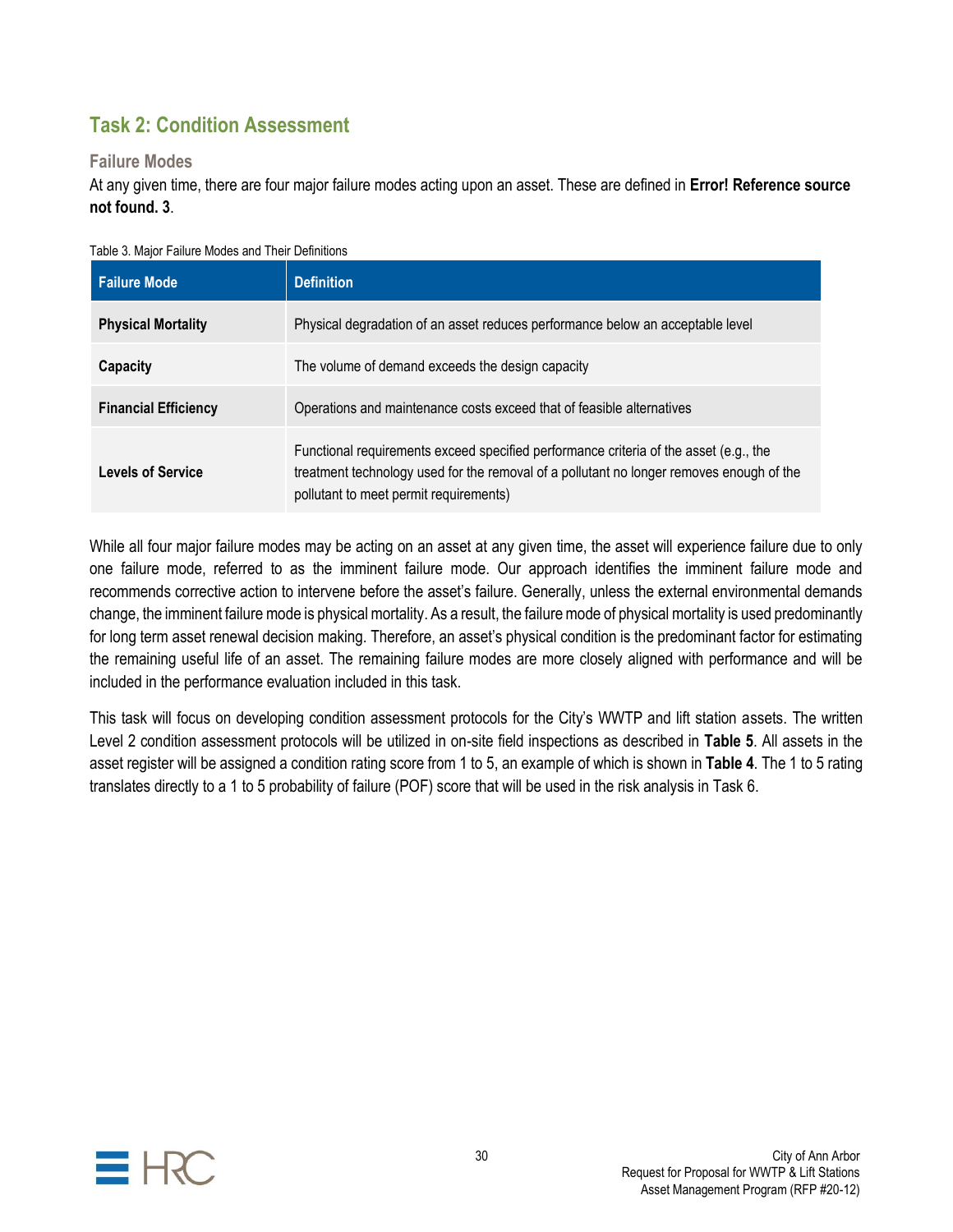#### Table 4. Example Condition Rating Descriptions

| <b>Condition</b><br><b>Score</b> | <b>Definition</b> | <b>Description</b>                                                                                                                                                                                                                                                                                                                                                                                        | <b>POF</b>     |
|----------------------------------|-------------------|-----------------------------------------------------------------------------------------------------------------------------------------------------------------------------------------------------------------------------------------------------------------------------------------------------------------------------------------------------------------------------------------------------------|----------------|
| 1                                | <b>Very Good</b>  | Sound physical condition to meet current standards. Operable and well maintained.<br>The asset is likely to perform acceptably with routine maintenance for 10 years or<br>more. No work required.                                                                                                                                                                                                        |                |
| $\mathbf{2}$                     | Good              | Acceptable physical condition but not designed to the current standard. The asset<br>shows minor wear. Deterioration has minimal impact on asset performance. Minimal<br>short-term failure risk but the potential for deterioration or reduced performance in<br>medium-term (5 to 10 years). Only minor work required (if any).                                                                         | $\overline{2}$ |
| $\mathbf 3$                      | Moderate/<br>Fair | Functionally sound plant and components but showing some wear with minor failures<br>and some diminished efficiency. Minor components or isolated sections of the asset<br>require replacement or repair, but asset still functions safely at an acceptable level of<br>service. Work required but still serviceable. For example,<br>bearing and gland wear becoming evident and some corrosion present. | 3              |
| 4                                | Poor              | Plant and components function but require a high level of maintenance to remain<br>operational. Likely to cause a noticeable deterioration in performance in the short-term.<br>No immediate risk to health or safety but work required to ensure asset remains safe.<br>Substantial work required in short-term, asset barely<br>serviceable.                                                            | 4              |
| 5                                | <b>Very Poor</b>  | Failed or failure imminent. Asset effective life exceeded, and significant maintenance<br>costs incurred. A high risk of breakdowns with a serious impact on the component.<br>No life expectancy. Health and safety hazards exist, which preset a possible risk to<br>public safety, or assets cannot be serviced/operated without risk to personnel. Major<br>work or replacement.                      | 5              |

Generally, Asset Management's best practice provides for three levels of asset condition assessment, as described in **Table 5**. The condition score is used to inform the asset's probability of failure (POF) based on its physical condition. As the consequence of failure and the overall risk associated with an asset increases, a higher level of assessment may be warranted. This allows time, effort, and money for condition assessments to be prioritized and focused on assets that have the highest risk. All WWTP and lift station assets will receive a Level 1 desktop analysis via consultant facilitated workshops. A maximum of 500 assets is assumed for this task.

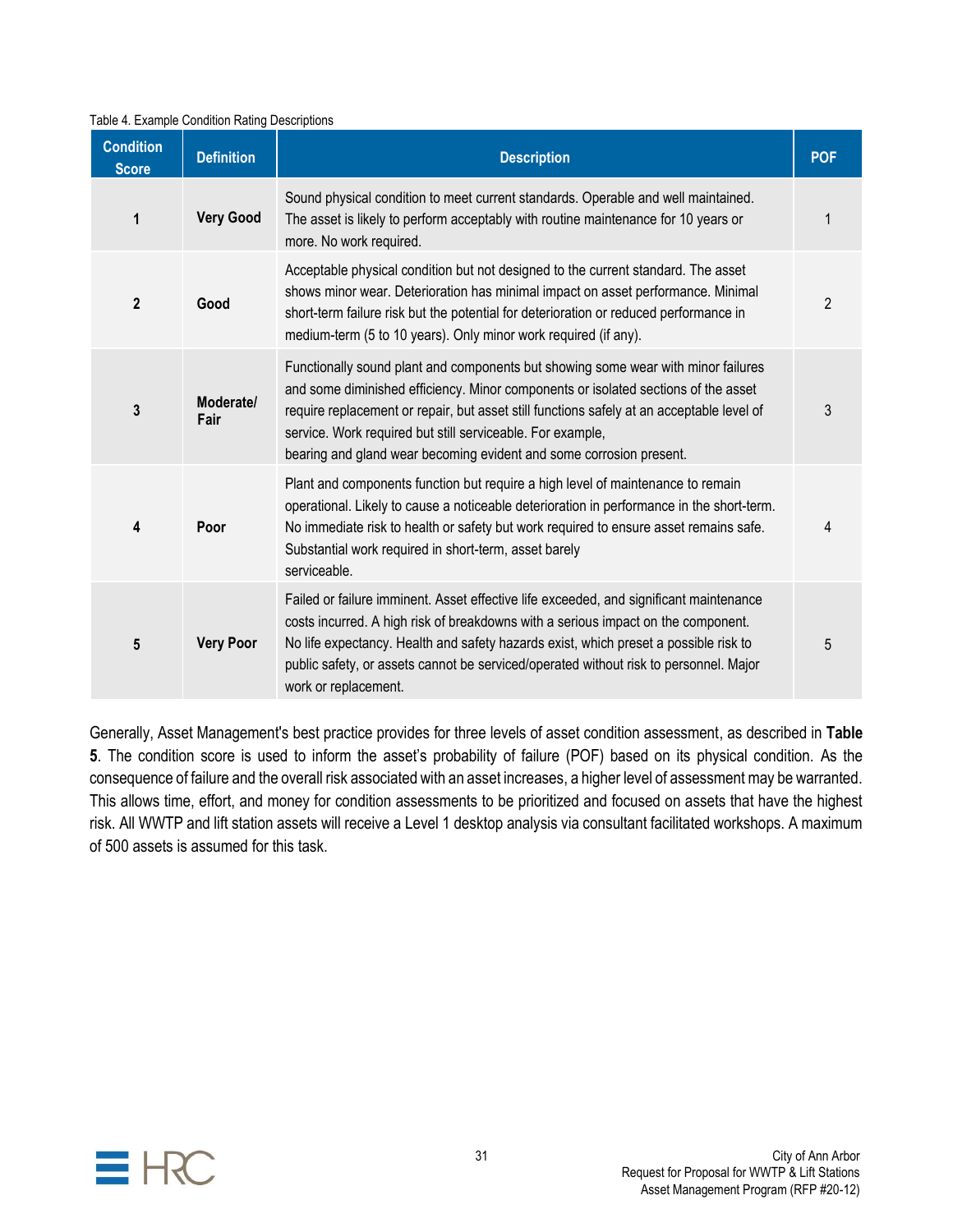#### Table 5. Levels of Condition Assessment

| <b>Condition Assessment Level</b> | <b>Accuracy</b> | <b>Comments</b>                                                                                                                            |
|-----------------------------------|-----------------|--------------------------------------------------------------------------------------------------------------------------------------------|
| Level 1                           | Low             | Desktop analysis based on staff knowledge, work order history,<br>and asset age. No actual visual inspection of the asset.                 |
| Level 2                           | Moderate        | Field inspection or visual assessment of the asset in operation<br>and scored according to a defined and standardized scoring<br>protocol. |
| Level 3                           | High            | Application of inspection technologies such as infrared scanning,<br>vibration monitoring, or other technologies.                          |

Additional assets will be selected for Level 2 condition assessment based on risk, criticality, or staff knowledge. An example Level 2 condition assessment rating is shown below in **Figure 3**.

#### **Conventional Pumps**

|           |                                |                                              | Figure 3. Example Level 2 Condition Assessment Rating Table                |                                                                                                        |                                                                                                                  |                                                                                                               |                                                                                                                    |  |
|-----------|--------------------------------|----------------------------------------------|----------------------------------------------------------------------------|--------------------------------------------------------------------------------------------------------|------------------------------------------------------------------------------------------------------------------|---------------------------------------------------------------------------------------------------------------|--------------------------------------------------------------------------------------------------------------------|--|
|           | <b>Conventional Pumps</b>      |                                              |                                                                            |                                                                                                        |                                                                                                                  |                                                                                                               |                                                                                                                    |  |
| Included: | Dry well & line shaft pumps    |                                              | Centrifugal pumps                                                          | Vertical multi-stage booster pumps                                                                     |                                                                                                                  | Screw pumps                                                                                                   |                                                                                                                    |  |
|           | <b>Distress Mode</b><br>Aspect |                                              | Rating<br>1                                                                | Rating<br>2                                                                                            | Rating<br>3                                                                                                      | Rating<br>4                                                                                                   | Rating<br>5                                                                                                        |  |
|           |                                |                                              |                                                                            | <b>CONDITION ASSESSMENT</b>                                                                            |                                                                                                                  |                                                                                                               |                                                                                                                    |  |
| A         |                                | Leakage                                      | Appears as new.                                                            | Minimal moisture on<br>seals/joints.                                                                   | Water dripping from<br>seals/joints.                                                                             | Water pooling on floor                                                                                        | Water squirting/running<br>onto floor.                                                                             |  |
| в         | <b>Structure</b><br>Appearance | Shaft, Supports,<br>Bearing<br>Deterioration | Shaft & supports sound<br>no shaft distortion or<br>deterioration evident. | Minor shaft/ support<br>deterioration evident, no<br>impact on the structural<br>strength or function. | Shaft distortion or<br>bearing/housing wear<br>evident, little impact on<br>structural integrity or<br>function. | Shaft distortion or<br>bearing/housing wear<br>evident and has<br>impacted on asset<br>integrity or function. | Significant shaft<br>distortion or<br>bearing/housing wear<br>evident, high probability<br>of fracture or failure. |  |
| C         | Use                            | Motor Hours Run*                             | < 10,000                                                                   | >10.000                                                                                                | > 50,000                                                                                                         | >100,000                                                                                                      | > 200,000                                                                                                          |  |
| D         |                                | Vibration /<br>oscillation                   | No unusual vibration /<br>oscillation detectable                           | Minor vibration /<br>oscillation detected                                                              | Moderate vibration /<br>oscillation                                                                              | Considerable vibration<br>oscillation (wristwatch<br>shakes)                                                  | Major vibration /<br>oscillation                                                                                   |  |
| Е         | <b>Symptoms</b>                | Temperature                                  | detected                                                                   | No unusual temperature Minimal heat from casing Heat detected by hand<br>using hand                    |                                                                                                                  | Heat detected by hand is Heat too high to assess<br>uncomfortable                                             | by hand                                                                                                            |  |
| F         |                                | Noise                                        | No unusual noises<br>detected.                                             | Slight whine/rattle<br>detected.                                                                       | Moderate whine/rattle<br>detected, easily heard<br>over pump noise.                                              | Loud whine/rattle.                                                                                            | Disturbingly loud<br>operation/vibrations.                                                                         |  |

Notes: \*Motor hours run and corresponding condition rating will depend on the type of pump and the application the pump is used for (i.e. thickened sludge conveyance versus influent wastewater).

The HRC Team will conduct a workshop with the City of Ann Arbor's staff to review Level 1, Level 2, and Level 3 condition assessment protocols for vertical assets. For the purpose of this proposal, we assume there are currently no assets that require an extensive level of condition assessment similar to a Level 3. However, budget and scope may be able to be revised as necessary if a particular asset's risk warrants that level of assessment.

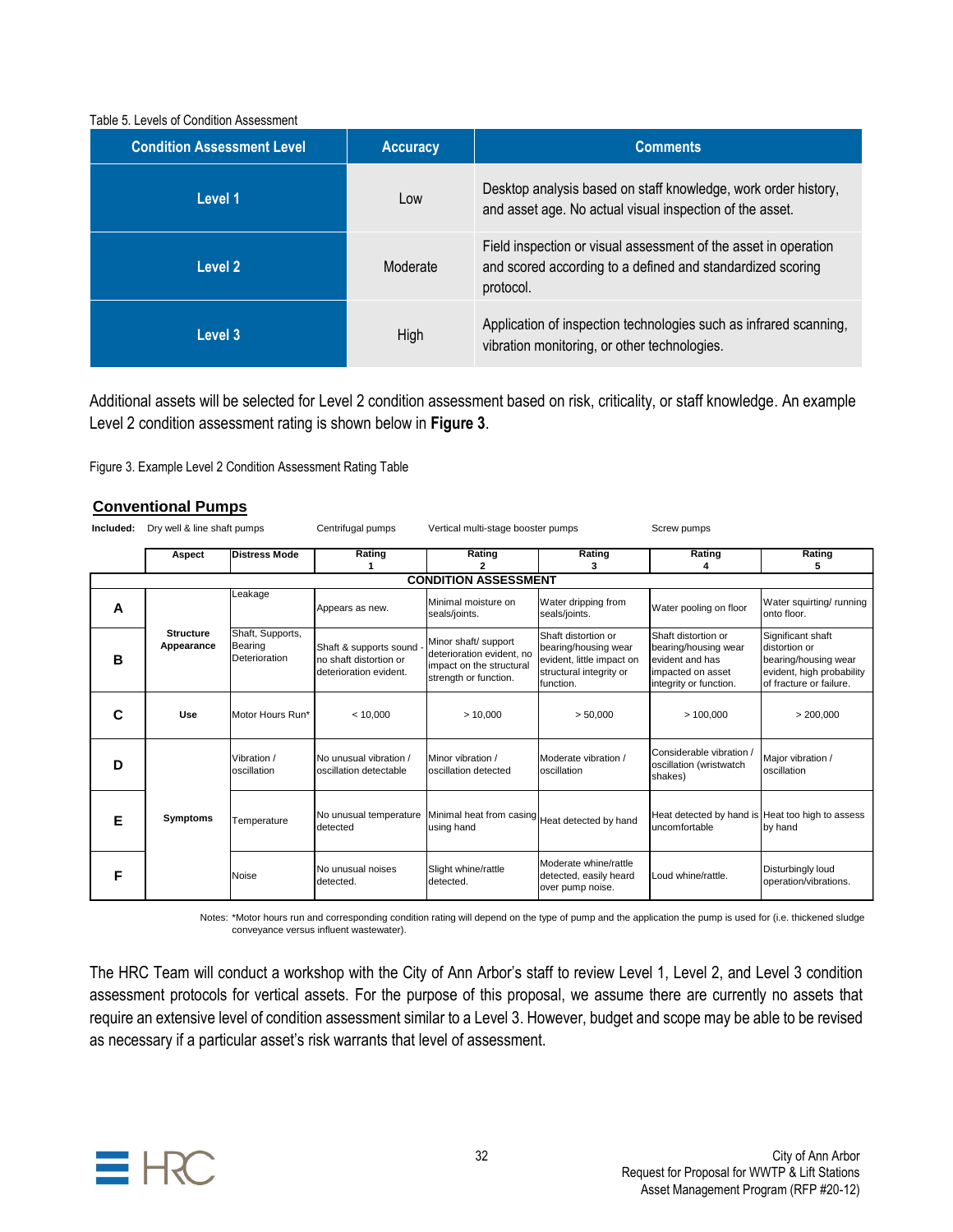The HRC Team will:

- Review the City's existing condition assessment data and methodology used for assigning the existing condition scores.
- Develop a plan for obtaining necessary condition assessment data.
	- Provide guidance on which level of condition assessment is appropriate for which assets based on risk, a consequence of failure, parts availability, or other factors.
	- Develop standard procedures, associated forms, and templates for completing Level 2 condition assessments of WWTP and lift station assets by asset type. Identify responsible staff for completing each of the three levels of condition assessment (desktop, visual, and advanced).
	- Include procedures for capturing condition assessment data in Cityworks.
- Perform Level 2 condition assessment.
	- The HRC ream, accompanied by City staff, will perform site visits to perform inspections of WWTP and lift station assets in the vertical asset register using the Level 2 condition assessment templates and protocols developed as part of this task. A maximum of 100 assets is assumed for this task.
- Rate the performance of the system's assets. Where appropriate, we will utilize standard benchmarking tools such as AWWA's Qualserve. Other asset performance assessments will be based on criteria developed around the four failure modes as described previously.
- Document decisions and established processes in a Technical Memorandum.

# **Task 3 Determine Remaining Life of the Assets**

After installation, every asset starts deteriorating through a combination of many factors, including its manufacture, operating environment, and degree of internal and external stresses. The decay of an asset follows a profile similar to the decay curve in **Figure 4** that shows a typical deterioration of condition over an asset's life. Once a relationship between condition/performance and asset age is established, an asset's current condition can be used to estimate useful life consumed and the probability of failure (POF).



Figure 4. Relating Condition to Percent Life Consumed

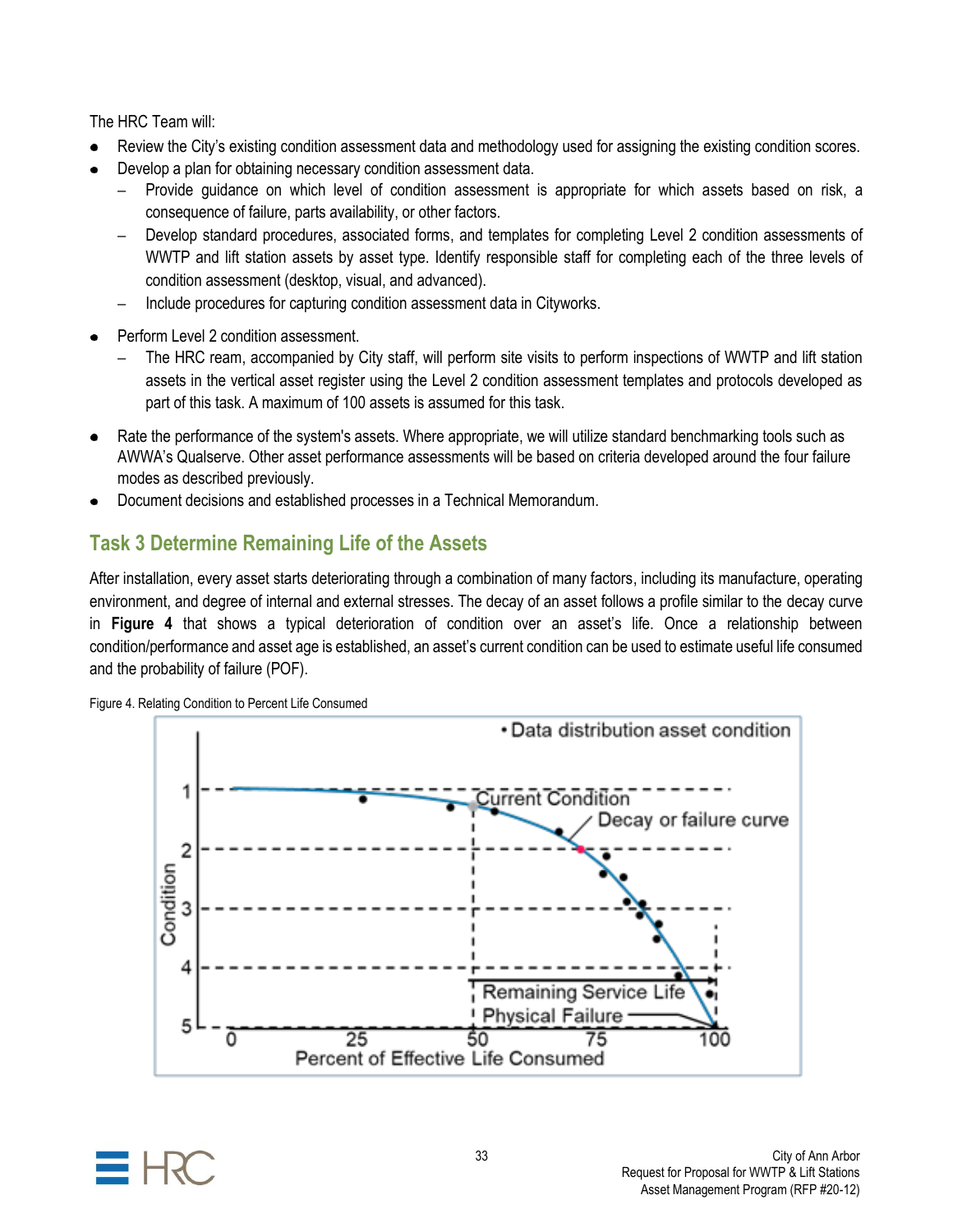The condition data gathered in the previous tasks will be utilized to provide a revised estimate of remaining useful life, which will be focused on the physical condition of the asset. It is important to understand how to manage the assets, which are beyond their expected useful life based on rule-of-thumb estimates, particularly for wastewater facilities. The HRC Team has evaluated useful life at several facilities and has many standard estimate tables available to use as a starting estimate.

However, the typically available useful life estimates for certain assets are very general and are often used at a high level for an initial estimate if condition data are not available. Once condition data are obtained, the expected remaining useful life needs to be adjusted. Also, various utilities have information related to conditions specific to their systems that can be better understood by interviewing existing staff.

The HRC Team will work with City staff to develop a consensus approach to assessing the remaining useful life (RUL). The process will be discussed at an Asset Remaining Useful Life workshop where the HRC Team will present various approaches to estimating the RUL including positives and negatives of each approach. The results will be documented in a Technical Memorandum. Once consensus is reached on the methodology, the HRC Team will develop revised RUL values for each asset, which will be used in Tasks 4, 6, and 8.

# **Task 4 Analysis of Life Cycle and Replacement Cost of Assets**

The following data will generally be collected in other project tasks and will be used for the analysis of the life cycle for each asset type and estimating future replacement costs:

- The equipment installation date is part of the baseline asset data, which would be collected as part of Task 1.
- Baseline equipment replacement costs for vertical assets are typically estimated during the asset inventory portion of the work for vertical assets so that it would be completed as part of Task 1. The team would review the 2015 Water and Wastewater Capital Cost Recovery Study for initial values and make any recommendations for changes or refinement of data.
- Equipment effective useful life would be determined using the condition assessment portion of Task 2, which impacts the "Remaining Useful Life" (RUL) developed in Task 3.
- Replacement costs would be determined at the asset level, which then can also be "rolled up" to determine the value at the system, process, or site level.
- Costs for repair, renewal, and replacement of the assets would be determined and available for later steps, such as the O&M program recommendations and the CIP.

The analysis of life cycle and replacement costs will also incorporate the following concepts, in addition to the baseline attributes and RUL estimate, to ensure that the useful life of assets are maximized, and the Plan can be regularly updated into future fiscal planning cycles:

 Including an asset attribute that reflects the operating environment, which may be used to adjust anticipated useful life estimates for a particular asset within its type/class due to triggers associated with operating environment, material handled, and installation factors. An example of this would be the asset type of "Plug Valve," which may have a baseline useful life of 20 years. The 20-year life represents the expected useful life for a plug valve installed inside the dry well of a building with proper heating and ventilation controls. Triggers or flags may be added as a field to the asset specification to represent adjustments to reflect it being installed below ground in a vault, in a classified area which may have corrosive gasses, or in an area where the valve will be submerged. Plug valves in any of these areas may have a useful life adjusted by 25% or 50% to reflect the differing environment than the baseline assumption.

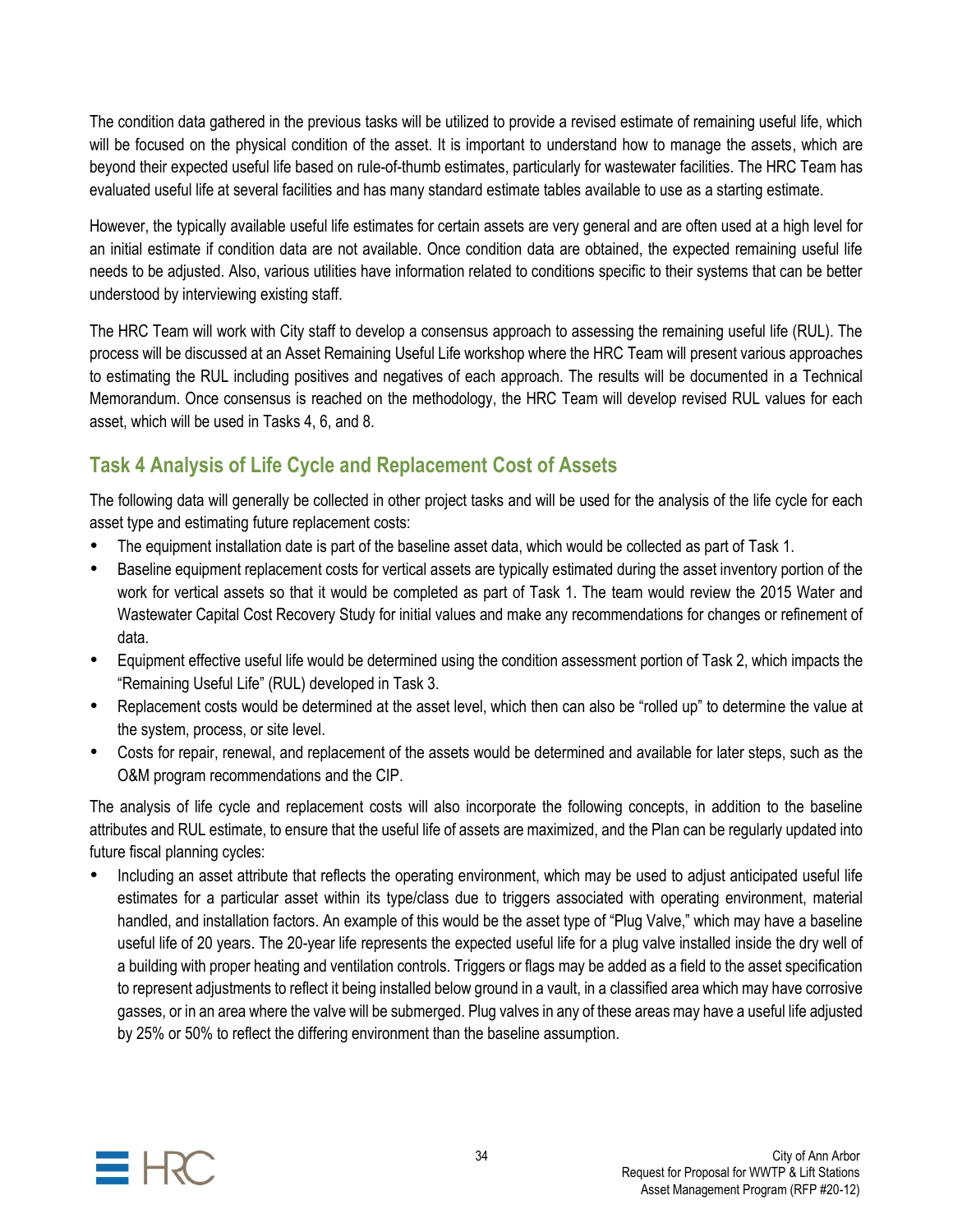- Integrating condition scoring with the CMMS to allow for the continuing assessment of the asset's condition in future years. Typically, the condition field is updated in the CMMS through the use of inspection work orders that are performed by operators on some reoccurring schedule. Changes in condition may also be captured during corrective and/or emergency work orders on an asset.
- Leveraging performance data from within the CMMS, which is typically based on a count and total cost of the number of corrective and/or emergency work orders associated with the particular asset over a given period of time.
- For critical assets (COF of 4 or 5,) the primary way to reduce the overall risk can only be reduced by keeping the probability of failure low, which may require increasing the frequency or type of maintenance or providing additional redundancy. Assets with the lowest criticality (COF of 1) may have a "run to fail" strategy, but an estimate of when that failure is expected to occur would be used to ensure the budget is available when that failure is expected to occur.
- To meet the reporting desired by EGLE as part of the WWTP's NPDES permit, a primary deliverable this task includes an estimated replacement schedule for a 20-year cycle for all WWTP and lift station assets.

## **Task 5 Determine Target Levels of Service for Assets**

One of the key elements of an asset management program is to define the levels of service (LOS) that customers, end-users, and key stakeholders experience. LOS describes the outcomes that a utility expects to achieve in providing services to its customers. LOS connects the strategic direction of the utility to the performance requirements established within the various parts of the organization. A LOS framework identifies the metrics that have the most significant and direct impact on service delivery to customers and stakeholders. It also enables utility organizations to track trends, report progress against targets, and make critical adjustments when necessary.

The HRC Team will work with City to identify relevant LOS requirements and develop an initial list of LOS performance measures, associated short term targets, and long-term goals across all asset types based on data currently available. Our team will perform a gap analysis to measure the City's current performance, identify gaps, and recommend improvement projects to close the gaps. LOS performance measures will focus on:

- Compliance with applicable State, Federal, and other regulatory requirements
- Protection of public health and safety
- Ratepayer and other stakeholder expectations
- Maintenance-related key performance indicators (KPIs)
- The City's strategic plan (if available)

# **Task 6 Determine Criticality of Systems' Assets (Risk of Failure)**

### **Consequence of Failure**

Consequence of Failure (COF) is often referred to as "criticality" and these terms (COF and criticality) are frequently used interchangeably. Asset COF is evaluated based on estimating the social, financial, and environmental/regulatory impacts of asset failure as shown in **Table 6**. These three broad categories of the consequence of failure are often referred to as the Triple Bottom Line (TBL) and go beyond simply assessing the direct financial consequences of an asset's failure (e.g., cost to repair or resource impacts).

Working with the City, the HRC Team will develop a consequence of failure scoring matrix based on our experience with similar water and wastewater utilities. As no two organizations are alike, the COF scoring system will be customized for the City. The COF framework will incorporate any existing preferences for scoring and weightings of the TBL categories currently used by the City.

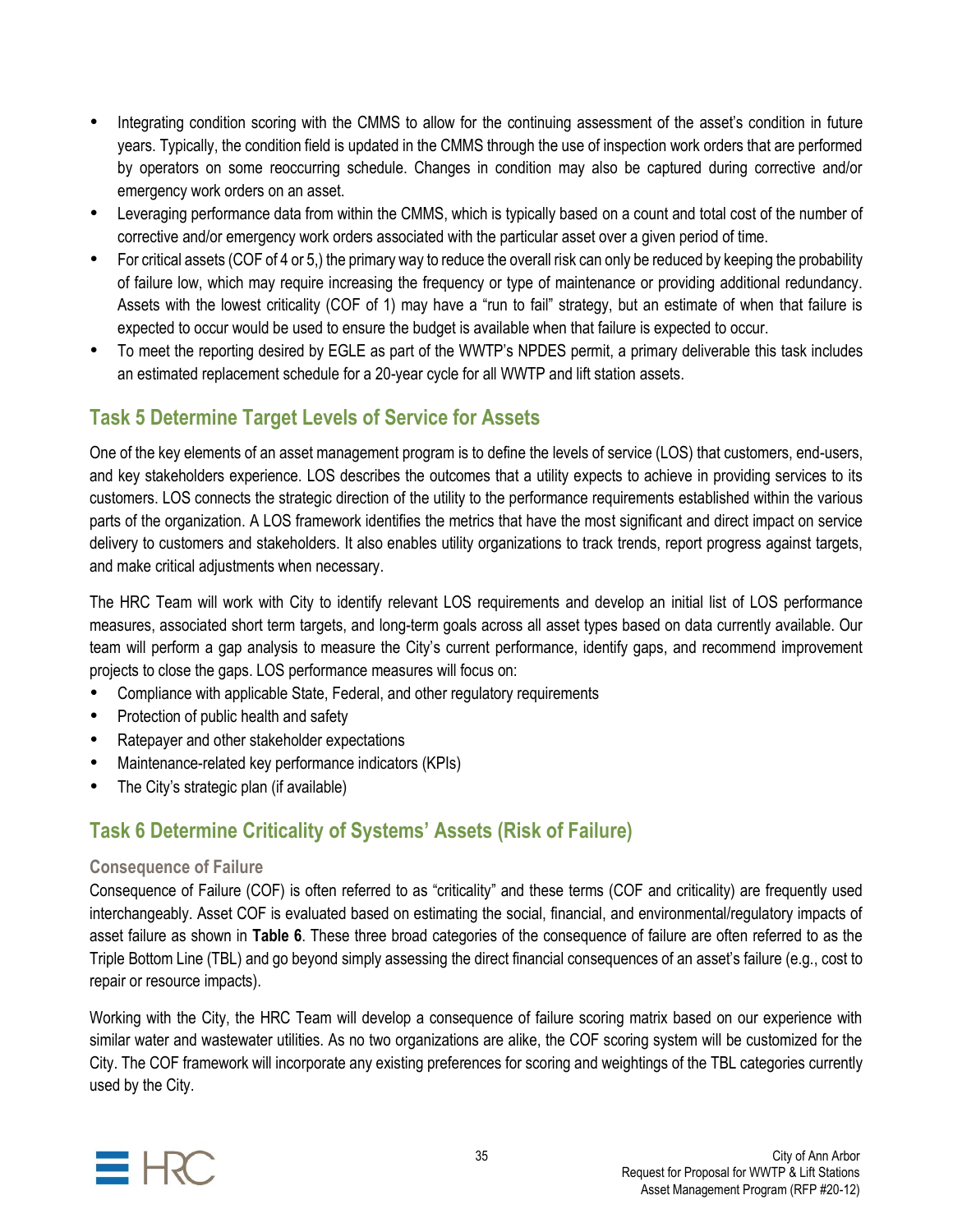#### Table 6. Triple Bottom Line Categories and Elements

| <b>TBL Categories</b>           | <b>Consequence of Failure Elements</b>                                                                                  |
|---------------------------------|-------------------------------------------------------------------------------------------------------------------------|
| Social/Community                | Public Image, Customers Affected/Loss of Service, Health and Safety                                                     |
| <b>Financial</b>                | Financial Impact (total cost to fix and mitigate the failure including indirect costs),<br>Operational/Resource Impacts |
| <b>Environmental/Regulatory</b> | Examples include overflows, basement backups, regulatory (permit) compliance<br>considerations                          |

Our team will work with the City via consultant-led workshops to refine the COF scoring matrix and assign COF scores to WWTP and lift station assets.

### **Business Risk Exposure**

Utilizing the probability of failure (POF) results from Task 2, and the consequence of failure (COF) results from this task, the HRC Team proposes to develop a Business Risk Exposure (BRE) profile for all WWTP and lift station assets. BRE is an advanced asset management methodology used to focus management teams on high-risk assets and issues. The BRE for an asset is the product of the asset's COF and POF, adjusted for any risk mitigation measures currently in place, such as redundancy. **Figure 5** is a schematic representation of the key variables of BRE with components that address each variable.





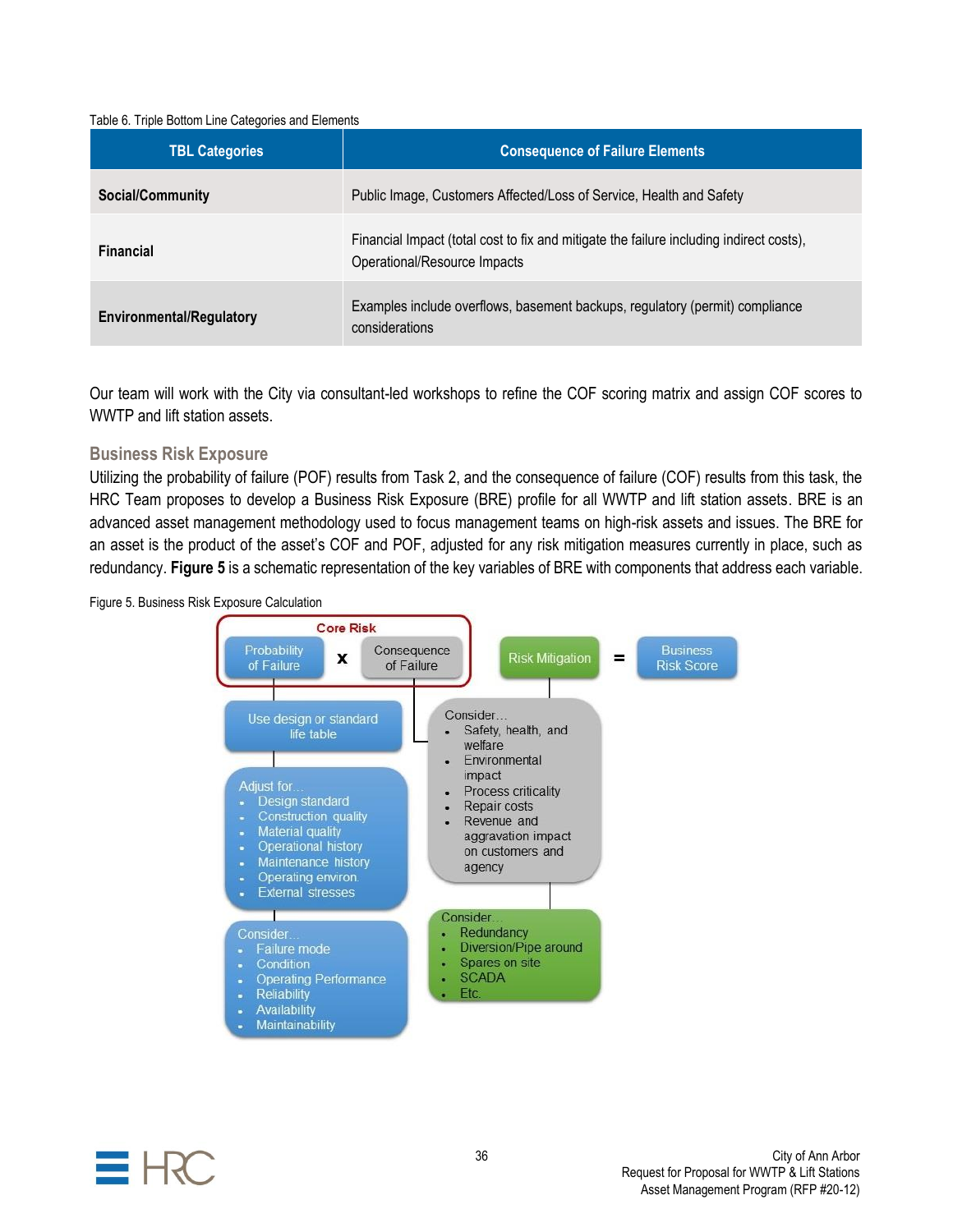Core Risk is defined as the product of the COF and the POF without adjusting for any available risk mitigation factors, as shown in **Figure 6**. Under our approach, once the core risk has been calculated as a baseline measurement, risk mitigation and management strategies can be developed that can reduce the level of risk, in turn impacting the level and cost of service. Core Risk is the metric used to assign assets to risk management zones. Risk management zones and recommended strategies for each zone are illustrated in **Table 5**. The risk management zone establishes the initial prioritization consideration (prioritization bucket) for immediate asset investment needs such as condition assessment, repair, rehabilitation, or replacement (i.e., a snapshot of current needs). Additional prioritization of immediate asset interventions within individual risk management zones is accomplished by sorting BRE.



Figure 6. Risk Management Zones

As shown in **Table 5**, there are five risk management zones and associated high-level strategies. Zone 1 includes the highest risk assets, and Zone 5 consists of the assets with the lowest COF ratings.

# **Task 7 Formalize Optimal Operations and Maintenance (O&M) Program**

As part of the overall asset management Program implementation, existing O&M procedures and processes will be reviewed to ensure work is prioritized in alignment with the overall Program goals to reduce risk and overall life cycle costs. In addition, a template will be developed to allow for estimating expenditures each year for reporting as part of NPDES requirements and to guide future funding strategies. This task will also include the following additional work items:

- **Staffing Analysis.** As indicated in Part II, the EGLE Plan submittal will consist of a preliminary analysis of the required staffing levels using the City's existing O&M manual recommendations (if available) and updating those using a program such as the Northeast WEF computer program. As the Program continues through its implementation, this initial estimate can be revisited and refined using the additional data available after the Plan was submitted.
- **Recommendations for Maintenance Strategies.** This will include assembling and reviewing existing O&M procedures used by the City and making recommendations for changes to maintenance methods to reduce risk and life cycle costs. Recommendations will include those to move from calendar-based maintenance to frequencies based on the actual operation. This process will also review existing CMMS work orders to ensure they are useable by operators and

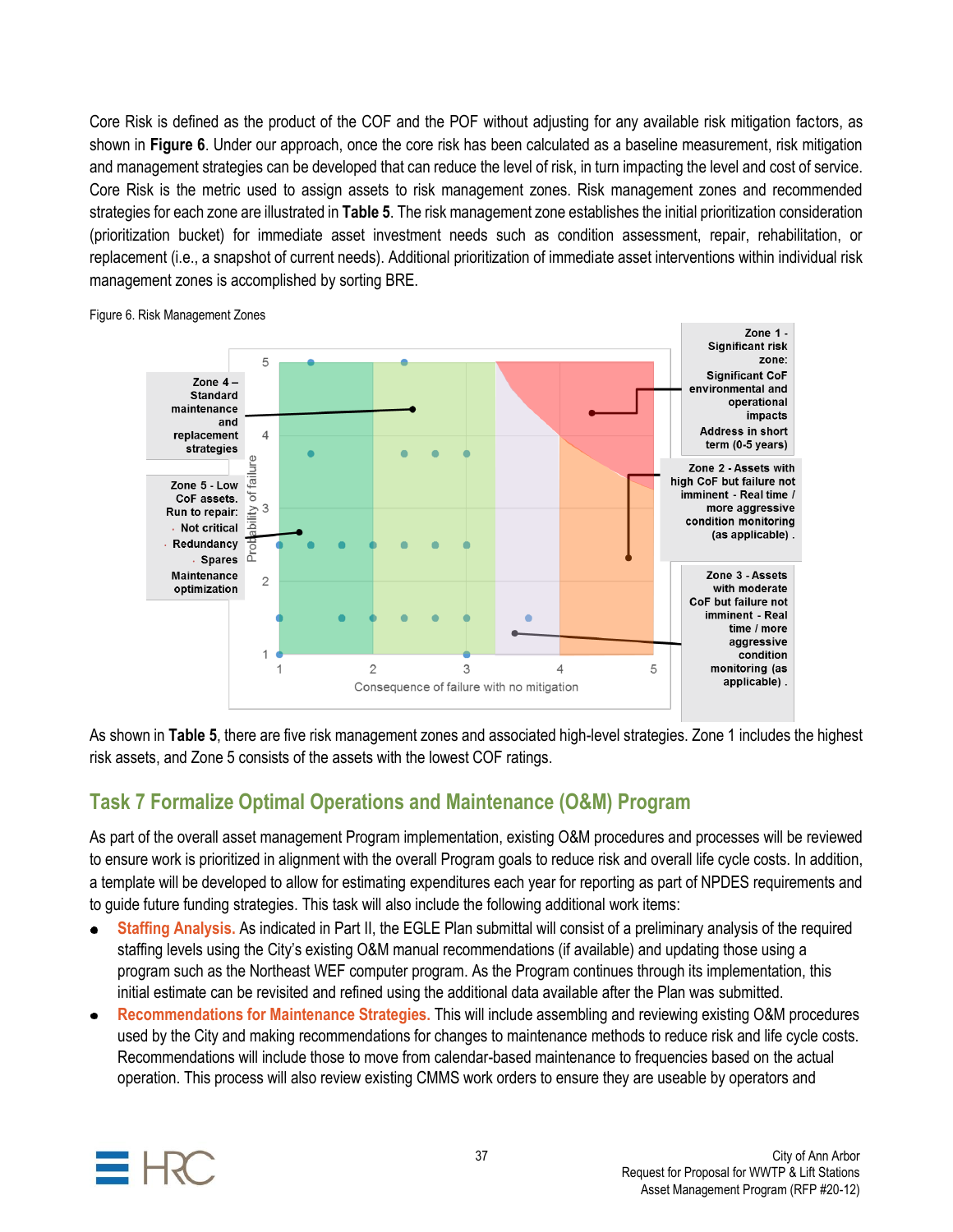capture required attributes and data needed for risk evaluation, determining remaining useful life, and measuring key performance indicators.

- **Identification of Intervention Strategies.** The intervention strategy determines how the asset condition and consequence data will be used to ensure the asset class/type is remediated when the probability of failure and/or overall risk is above an acceptable level. Depending on the asset type/class, the intervention may simply be replacement if it is not cost-effective to repair or rehabilitate the asset. For other asset types/classes, there may never be a complete replacement, but rather ongoing planned rehabilitations.
- **Development of an Operation and Maintenance Master Plan.** This will include a review of existing O&M-related documentation and identifying any gaps. It will compile recommended data management and asset maintenance and intervention strategies into a summary report.

# **Task 8 Formalize Optimal Capital Improvement Program (CIP)**

The asset inventory, condition, risk and remaining useful life data that are collected as part of other tasks in this project will produce the building blocks for an organized, long-term, and efficient CIP program. Once the base data is collected, it must be evaluated and distilled into a format that can be used to identify and implement future tasks, be they regular maintenance or capital improvements. Task 7, Formalizing the O&M Program, will help organize regular maintenance activities or straightforward replacement projects, while Task 8 will focus on larger, more complex capital projects. The resulting CIP will provide a holistic evaluation of all of the WWTP and lift station facilities focusing on both condition and process-related improvements. While the document will have up to a 20-year planning period, recommended improvements will be categorized in five-year periods, providing the most detail for projects in the initial five-year period, and will include an approach for prioritizing projects. The work will specifically include:

- Review existing CIP reports/plans and update and refine using business risk evaluation criteria established in previous tasks.
- Consolidate required work items into logical projects with anticipated costs, priority, and year of funding.
- Provide CIP in a format that allows for updating in future fiscal cycles and reporting as required to EGLE.

# **Task 9 Recommend Sustainable Funding Strategy**

Task 9 will build on all of the previous tasks to establish future system funding needs so they may be compared to anticipated revenue projections and identify any potential gaps. This task will guide making a recommendation for future spending priorities between operations and maintenance, repairs and refurbishment, replacement, and any proposed expansion projects. This task will include:

- Provide estimated expenditures required for maintenance and corrective action for the following year and assist with reporting tools to summarize costs from past year using data collected through the CMMS.
- Provide anticipated annual operational and maintenance costs and recommended CIP funding needs and implementation schedule to Systems Planning Unit and Financial and Administrative Services area to determine impacts on existing funding strategies. Refine recommendations to align with funding, financing, and affordability goals.
- Review possible grants and low-interest financing options that may be available for consideration, such as the Clean Water State Revolving Fund Green Principal Forgiveness grant.

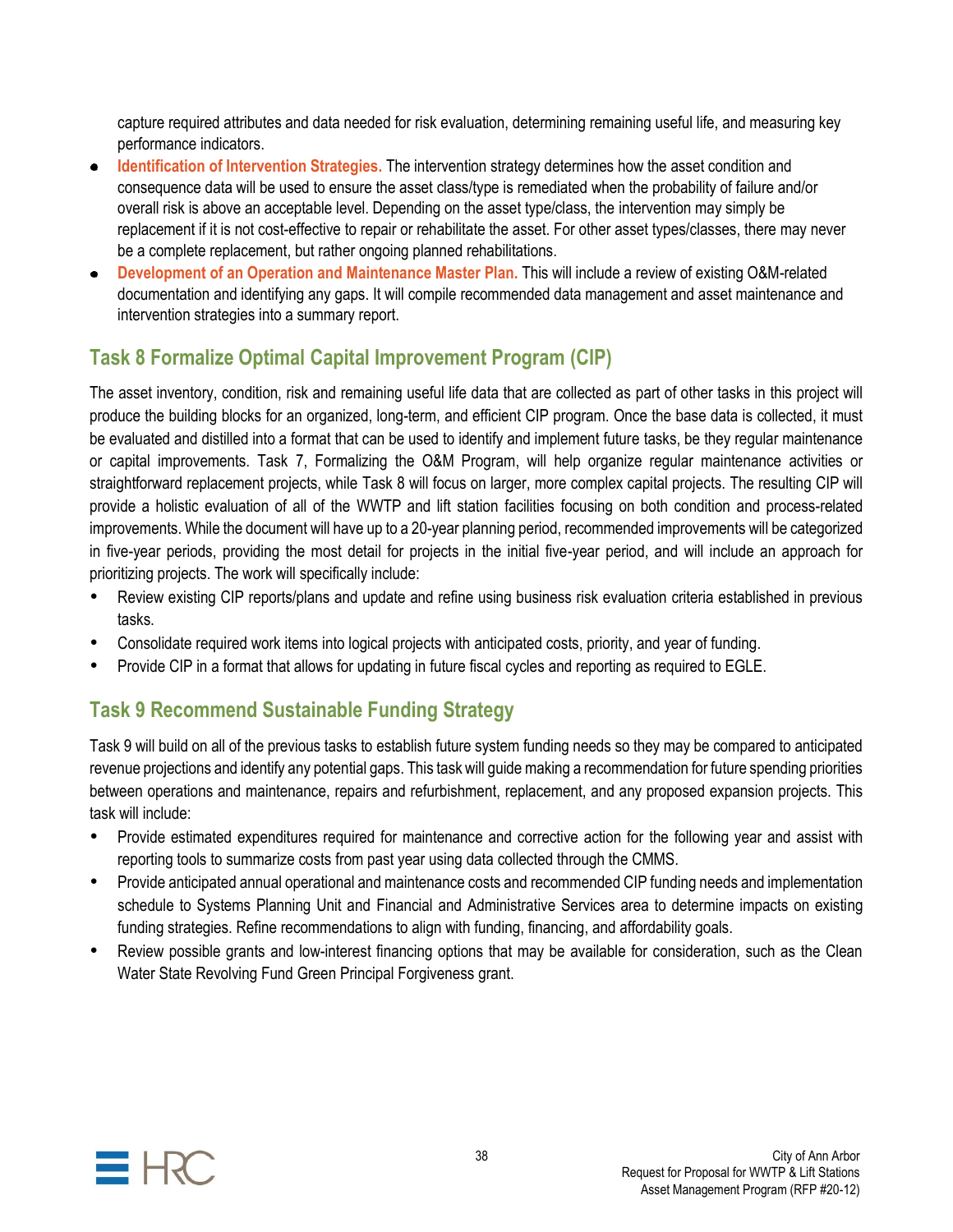## **Task 10 Generate Asset Management Program**

This task represents the culmination of all the previous tasks into a program of asset management strategies and actions for the City of Ann Arbor WWTP and lift stations. Final deliverables will include the data collected and programmed into the CMMS as part of the Program, recommended operational strategies and workflow documents, and a summary of recommended funding needs and prioritized projects. While much of this data will be housed in the City's GIS and CMMS databases and other systems, it is important to have a final document that can summarize and "tell the story" to a wide set of stakeholders and interested parties.

The HRC Team has extensive experience in using various tools and dashboards to provide visualization reports of large amounts of data to support informed decisions by utilities to better operate and maintain their assets. One available tool we have used is Microsoft's Power BI, which is functional and also easy to use. It is a platform to inform and visualize system risk, funding requirements, individual asset risk, and track key performance indicators. These dashboards, as shown in **Figure 7**, can be used to communicate with internal staff, decision-makers, and the public. They can also be leveraged to drive continuous improvement for the Program. They allow staff to track program progress and to direct change as needed using leading and lagging indicators.



The final program documents will also include documentation of standard procedures to summarize the O&M protocols for each asset class. Standards for ongoing data collection and management will also be documented to ensure staff is collecting the right data in the right way to allow for integration into the overall program to produce the needed information for tracking of KPIs and decision making. As indicated previously, individual tasks such as the CIP will be delivered in a format that allows for updating of reports with ongoing data collection and periodic re-evaluation of needs and recommendations.

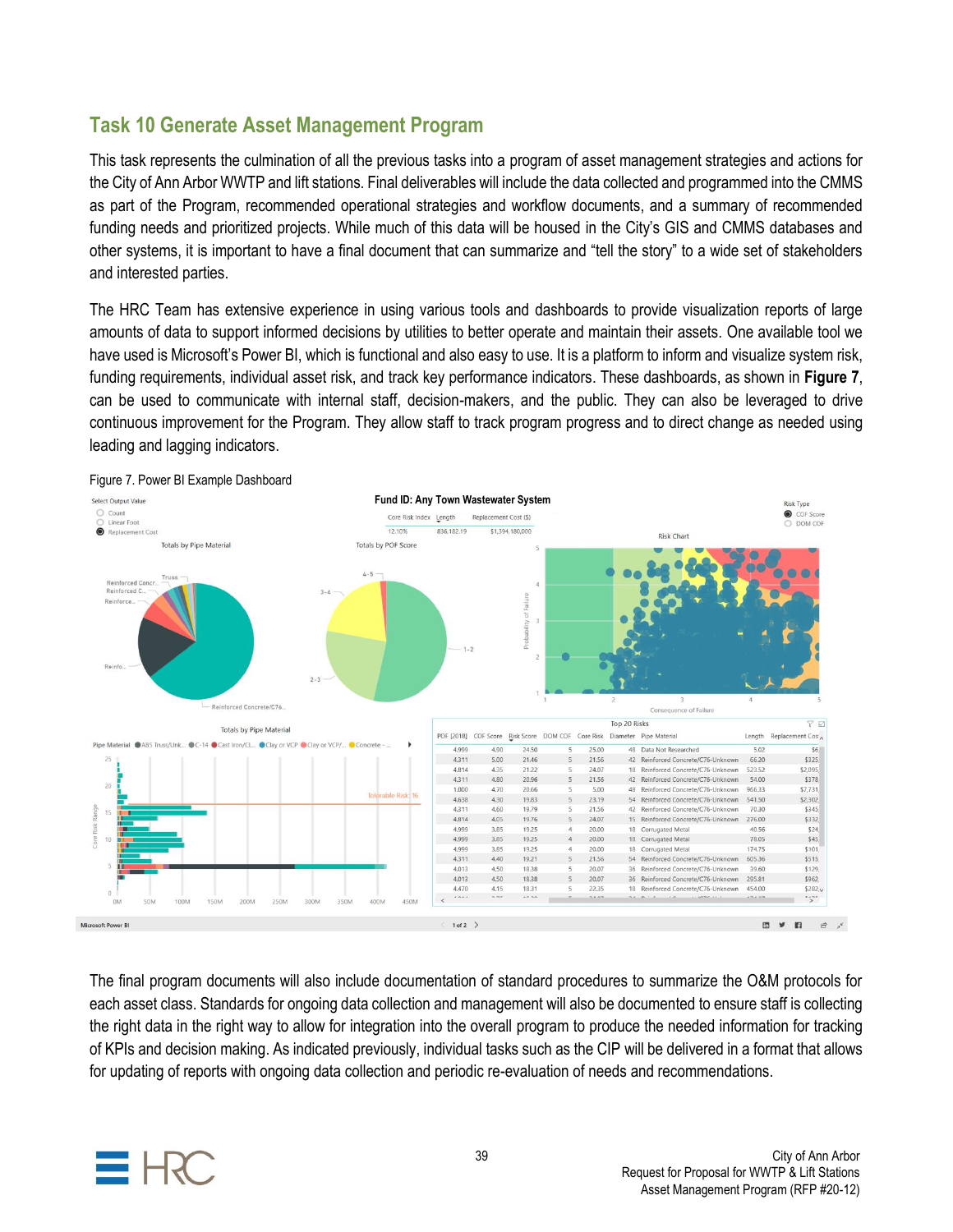### **EXHIBIT B COMPENSATION**

### **General**

Contractor shall be paid for those Services performed pursuant to this Agreement inclusive of all reimbursable expenses (if applicable), in accordance with the terms and conditions herein. The Compensation Schedule below/attached states nature and amount of compensation the Contractor may charge the City: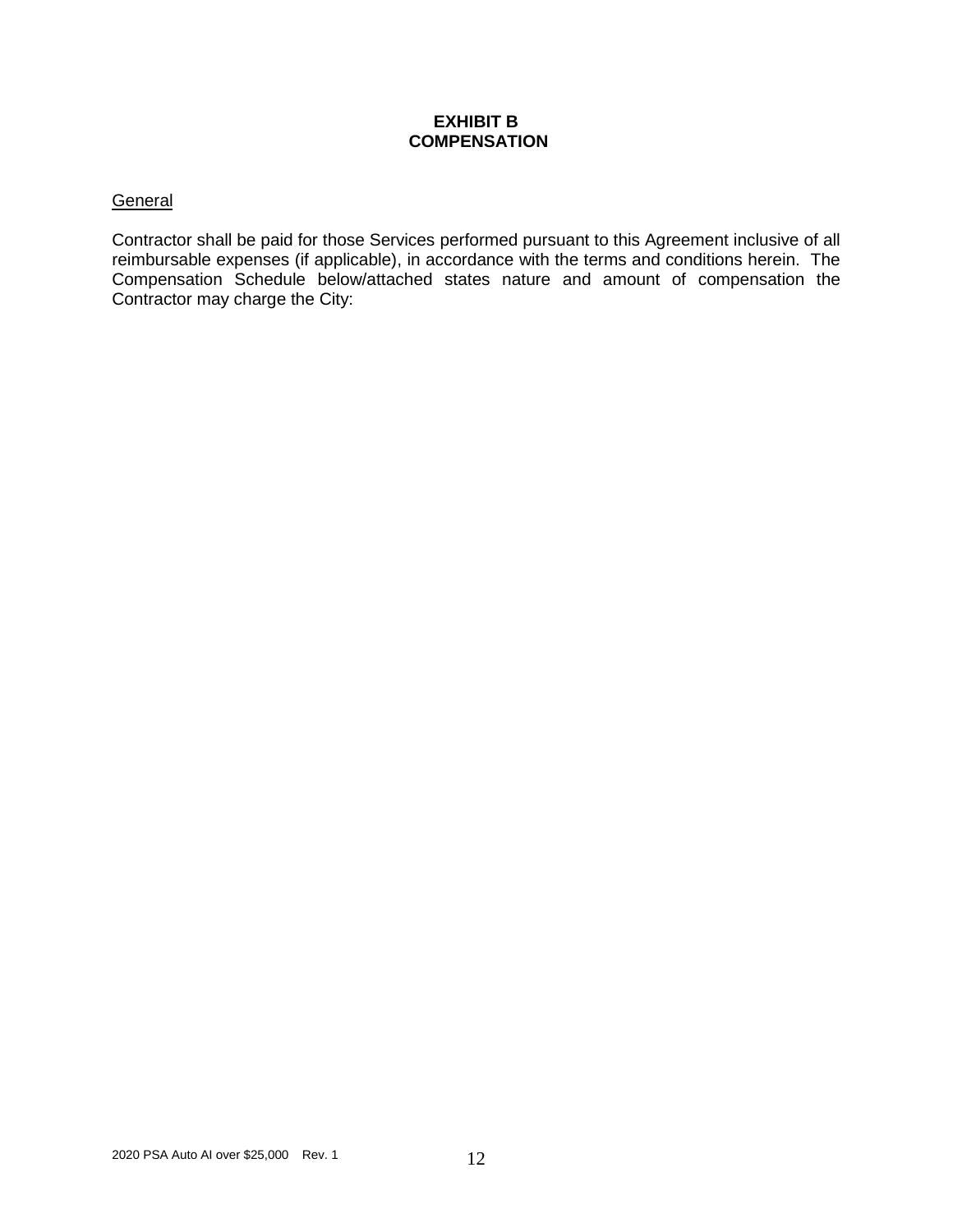# **D. Fee Proposal**

Hubbell, Roth & Clark, Inc. (HRC) has included the following spreadsheet summary of our proposed hours by task and staff. HRC will utilize additional support staff and proposes to invoice all staff based on direct labor costs with a 2.0 multiplier added for overhead and profit. HRC's rates shown are estimated rates for 2020 by person for the purpose of estimating the fee proposal.

HRC will apply a 5% markup on subconsultant expenses as noted in the cost spreadsheet.

Costs for HRC's subconsultant, GHD, are detailed in their fee spreadsheet following the summary spreadsheet.

Costs are based on the information in the RFP, and the assumptions as outlined in our Work Plan.

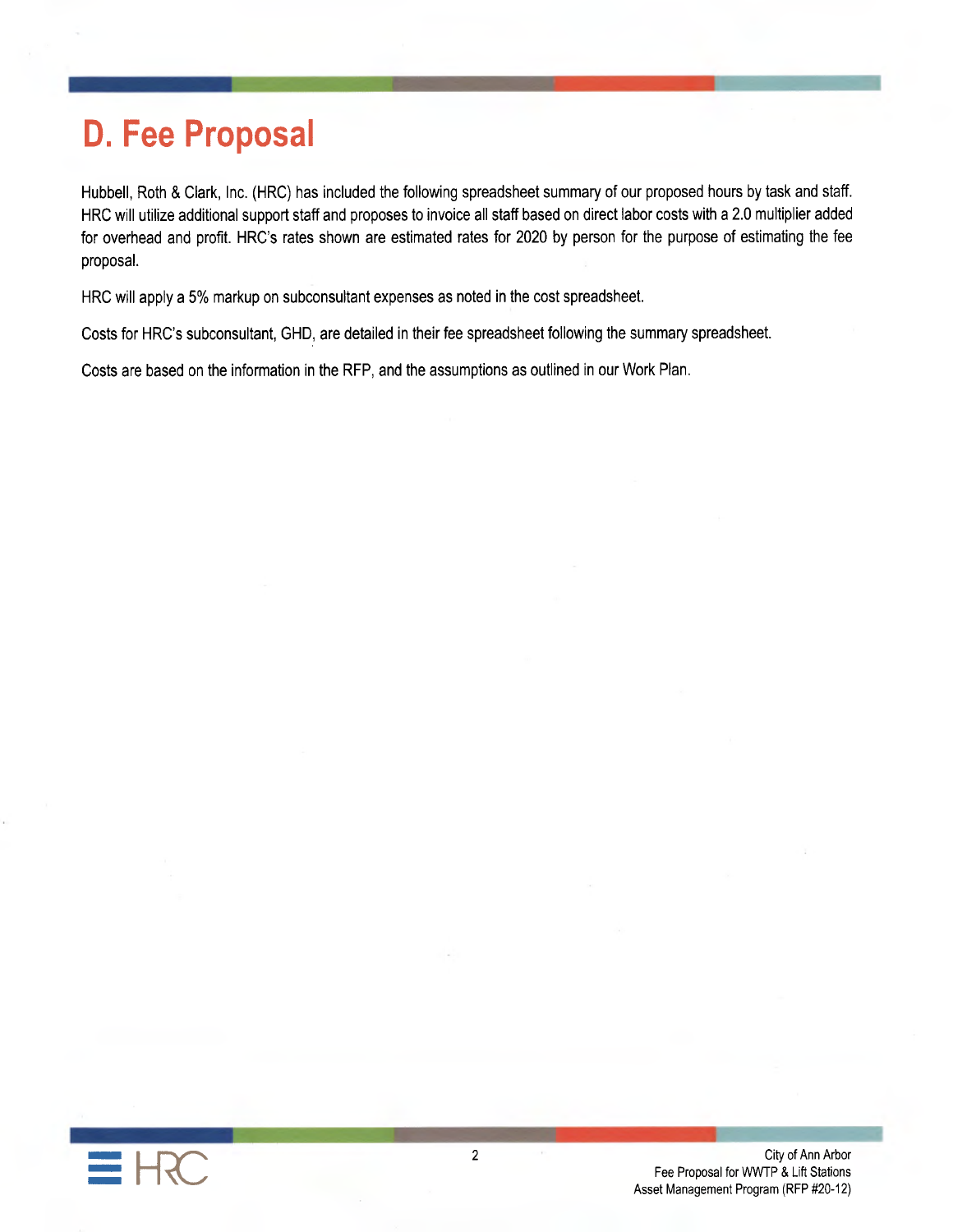| <b>Staff</b><br>Admin.<br>Tim<br><b>Sally</b><br>Chris<br><b>Chuck</b><br>Karyn<br>Aaron<br><b>Jeremy</b><br><b>Total Hours</b><br><b>Engineers</b><br>Jarinski<br><b>Ross</b><br>Sullivan<br><b>Duffy</b><br>Assistant<br>Hart<br><b>Stickel</b><br>Uranga<br><b>Hours</b><br>Task<br>Project Management Tasks<br>194<br>20<br>80<br>10<br>80<br>Meetings (Kickoff, Monthly Progress & Misc.)<br>$\overline{4}$<br>20<br>164<br>80<br>20<br>40<br>$\overline{\mathbf{4}}$<br>Monthly Reports & Project Management<br>8<br>32<br>8<br>8<br>8<br>8<br>32<br>8<br>8<br>8<br>32<br>$\overline{2}$<br>10<br>10<br>10<br>Review existing data and determine inventory framework<br>52<br>40<br>$\overline{2}$<br>10<br>Research additional data needs<br>42<br>$10\,$<br>20<br>$\overline{2}$<br>10<br>Create and integrate electronic forms for inventory<br><b>Task 2 Condition Assessment</b><br>12<br>4<br>4<br>Condition Assessment Workshop #1 and prep<br>4<br>12<br>$\overline{4}$<br>4<br>4<br>Condition Assessment Workshop #2 and prep<br>12<br>$\overline{4}$<br>4<br>4<br>Condition Assessment Workshop #3 and prep<br>60<br>20<br>20<br>20<br>16<br>$\overline{4}$<br>$\overline{4}$<br>4<br>4<br>20<br>8<br>4<br>$\overline{\mathbf{4}}$<br>Remaining Useful Life Workshop #1 and prep<br>4<br>8<br>82<br>50<br>20<br>$\overline{4}$<br>Determine approach and RUL and document<br>Task 4 Analysis of Life Cycle and<br><b>Replacement Costs of Assets</b><br>39<br>8<br>25<br>4<br>$\overline{2}$<br>Collect baseline replacement costs<br>43<br>25<br>4<br>8<br>$\overline{2}$<br>$\overline{4}$<br>Estimate renewal and repair costs<br>54<br>40<br>$\overline{2}$<br>$\bf 8$<br>4<br>Review & update CMMS for repair reporting<br>58<br>8<br>40<br>4<br>$\overline{2}$<br>$\overline{4}$<br>Create replacement schedule for NPDES reporting<br>8<br>4<br>4<br>8<br>$\overline{4}$<br>$\overline{4}$<br>8<br>4<br>4<br>Perform LOS Gap Analysis<br>8<br>$\boldsymbol{2}$<br>$\overline{2}$<br>4<br>Levels of Service Technical Memorandum<br>Task 6 Determine Criticality of Systems' Assets<br>(Risk of Failure)<br>8<br>COF Workshop #1 and prep<br>4<br>4<br>8<br>$\overline{4}$<br>4<br>COF Workshop #2 and prep<br>12<br>$\overline{4}$<br>$\overline{4}$<br>4<br>Perform Risk Modeling<br>Task 7 Formalize Optimal O&M Program<br>22<br>10<br>10<br>$\overline{c}$<br>22<br>10<br>10<br>$\boldsymbol{2}$<br>Review & recommend maintenance strategies<br>22<br>$\overline{2}$<br>10<br>10<br>Identification of intervention strategies<br>$78\,$<br>20<br>8<br>$\overline{2}$<br>40<br>$\overline{4}$<br>4<br>Development of O&M Master Plan<br><b>Task 8 Formalize Optimal Capital</b><br><b>Improvement Program</b><br>10<br>46<br>10<br>10<br>Review existing CIP and update/refine with new data<br>4<br>$\overline{4}$<br>4<br>4<br>10<br>44<br>10<br>10<br>$10\,$<br>Consolidate work items into logical projects and prioritize<br>$\overline{4}$<br>10<br>42<br>10<br>$10\,$<br>10<br>$\overline{2}$<br>Provide CIP in format for updating and reporting<br>$\overline{4}$<br>64<br>$\boldsymbol{2}$<br>40<br>$\overline{4}$<br>10 <sup>°</sup><br>$\overline{4}$<br>64<br>10<br>$\overline{4}$<br>$\overline{c}$<br>40<br>$\overline{4}$<br>$\overline{4}$<br>Estimate upcoming O&M and CIP funding needs<br>8<br>28<br>$\overline{2}$<br>10<br>$\overline{4}$<br>$\overline{4}$<br>Task 10 Generate Asset Management Program<br>82<br>40<br>Submit EGLE "Plan" for compliance with NPDES permit<br>$\overline{2}$<br>40<br>116<br>$\,8\,$<br>40<br>40<br>20<br>$\overline{4}$<br>Compile AMP Program into concise report<br>$\overline{4}$<br>$72\,$<br>20<br>20<br>24<br>$\overline{4}$<br>$\overline{4}$<br>Deliverables and dashboard reporting<br>402<br>44<br>70<br>118<br>1,718<br>236<br>178<br>60<br>568<br><b>TOTAL HOURS</b><br>42<br>$\sqrt{s}$<br>$\mathbb{S}$<br>$\mathbb{S}$<br>33.00<br>26.00<br>$\mathbb{S}$<br>$61.50$   \$<br>\$<br>47.00<br>$\mathbf{\$}$<br>33.00<br>34.00<br>Hourly Rate   \$<br>50.00<br>50.00<br>\$1,496.00<br>\$3,068.00<br>\$26,696.00<br>\$2,310.00<br>\$13,266.00<br>$\vert$ \$10,947.00 $\vert$ \$ 3,000.00<br>Direct Costs \ \ \$ 2,142.00 \ \ \$11,800.00 \<br>HRC Direct Costs \$ |                                                      |  |  | Hubbell, Roth & Clark (HRC) |  |           |
|---------------------------------------------------------------------------------------------------------------------------------------------------------------------------------------------------------------------------------------------------------------------------------------------------------------------------------------------------------------------------------------------------------------------------------------------------------------------------------------------------------------------------------------------------------------------------------------------------------------------------------------------------------------------------------------------------------------------------------------------------------------------------------------------------------------------------------------------------------------------------------------------------------------------------------------------------------------------------------------------------------------------------------------------------------------------------------------------------------------------------------------------------------------------------------------------------------------------------------------------------------------------------------------------------------------------------------------------------------------------------------------------------------------------------------------------------------------------------------------------------------------------------------------------------------------------------------------------------------------------------------------------------------------------------------------------------------------------------------------------------------------------------------------------------------------------------------------------------------------------------------------------------------------------------------------------------------------------------------------------------------------------------------------------------------------------------------------------------------------------------------------------------------------------------------------------------------------------------------------------------------------------------------------------------------------------------------------------------------------------------------------------------------------------------------------------------------------------------------------------------------------------------------------------------------------------------------------------------------------------------------------------------------------------------------------------------------------------------------------------------------------------------------------------------------------------------------------------------------------------------------------------------------------------------------------------------------------------------------------------------------------------------------------------------------------------------------------------------------------------------------------------------------------------------------------------------------------------------------------------------------------------------------------------------------------------------------------------------------------------------------------------------------------------------------------------------------------------------------------------------------------------------------------------------------------------------------------------------------------------------------------------------------------------------------------------------------------------------------------------------------------------------------------------------------------------------------------------------------------------------------------------------------------------------------------------------------------------------------------------------------------------------------------------------------------------------------------------------------------------------------------------------------------------------------------------------------------------------------------------------------------|------------------------------------------------------|--|--|-----------------------------|--|-----------|
|                                                                                                                                                                                                                                                                                                                                                                                                                                                                                                                                                                                                                                                                                                                                                                                                                                                                                                                                                                                                                                                                                                                                                                                                                                                                                                                                                                                                                                                                                                                                                                                                                                                                                                                                                                                                                                                                                                                                                                                                                                                                                                                                                                                                                                                                                                                                                                                                                                                                                                                                                                                                                                                                                                                                                                                                                                                                                                                                                                                                                                                                                                                                                                                                                                                                                                                                                                                                                                                                                                                                                                                                                                                                                                                                                                                                                                                                                                                                                                                                                                                                                                                                                                                                                                                               |                                                      |  |  |                             |  |           |
|                                                                                                                                                                                                                                                                                                                                                                                                                                                                                                                                                                                                                                                                                                                                                                                                                                                                                                                                                                                                                                                                                                                                                                                                                                                                                                                                                                                                                                                                                                                                                                                                                                                                                                                                                                                                                                                                                                                                                                                                                                                                                                                                                                                                                                                                                                                                                                                                                                                                                                                                                                                                                                                                                                                                                                                                                                                                                                                                                                                                                                                                                                                                                                                                                                                                                                                                                                                                                                                                                                                                                                                                                                                                                                                                                                                                                                                                                                                                                                                                                                                                                                                                                                                                                                                               |                                                      |  |  |                             |  |           |
|                                                                                                                                                                                                                                                                                                                                                                                                                                                                                                                                                                                                                                                                                                                                                                                                                                                                                                                                                                                                                                                                                                                                                                                                                                                                                                                                                                                                                                                                                                                                                                                                                                                                                                                                                                                                                                                                                                                                                                                                                                                                                                                                                                                                                                                                                                                                                                                                                                                                                                                                                                                                                                                                                                                                                                                                                                                                                                                                                                                                                                                                                                                                                                                                                                                                                                                                                                                                                                                                                                                                                                                                                                                                                                                                                                                                                                                                                                                                                                                                                                                                                                                                                                                                                                                               |                                                      |  |  |                             |  |           |
|                                                                                                                                                                                                                                                                                                                                                                                                                                                                                                                                                                                                                                                                                                                                                                                                                                                                                                                                                                                                                                                                                                                                                                                                                                                                                                                                                                                                                                                                                                                                                                                                                                                                                                                                                                                                                                                                                                                                                                                                                                                                                                                                                                                                                                                                                                                                                                                                                                                                                                                                                                                                                                                                                                                                                                                                                                                                                                                                                                                                                                                                                                                                                                                                                                                                                                                                                                                                                                                                                                                                                                                                                                                                                                                                                                                                                                                                                                                                                                                                                                                                                                                                                                                                                                                               |                                                      |  |  |                             |  |           |
|                                                                                                                                                                                                                                                                                                                                                                                                                                                                                                                                                                                                                                                                                                                                                                                                                                                                                                                                                                                                                                                                                                                                                                                                                                                                                                                                                                                                                                                                                                                                                                                                                                                                                                                                                                                                                                                                                                                                                                                                                                                                                                                                                                                                                                                                                                                                                                                                                                                                                                                                                                                                                                                                                                                                                                                                                                                                                                                                                                                                                                                                                                                                                                                                                                                                                                                                                                                                                                                                                                                                                                                                                                                                                                                                                                                                                                                                                                                                                                                                                                                                                                                                                                                                                                                               |                                                      |  |  |                             |  |           |
|                                                                                                                                                                                                                                                                                                                                                                                                                                                                                                                                                                                                                                                                                                                                                                                                                                                                                                                                                                                                                                                                                                                                                                                                                                                                                                                                                                                                                                                                                                                                                                                                                                                                                                                                                                                                                                                                                                                                                                                                                                                                                                                                                                                                                                                                                                                                                                                                                                                                                                                                                                                                                                                                                                                                                                                                                                                                                                                                                                                                                                                                                                                                                                                                                                                                                                                                                                                                                                                                                                                                                                                                                                                                                                                                                                                                                                                                                                                                                                                                                                                                                                                                                                                                                                                               |                                                      |  |  |                             |  |           |
|                                                                                                                                                                                                                                                                                                                                                                                                                                                                                                                                                                                                                                                                                                                                                                                                                                                                                                                                                                                                                                                                                                                                                                                                                                                                                                                                                                                                                                                                                                                                                                                                                                                                                                                                                                                                                                                                                                                                                                                                                                                                                                                                                                                                                                                                                                                                                                                                                                                                                                                                                                                                                                                                                                                                                                                                                                                                                                                                                                                                                                                                                                                                                                                                                                                                                                                                                                                                                                                                                                                                                                                                                                                                                                                                                                                                                                                                                                                                                                                                                                                                                                                                                                                                                                                               |                                                      |  |  |                             |  |           |
|                                                                                                                                                                                                                                                                                                                                                                                                                                                                                                                                                                                                                                                                                                                                                                                                                                                                                                                                                                                                                                                                                                                                                                                                                                                                                                                                                                                                                                                                                                                                                                                                                                                                                                                                                                                                                                                                                                                                                                                                                                                                                                                                                                                                                                                                                                                                                                                                                                                                                                                                                                                                                                                                                                                                                                                                                                                                                                                                                                                                                                                                                                                                                                                                                                                                                                                                                                                                                                                                                                                                                                                                                                                                                                                                                                                                                                                                                                                                                                                                                                                                                                                                                                                                                                                               | <b>Task 1 Asset Inventory</b>                        |  |  |                             |  |           |
|                                                                                                                                                                                                                                                                                                                                                                                                                                                                                                                                                                                                                                                                                                                                                                                                                                                                                                                                                                                                                                                                                                                                                                                                                                                                                                                                                                                                                                                                                                                                                                                                                                                                                                                                                                                                                                                                                                                                                                                                                                                                                                                                                                                                                                                                                                                                                                                                                                                                                                                                                                                                                                                                                                                                                                                                                                                                                                                                                                                                                                                                                                                                                                                                                                                                                                                                                                                                                                                                                                                                                                                                                                                                                                                                                                                                                                                                                                                                                                                                                                                                                                                                                                                                                                                               | Asset Inventory Framework Workshop #1 and Prep       |  |  |                             |  |           |
|                                                                                                                                                                                                                                                                                                                                                                                                                                                                                                                                                                                                                                                                                                                                                                                                                                                                                                                                                                                                                                                                                                                                                                                                                                                                                                                                                                                                                                                                                                                                                                                                                                                                                                                                                                                                                                                                                                                                                                                                                                                                                                                                                                                                                                                                                                                                                                                                                                                                                                                                                                                                                                                                                                                                                                                                                                                                                                                                                                                                                                                                                                                                                                                                                                                                                                                                                                                                                                                                                                                                                                                                                                                                                                                                                                                                                                                                                                                                                                                                                                                                                                                                                                                                                                                               | Asset Inventory Framework Workshop #2 and Prep       |  |  |                             |  |           |
|                                                                                                                                                                                                                                                                                                                                                                                                                                                                                                                                                                                                                                                                                                                                                                                                                                                                                                                                                                                                                                                                                                                                                                                                                                                                                                                                                                                                                                                                                                                                                                                                                                                                                                                                                                                                                                                                                                                                                                                                                                                                                                                                                                                                                                                                                                                                                                                                                                                                                                                                                                                                                                                                                                                                                                                                                                                                                                                                                                                                                                                                                                                                                                                                                                                                                                                                                                                                                                                                                                                                                                                                                                                                                                                                                                                                                                                                                                                                                                                                                                                                                                                                                                                                                                                               |                                                      |  |  |                             |  |           |
|                                                                                                                                                                                                                                                                                                                                                                                                                                                                                                                                                                                                                                                                                                                                                                                                                                                                                                                                                                                                                                                                                                                                                                                                                                                                                                                                                                                                                                                                                                                                                                                                                                                                                                                                                                                                                                                                                                                                                                                                                                                                                                                                                                                                                                                                                                                                                                                                                                                                                                                                                                                                                                                                                                                                                                                                                                                                                                                                                                                                                                                                                                                                                                                                                                                                                                                                                                                                                                                                                                                                                                                                                                                                                                                                                                                                                                                                                                                                                                                                                                                                                                                                                                                                                                                               |                                                      |  |  |                             |  |           |
|                                                                                                                                                                                                                                                                                                                                                                                                                                                                                                                                                                                                                                                                                                                                                                                                                                                                                                                                                                                                                                                                                                                                                                                                                                                                                                                                                                                                                                                                                                                                                                                                                                                                                                                                                                                                                                                                                                                                                                                                                                                                                                                                                                                                                                                                                                                                                                                                                                                                                                                                                                                                                                                                                                                                                                                                                                                                                                                                                                                                                                                                                                                                                                                                                                                                                                                                                                                                                                                                                                                                                                                                                                                                                                                                                                                                                                                                                                                                                                                                                                                                                                                                                                                                                                                               |                                                      |  |  |                             |  |           |
|                                                                                                                                                                                                                                                                                                                                                                                                                                                                                                                                                                                                                                                                                                                                                                                                                                                                                                                                                                                                                                                                                                                                                                                                                                                                                                                                                                                                                                                                                                                                                                                                                                                                                                                                                                                                                                                                                                                                                                                                                                                                                                                                                                                                                                                                                                                                                                                                                                                                                                                                                                                                                                                                                                                                                                                                                                                                                                                                                                                                                                                                                                                                                                                                                                                                                                                                                                                                                                                                                                                                                                                                                                                                                                                                                                                                                                                                                                                                                                                                                                                                                                                                                                                                                                                               |                                                      |  |  |                             |  |           |
|                                                                                                                                                                                                                                                                                                                                                                                                                                                                                                                                                                                                                                                                                                                                                                                                                                                                                                                                                                                                                                                                                                                                                                                                                                                                                                                                                                                                                                                                                                                                                                                                                                                                                                                                                                                                                                                                                                                                                                                                                                                                                                                                                                                                                                                                                                                                                                                                                                                                                                                                                                                                                                                                                                                                                                                                                                                                                                                                                                                                                                                                                                                                                                                                                                                                                                                                                                                                                                                                                                                                                                                                                                                                                                                                                                                                                                                                                                                                                                                                                                                                                                                                                                                                                                                               |                                                      |  |  |                             |  |           |
|                                                                                                                                                                                                                                                                                                                                                                                                                                                                                                                                                                                                                                                                                                                                                                                                                                                                                                                                                                                                                                                                                                                                                                                                                                                                                                                                                                                                                                                                                                                                                                                                                                                                                                                                                                                                                                                                                                                                                                                                                                                                                                                                                                                                                                                                                                                                                                                                                                                                                                                                                                                                                                                                                                                                                                                                                                                                                                                                                                                                                                                                                                                                                                                                                                                                                                                                                                                                                                                                                                                                                                                                                                                                                                                                                                                                                                                                                                                                                                                                                                                                                                                                                                                                                                                               |                                                      |  |  |                             |  |           |
|                                                                                                                                                                                                                                                                                                                                                                                                                                                                                                                                                                                                                                                                                                                                                                                                                                                                                                                                                                                                                                                                                                                                                                                                                                                                                                                                                                                                                                                                                                                                                                                                                                                                                                                                                                                                                                                                                                                                                                                                                                                                                                                                                                                                                                                                                                                                                                                                                                                                                                                                                                                                                                                                                                                                                                                                                                                                                                                                                                                                                                                                                                                                                                                                                                                                                                                                                                                                                                                                                                                                                                                                                                                                                                                                                                                                                                                                                                                                                                                                                                                                                                                                                                                                                                                               |                                                      |  |  |                             |  |           |
|                                                                                                                                                                                                                                                                                                                                                                                                                                                                                                                                                                                                                                                                                                                                                                                                                                                                                                                                                                                                                                                                                                                                                                                                                                                                                                                                                                                                                                                                                                                                                                                                                                                                                                                                                                                                                                                                                                                                                                                                                                                                                                                                                                                                                                                                                                                                                                                                                                                                                                                                                                                                                                                                                                                                                                                                                                                                                                                                                                                                                                                                                                                                                                                                                                                                                                                                                                                                                                                                                                                                                                                                                                                                                                                                                                                                                                                                                                                                                                                                                                                                                                                                                                                                                                                               | Level 2 Condition Assessments                        |  |  |                             |  |           |
|                                                                                                                                                                                                                                                                                                                                                                                                                                                                                                                                                                                                                                                                                                                                                                                                                                                                                                                                                                                                                                                                                                                                                                                                                                                                                                                                                                                                                                                                                                                                                                                                                                                                                                                                                                                                                                                                                                                                                                                                                                                                                                                                                                                                                                                                                                                                                                                                                                                                                                                                                                                                                                                                                                                                                                                                                                                                                                                                                                                                                                                                                                                                                                                                                                                                                                                                                                                                                                                                                                                                                                                                                                                                                                                                                                                                                                                                                                                                                                                                                                                                                                                                                                                                                                                               | Condition Assessment Plan                            |  |  |                             |  |           |
|                                                                                                                                                                                                                                                                                                                                                                                                                                                                                                                                                                                                                                                                                                                                                                                                                                                                                                                                                                                                                                                                                                                                                                                                                                                                                                                                                                                                                                                                                                                                                                                                                                                                                                                                                                                                                                                                                                                                                                                                                                                                                                                                                                                                                                                                                                                                                                                                                                                                                                                                                                                                                                                                                                                                                                                                                                                                                                                                                                                                                                                                                                                                                                                                                                                                                                                                                                                                                                                                                                                                                                                                                                                                                                                                                                                                                                                                                                                                                                                                                                                                                                                                                                                                                                                               |                                                      |  |  |                             |  |           |
|                                                                                                                                                                                                                                                                                                                                                                                                                                                                                                                                                                                                                                                                                                                                                                                                                                                                                                                                                                                                                                                                                                                                                                                                                                                                                                                                                                                                                                                                                                                                                                                                                                                                                                                                                                                                                                                                                                                                                                                                                                                                                                                                                                                                                                                                                                                                                                                                                                                                                                                                                                                                                                                                                                                                                                                                                                                                                                                                                                                                                                                                                                                                                                                                                                                                                                                                                                                                                                                                                                                                                                                                                                                                                                                                                                                                                                                                                                                                                                                                                                                                                                                                                                                                                                                               | Task 3 Determine Remaining Life of Assets            |  |  |                             |  |           |
|                                                                                                                                                                                                                                                                                                                                                                                                                                                                                                                                                                                                                                                                                                                                                                                                                                                                                                                                                                                                                                                                                                                                                                                                                                                                                                                                                                                                                                                                                                                                                                                                                                                                                                                                                                                                                                                                                                                                                                                                                                                                                                                                                                                                                                                                                                                                                                                                                                                                                                                                                                                                                                                                                                                                                                                                                                                                                                                                                                                                                                                                                                                                                                                                                                                                                                                                                                                                                                                                                                                                                                                                                                                                                                                                                                                                                                                                                                                                                                                                                                                                                                                                                                                                                                                               |                                                      |  |  |                             |  |           |
|                                                                                                                                                                                                                                                                                                                                                                                                                                                                                                                                                                                                                                                                                                                                                                                                                                                                                                                                                                                                                                                                                                                                                                                                                                                                                                                                                                                                                                                                                                                                                                                                                                                                                                                                                                                                                                                                                                                                                                                                                                                                                                                                                                                                                                                                                                                                                                                                                                                                                                                                                                                                                                                                                                                                                                                                                                                                                                                                                                                                                                                                                                                                                                                                                                                                                                                                                                                                                                                                                                                                                                                                                                                                                                                                                                                                                                                                                                                                                                                                                                                                                                                                                                                                                                                               |                                                      |  |  |                             |  |           |
|                                                                                                                                                                                                                                                                                                                                                                                                                                                                                                                                                                                                                                                                                                                                                                                                                                                                                                                                                                                                                                                                                                                                                                                                                                                                                                                                                                                                                                                                                                                                                                                                                                                                                                                                                                                                                                                                                                                                                                                                                                                                                                                                                                                                                                                                                                                                                                                                                                                                                                                                                                                                                                                                                                                                                                                                                                                                                                                                                                                                                                                                                                                                                                                                                                                                                                                                                                                                                                                                                                                                                                                                                                                                                                                                                                                                                                                                                                                                                                                                                                                                                                                                                                                                                                                               |                                                      |  |  |                             |  |           |
|                                                                                                                                                                                                                                                                                                                                                                                                                                                                                                                                                                                                                                                                                                                                                                                                                                                                                                                                                                                                                                                                                                                                                                                                                                                                                                                                                                                                                                                                                                                                                                                                                                                                                                                                                                                                                                                                                                                                                                                                                                                                                                                                                                                                                                                                                                                                                                                                                                                                                                                                                                                                                                                                                                                                                                                                                                                                                                                                                                                                                                                                                                                                                                                                                                                                                                                                                                                                                                                                                                                                                                                                                                                                                                                                                                                                                                                                                                                                                                                                                                                                                                                                                                                                                                                               |                                                      |  |  |                             |  |           |
|                                                                                                                                                                                                                                                                                                                                                                                                                                                                                                                                                                                                                                                                                                                                                                                                                                                                                                                                                                                                                                                                                                                                                                                                                                                                                                                                                                                                                                                                                                                                                                                                                                                                                                                                                                                                                                                                                                                                                                                                                                                                                                                                                                                                                                                                                                                                                                                                                                                                                                                                                                                                                                                                                                                                                                                                                                                                                                                                                                                                                                                                                                                                                                                                                                                                                                                                                                                                                                                                                                                                                                                                                                                                                                                                                                                                                                                                                                                                                                                                                                                                                                                                                                                                                                                               |                                                      |  |  |                             |  |           |
|                                                                                                                                                                                                                                                                                                                                                                                                                                                                                                                                                                                                                                                                                                                                                                                                                                                                                                                                                                                                                                                                                                                                                                                                                                                                                                                                                                                                                                                                                                                                                                                                                                                                                                                                                                                                                                                                                                                                                                                                                                                                                                                                                                                                                                                                                                                                                                                                                                                                                                                                                                                                                                                                                                                                                                                                                                                                                                                                                                                                                                                                                                                                                                                                                                                                                                                                                                                                                                                                                                                                                                                                                                                                                                                                                                                                                                                                                                                                                                                                                                                                                                                                                                                                                                                               |                                                      |  |  |                             |  |           |
|                                                                                                                                                                                                                                                                                                                                                                                                                                                                                                                                                                                                                                                                                                                                                                                                                                                                                                                                                                                                                                                                                                                                                                                                                                                                                                                                                                                                                                                                                                                                                                                                                                                                                                                                                                                                                                                                                                                                                                                                                                                                                                                                                                                                                                                                                                                                                                                                                                                                                                                                                                                                                                                                                                                                                                                                                                                                                                                                                                                                                                                                                                                                                                                                                                                                                                                                                                                                                                                                                                                                                                                                                                                                                                                                                                                                                                                                                                                                                                                                                                                                                                                                                                                                                                                               |                                                      |  |  |                             |  |           |
|                                                                                                                                                                                                                                                                                                                                                                                                                                                                                                                                                                                                                                                                                                                                                                                                                                                                                                                                                                                                                                                                                                                                                                                                                                                                                                                                                                                                                                                                                                                                                                                                                                                                                                                                                                                                                                                                                                                                                                                                                                                                                                                                                                                                                                                                                                                                                                                                                                                                                                                                                                                                                                                                                                                                                                                                                                                                                                                                                                                                                                                                                                                                                                                                                                                                                                                                                                                                                                                                                                                                                                                                                                                                                                                                                                                                                                                                                                                                                                                                                                                                                                                                                                                                                                                               |                                                      |  |  |                             |  |           |
|                                                                                                                                                                                                                                                                                                                                                                                                                                                                                                                                                                                                                                                                                                                                                                                                                                                                                                                                                                                                                                                                                                                                                                                                                                                                                                                                                                                                                                                                                                                                                                                                                                                                                                                                                                                                                                                                                                                                                                                                                                                                                                                                                                                                                                                                                                                                                                                                                                                                                                                                                                                                                                                                                                                                                                                                                                                                                                                                                                                                                                                                                                                                                                                                                                                                                                                                                                                                                                                                                                                                                                                                                                                                                                                                                                                                                                                                                                                                                                                                                                                                                                                                                                                                                                                               | Task 5 Determine Target Levels of Service for Assets |  |  |                             |  |           |
|                                                                                                                                                                                                                                                                                                                                                                                                                                                                                                                                                                                                                                                                                                                                                                                                                                                                                                                                                                                                                                                                                                                                                                                                                                                                                                                                                                                                                                                                                                                                                                                                                                                                                                                                                                                                                                                                                                                                                                                                                                                                                                                                                                                                                                                                                                                                                                                                                                                                                                                                                                                                                                                                                                                                                                                                                                                                                                                                                                                                                                                                                                                                                                                                                                                                                                                                                                                                                                                                                                                                                                                                                                                                                                                                                                                                                                                                                                                                                                                                                                                                                                                                                                                                                                                               | LOS Workshop #1 and prep                             |  |  |                             |  |           |
|                                                                                                                                                                                                                                                                                                                                                                                                                                                                                                                                                                                                                                                                                                                                                                                                                                                                                                                                                                                                                                                                                                                                                                                                                                                                                                                                                                                                                                                                                                                                                                                                                                                                                                                                                                                                                                                                                                                                                                                                                                                                                                                                                                                                                                                                                                                                                                                                                                                                                                                                                                                                                                                                                                                                                                                                                                                                                                                                                                                                                                                                                                                                                                                                                                                                                                                                                                                                                                                                                                                                                                                                                                                                                                                                                                                                                                                                                                                                                                                                                                                                                                                                                                                                                                                               | LOS Workshop #2 and prep                             |  |  |                             |  |           |
|                                                                                                                                                                                                                                                                                                                                                                                                                                                                                                                                                                                                                                                                                                                                                                                                                                                                                                                                                                                                                                                                                                                                                                                                                                                                                                                                                                                                                                                                                                                                                                                                                                                                                                                                                                                                                                                                                                                                                                                                                                                                                                                                                                                                                                                                                                                                                                                                                                                                                                                                                                                                                                                                                                                                                                                                                                                                                                                                                                                                                                                                                                                                                                                                                                                                                                                                                                                                                                                                                                                                                                                                                                                                                                                                                                                                                                                                                                                                                                                                                                                                                                                                                                                                                                                               |                                                      |  |  |                             |  |           |
|                                                                                                                                                                                                                                                                                                                                                                                                                                                                                                                                                                                                                                                                                                                                                                                                                                                                                                                                                                                                                                                                                                                                                                                                                                                                                                                                                                                                                                                                                                                                                                                                                                                                                                                                                                                                                                                                                                                                                                                                                                                                                                                                                                                                                                                                                                                                                                                                                                                                                                                                                                                                                                                                                                                                                                                                                                                                                                                                                                                                                                                                                                                                                                                                                                                                                                                                                                                                                                                                                                                                                                                                                                                                                                                                                                                                                                                                                                                                                                                                                                                                                                                                                                                                                                                               |                                                      |  |  |                             |  |           |
|                                                                                                                                                                                                                                                                                                                                                                                                                                                                                                                                                                                                                                                                                                                                                                                                                                                                                                                                                                                                                                                                                                                                                                                                                                                                                                                                                                                                                                                                                                                                                                                                                                                                                                                                                                                                                                                                                                                                                                                                                                                                                                                                                                                                                                                                                                                                                                                                                                                                                                                                                                                                                                                                                                                                                                                                                                                                                                                                                                                                                                                                                                                                                                                                                                                                                                                                                                                                                                                                                                                                                                                                                                                                                                                                                                                                                                                                                                                                                                                                                                                                                                                                                                                                                                                               |                                                      |  |  |                             |  |           |
|                                                                                                                                                                                                                                                                                                                                                                                                                                                                                                                                                                                                                                                                                                                                                                                                                                                                                                                                                                                                                                                                                                                                                                                                                                                                                                                                                                                                                                                                                                                                                                                                                                                                                                                                                                                                                                                                                                                                                                                                                                                                                                                                                                                                                                                                                                                                                                                                                                                                                                                                                                                                                                                                                                                                                                                                                                                                                                                                                                                                                                                                                                                                                                                                                                                                                                                                                                                                                                                                                                                                                                                                                                                                                                                                                                                                                                                                                                                                                                                                                                                                                                                                                                                                                                                               |                                                      |  |  |                             |  |           |
|                                                                                                                                                                                                                                                                                                                                                                                                                                                                                                                                                                                                                                                                                                                                                                                                                                                                                                                                                                                                                                                                                                                                                                                                                                                                                                                                                                                                                                                                                                                                                                                                                                                                                                                                                                                                                                                                                                                                                                                                                                                                                                                                                                                                                                                                                                                                                                                                                                                                                                                                                                                                                                                                                                                                                                                                                                                                                                                                                                                                                                                                                                                                                                                                                                                                                                                                                                                                                                                                                                                                                                                                                                                                                                                                                                                                                                                                                                                                                                                                                                                                                                                                                                                                                                                               |                                                      |  |  |                             |  |           |
|                                                                                                                                                                                                                                                                                                                                                                                                                                                                                                                                                                                                                                                                                                                                                                                                                                                                                                                                                                                                                                                                                                                                                                                                                                                                                                                                                                                                                                                                                                                                                                                                                                                                                                                                                                                                                                                                                                                                                                                                                                                                                                                                                                                                                                                                                                                                                                                                                                                                                                                                                                                                                                                                                                                                                                                                                                                                                                                                                                                                                                                                                                                                                                                                                                                                                                                                                                                                                                                                                                                                                                                                                                                                                                                                                                                                                                                                                                                                                                                                                                                                                                                                                                                                                                                               |                                                      |  |  |                             |  |           |
|                                                                                                                                                                                                                                                                                                                                                                                                                                                                                                                                                                                                                                                                                                                                                                                                                                                                                                                                                                                                                                                                                                                                                                                                                                                                                                                                                                                                                                                                                                                                                                                                                                                                                                                                                                                                                                                                                                                                                                                                                                                                                                                                                                                                                                                                                                                                                                                                                                                                                                                                                                                                                                                                                                                                                                                                                                                                                                                                                                                                                                                                                                                                                                                                                                                                                                                                                                                                                                                                                                                                                                                                                                                                                                                                                                                                                                                                                                                                                                                                                                                                                                                                                                                                                                                               |                                                      |  |  |                             |  |           |
|                                                                                                                                                                                                                                                                                                                                                                                                                                                                                                                                                                                                                                                                                                                                                                                                                                                                                                                                                                                                                                                                                                                                                                                                                                                                                                                                                                                                                                                                                                                                                                                                                                                                                                                                                                                                                                                                                                                                                                                                                                                                                                                                                                                                                                                                                                                                                                                                                                                                                                                                                                                                                                                                                                                                                                                                                                                                                                                                                                                                                                                                                                                                                                                                                                                                                                                                                                                                                                                                                                                                                                                                                                                                                                                                                                                                                                                                                                                                                                                                                                                                                                                                                                                                                                                               |                                                      |  |  |                             |  |           |
|                                                                                                                                                                                                                                                                                                                                                                                                                                                                                                                                                                                                                                                                                                                                                                                                                                                                                                                                                                                                                                                                                                                                                                                                                                                                                                                                                                                                                                                                                                                                                                                                                                                                                                                                                                                                                                                                                                                                                                                                                                                                                                                                                                                                                                                                                                                                                                                                                                                                                                                                                                                                                                                                                                                                                                                                                                                                                                                                                                                                                                                                                                                                                                                                                                                                                                                                                                                                                                                                                                                                                                                                                                                                                                                                                                                                                                                                                                                                                                                                                                                                                                                                                                                                                                                               | Staffing Analysis (preliminary and final)            |  |  |                             |  |           |
|                                                                                                                                                                                                                                                                                                                                                                                                                                                                                                                                                                                                                                                                                                                                                                                                                                                                                                                                                                                                                                                                                                                                                                                                                                                                                                                                                                                                                                                                                                                                                                                                                                                                                                                                                                                                                                                                                                                                                                                                                                                                                                                                                                                                                                                                                                                                                                                                                                                                                                                                                                                                                                                                                                                                                                                                                                                                                                                                                                                                                                                                                                                                                                                                                                                                                                                                                                                                                                                                                                                                                                                                                                                                                                                                                                                                                                                                                                                                                                                                                                                                                                                                                                                                                                                               |                                                      |  |  |                             |  |           |
|                                                                                                                                                                                                                                                                                                                                                                                                                                                                                                                                                                                                                                                                                                                                                                                                                                                                                                                                                                                                                                                                                                                                                                                                                                                                                                                                                                                                                                                                                                                                                                                                                                                                                                                                                                                                                                                                                                                                                                                                                                                                                                                                                                                                                                                                                                                                                                                                                                                                                                                                                                                                                                                                                                                                                                                                                                                                                                                                                                                                                                                                                                                                                                                                                                                                                                                                                                                                                                                                                                                                                                                                                                                                                                                                                                                                                                                                                                                                                                                                                                                                                                                                                                                                                                                               |                                                      |  |  |                             |  |           |
|                                                                                                                                                                                                                                                                                                                                                                                                                                                                                                                                                                                                                                                                                                                                                                                                                                                                                                                                                                                                                                                                                                                                                                                                                                                                                                                                                                                                                                                                                                                                                                                                                                                                                                                                                                                                                                                                                                                                                                                                                                                                                                                                                                                                                                                                                                                                                                                                                                                                                                                                                                                                                                                                                                                                                                                                                                                                                                                                                                                                                                                                                                                                                                                                                                                                                                                                                                                                                                                                                                                                                                                                                                                                                                                                                                                                                                                                                                                                                                                                                                                                                                                                                                                                                                                               |                                                      |  |  |                             |  |           |
|                                                                                                                                                                                                                                                                                                                                                                                                                                                                                                                                                                                                                                                                                                                                                                                                                                                                                                                                                                                                                                                                                                                                                                                                                                                                                                                                                                                                                                                                                                                                                                                                                                                                                                                                                                                                                                                                                                                                                                                                                                                                                                                                                                                                                                                                                                                                                                                                                                                                                                                                                                                                                                                                                                                                                                                                                                                                                                                                                                                                                                                                                                                                                                                                                                                                                                                                                                                                                                                                                                                                                                                                                                                                                                                                                                                                                                                                                                                                                                                                                                                                                                                                                                                                                                                               |                                                      |  |  |                             |  |           |
|                                                                                                                                                                                                                                                                                                                                                                                                                                                                                                                                                                                                                                                                                                                                                                                                                                                                                                                                                                                                                                                                                                                                                                                                                                                                                                                                                                                                                                                                                                                                                                                                                                                                                                                                                                                                                                                                                                                                                                                                                                                                                                                                                                                                                                                                                                                                                                                                                                                                                                                                                                                                                                                                                                                                                                                                                                                                                                                                                                                                                                                                                                                                                                                                                                                                                                                                                                                                                                                                                                                                                                                                                                                                                                                                                                                                                                                                                                                                                                                                                                                                                                                                                                                                                                                               |                                                      |  |  |                             |  |           |
|                                                                                                                                                                                                                                                                                                                                                                                                                                                                                                                                                                                                                                                                                                                                                                                                                                                                                                                                                                                                                                                                                                                                                                                                                                                                                                                                                                                                                                                                                                                                                                                                                                                                                                                                                                                                                                                                                                                                                                                                                                                                                                                                                                                                                                                                                                                                                                                                                                                                                                                                                                                                                                                                                                                                                                                                                                                                                                                                                                                                                                                                                                                                                                                                                                                                                                                                                                                                                                                                                                                                                                                                                                                                                                                                                                                                                                                                                                                                                                                                                                                                                                                                                                                                                                                               |                                                      |  |  |                             |  |           |
|                                                                                                                                                                                                                                                                                                                                                                                                                                                                                                                                                                                                                                                                                                                                                                                                                                                                                                                                                                                                                                                                                                                                                                                                                                                                                                                                                                                                                                                                                                                                                                                                                                                                                                                                                                                                                                                                                                                                                                                                                                                                                                                                                                                                                                                                                                                                                                                                                                                                                                                                                                                                                                                                                                                                                                                                                                                                                                                                                                                                                                                                                                                                                                                                                                                                                                                                                                                                                                                                                                                                                                                                                                                                                                                                                                                                                                                                                                                                                                                                                                                                                                                                                                                                                                                               |                                                      |  |  |                             |  |           |
|                                                                                                                                                                                                                                                                                                                                                                                                                                                                                                                                                                                                                                                                                                                                                                                                                                                                                                                                                                                                                                                                                                                                                                                                                                                                                                                                                                                                                                                                                                                                                                                                                                                                                                                                                                                                                                                                                                                                                                                                                                                                                                                                                                                                                                                                                                                                                                                                                                                                                                                                                                                                                                                                                                                                                                                                                                                                                                                                                                                                                                                                                                                                                                                                                                                                                                                                                                                                                                                                                                                                                                                                                                                                                                                                                                                                                                                                                                                                                                                                                                                                                                                                                                                                                                                               |                                                      |  |  |                             |  |           |
|                                                                                                                                                                                                                                                                                                                                                                                                                                                                                                                                                                                                                                                                                                                                                                                                                                                                                                                                                                                                                                                                                                                                                                                                                                                                                                                                                                                                                                                                                                                                                                                                                                                                                                                                                                                                                                                                                                                                                                                                                                                                                                                                                                                                                                                                                                                                                                                                                                                                                                                                                                                                                                                                                                                                                                                                                                                                                                                                                                                                                                                                                                                                                                                                                                                                                                                                                                                                                                                                                                                                                                                                                                                                                                                                                                                                                                                                                                                                                                                                                                                                                                                                                                                                                                                               | Task 9 Establish Sustainable Funding Strategy        |  |  |                             |  |           |
|                                                                                                                                                                                                                                                                                                                                                                                                                                                                                                                                                                                                                                                                                                                                                                                                                                                                                                                                                                                                                                                                                                                                                                                                                                                                                                                                                                                                                                                                                                                                                                                                                                                                                                                                                                                                                                                                                                                                                                                                                                                                                                                                                                                                                                                                                                                                                                                                                                                                                                                                                                                                                                                                                                                                                                                                                                                                                                                                                                                                                                                                                                                                                                                                                                                                                                                                                                                                                                                                                                                                                                                                                                                                                                                                                                                                                                                                                                                                                                                                                                                                                                                                                                                                                                                               | Provide estimated expenditures for O&M using CMMS    |  |  |                             |  |           |
|                                                                                                                                                                                                                                                                                                                                                                                                                                                                                                                                                                                                                                                                                                                                                                                                                                                                                                                                                                                                                                                                                                                                                                                                                                                                                                                                                                                                                                                                                                                                                                                                                                                                                                                                                                                                                                                                                                                                                                                                                                                                                                                                                                                                                                                                                                                                                                                                                                                                                                                                                                                                                                                                                                                                                                                                                                                                                                                                                                                                                                                                                                                                                                                                                                                                                                                                                                                                                                                                                                                                                                                                                                                                                                                                                                                                                                                                                                                                                                                                                                                                                                                                                                                                                                                               |                                                      |  |  |                             |  |           |
|                                                                                                                                                                                                                                                                                                                                                                                                                                                                                                                                                                                                                                                                                                                                                                                                                                                                                                                                                                                                                                                                                                                                                                                                                                                                                                                                                                                                                                                                                                                                                                                                                                                                                                                                                                                                                                                                                                                                                                                                                                                                                                                                                                                                                                                                                                                                                                                                                                                                                                                                                                                                                                                                                                                                                                                                                                                                                                                                                                                                                                                                                                                                                                                                                                                                                                                                                                                                                                                                                                                                                                                                                                                                                                                                                                                                                                                                                                                                                                                                                                                                                                                                                                                                                                                               | Review possible grant and/or financing opportunities |  |  |                             |  |           |
|                                                                                                                                                                                                                                                                                                                                                                                                                                                                                                                                                                                                                                                                                                                                                                                                                                                                                                                                                                                                                                                                                                                                                                                                                                                                                                                                                                                                                                                                                                                                                                                                                                                                                                                                                                                                                                                                                                                                                                                                                                                                                                                                                                                                                                                                                                                                                                                                                                                                                                                                                                                                                                                                                                                                                                                                                                                                                                                                                                                                                                                                                                                                                                                                                                                                                                                                                                                                                                                                                                                                                                                                                                                                                                                                                                                                                                                                                                                                                                                                                                                                                                                                                                                                                                                               |                                                      |  |  |                             |  |           |
|                                                                                                                                                                                                                                                                                                                                                                                                                                                                                                                                                                                                                                                                                                                                                                                                                                                                                                                                                                                                                                                                                                                                                                                                                                                                                                                                                                                                                                                                                                                                                                                                                                                                                                                                                                                                                                                                                                                                                                                                                                                                                                                                                                                                                                                                                                                                                                                                                                                                                                                                                                                                                                                                                                                                                                                                                                                                                                                                                                                                                                                                                                                                                                                                                                                                                                                                                                                                                                                                                                                                                                                                                                                                                                                                                                                                                                                                                                                                                                                                                                                                                                                                                                                                                                                               |                                                      |  |  |                             |  |           |
|                                                                                                                                                                                                                                                                                                                                                                                                                                                                                                                                                                                                                                                                                                                                                                                                                                                                                                                                                                                                                                                                                                                                                                                                                                                                                                                                                                                                                                                                                                                                                                                                                                                                                                                                                                                                                                                                                                                                                                                                                                                                                                                                                                                                                                                                                                                                                                                                                                                                                                                                                                                                                                                                                                                                                                                                                                                                                                                                                                                                                                                                                                                                                                                                                                                                                                                                                                                                                                                                                                                                                                                                                                                                                                                                                                                                                                                                                                                                                                                                                                                                                                                                                                                                                                                               |                                                      |  |  |                             |  |           |
|                                                                                                                                                                                                                                                                                                                                                                                                                                                                                                                                                                                                                                                                                                                                                                                                                                                                                                                                                                                                                                                                                                                                                                                                                                                                                                                                                                                                                                                                                                                                                                                                                                                                                                                                                                                                                                                                                                                                                                                                                                                                                                                                                                                                                                                                                                                                                                                                                                                                                                                                                                                                                                                                                                                                                                                                                                                                                                                                                                                                                                                                                                                                                                                                                                                                                                                                                                                                                                                                                                                                                                                                                                                                                                                                                                                                                                                                                                                                                                                                                                                                                                                                                                                                                                                               |                                                      |  |  |                             |  |           |
|                                                                                                                                                                                                                                                                                                                                                                                                                                                                                                                                                                                                                                                                                                                                                                                                                                                                                                                                                                                                                                                                                                                                                                                                                                                                                                                                                                                                                                                                                                                                                                                                                                                                                                                                                                                                                                                                                                                                                                                                                                                                                                                                                                                                                                                                                                                                                                                                                                                                                                                                                                                                                                                                                                                                                                                                                                                                                                                                                                                                                                                                                                                                                                                                                                                                                                                                                                                                                                                                                                                                                                                                                                                                                                                                                                                                                                                                                                                                                                                                                                                                                                                                                                                                                                                               |                                                      |  |  |                             |  |           |
|                                                                                                                                                                                                                                                                                                                                                                                                                                                                                                                                                                                                                                                                                                                                                                                                                                                                                                                                                                                                                                                                                                                                                                                                                                                                                                                                                                                                                                                                                                                                                                                                                                                                                                                                                                                                                                                                                                                                                                                                                                                                                                                                                                                                                                                                                                                                                                                                                                                                                                                                                                                                                                                                                                                                                                                                                                                                                                                                                                                                                                                                                                                                                                                                                                                                                                                                                                                                                                                                                                                                                                                                                                                                                                                                                                                                                                                                                                                                                                                                                                                                                                                                                                                                                                                               |                                                      |  |  |                             |  |           |
|                                                                                                                                                                                                                                                                                                                                                                                                                                                                                                                                                                                                                                                                                                                                                                                                                                                                                                                                                                                                                                                                                                                                                                                                                                                                                                                                                                                                                                                                                                                                                                                                                                                                                                                                                                                                                                                                                                                                                                                                                                                                                                                                                                                                                                                                                                                                                                                                                                                                                                                                                                                                                                                                                                                                                                                                                                                                                                                                                                                                                                                                                                                                                                                                                                                                                                                                                                                                                                                                                                                                                                                                                                                                                                                                                                                                                                                                                                                                                                                                                                                                                                                                                                                                                                                               |                                                      |  |  |                             |  |           |
|                                                                                                                                                                                                                                                                                                                                                                                                                                                                                                                                                                                                                                                                                                                                                                                                                                                                                                                                                                                                                                                                                                                                                                                                                                                                                                                                                                                                                                                                                                                                                                                                                                                                                                                                                                                                                                                                                                                                                                                                                                                                                                                                                                                                                                                                                                                                                                                                                                                                                                                                                                                                                                                                                                                                                                                                                                                                                                                                                                                                                                                                                                                                                                                                                                                                                                                                                                                                                                                                                                                                                                                                                                                                                                                                                                                                                                                                                                                                                                                                                                                                                                                                                                                                                                                               |                                                      |  |  |                             |  | 74,725.00 |

Indirect Costs/Overhead & Profit @ 2.00x  $\frac{\$}{\$}$  149,450.00<br>Total HRC Costs  $\frac{\$}{\$}$  224,175.00

Total GHD Subcontracted Costs - Attached \$ 157,520.00<br>HRC Subcontacgtor Expense Markup (5%) \$ 7,900.00<br>TOTAL BASE COSTS \$ 389,595.00



 $\overline{\mathbf{3}}$ 

City of Ann Arbor<br>Fee Proposal for WWTP & Lift Stations<br>Asset Management Program (RFP #20-12)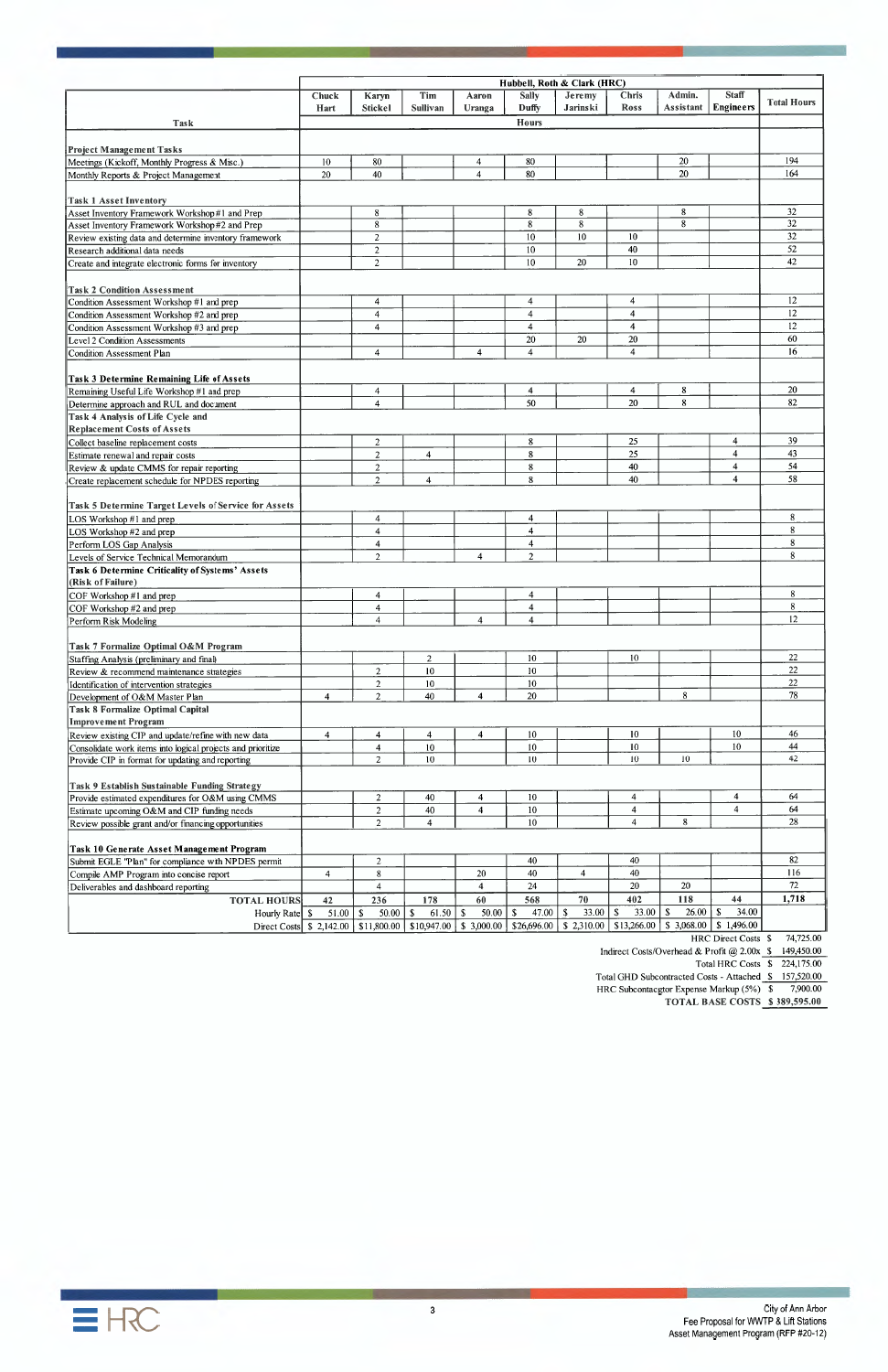#### WWTP & Lift Stations Asset Management Program

City of Ann Arbor

**RFP No. 20-12** 

 $\mathbf{r}$  .

| Task<br>Project Management Tasks<br>Meetings (Kick-off, Monthly Progress & Misc)<br>Monthly Reports & Project Management | Gage<br>4               | Dan<br>Muckleroy Schechter<br>12 | Charlie<br>Card         | Bon<br>Munro | John<br><b>Stullken</b><br><b>Hours</b> | Kathleen<br>Zynda                                                                              | <b>Jennifer</b><br><b>Dustin</b> | William<br><b>Kramer</b> | Ritzi<br>Salaum | <b>Total Hours</b> |
|--------------------------------------------------------------------------------------------------------------------------|-------------------------|----------------------------------|-------------------------|--------------|-----------------------------------------|------------------------------------------------------------------------------------------------|----------------------------------|--------------------------|-----------------|--------------------|
|                                                                                                                          |                         |                                  |                         |              |                                         |                                                                                                |                                  |                          |                 |                    |
|                                                                                                                          |                         |                                  |                         |              |                                         |                                                                                                |                                  |                          |                 |                    |
|                                                                                                                          |                         |                                  |                         |              |                                         |                                                                                                |                                  |                          |                 |                    |
|                                                                                                                          |                         |                                  |                         |              |                                         |                                                                                                |                                  |                          |                 |                    |
|                                                                                                                          |                         |                                  | $\overline{\mathbf{4}}$ |              |                                         |                                                                                                |                                  |                          |                 | 20                 |
|                                                                                                                          |                         | 20                               |                         |              |                                         |                                                                                                |                                  |                          |                 | 20                 |
| <b>Task 2 Condition Assessment</b>                                                                                       |                         |                                  |                         |              |                                         |                                                                                                |                                  |                          |                 |                    |
| Condition Assessment Workshop #1 and prep                                                                                | $\overline{2}$          | $\overline{\mathbf{4}}$          | 6                       |              | 6                                       |                                                                                                |                                  |                          |                 | 18                 |
| Condition Assessment Workshop #2 and prep                                                                                | $\overline{a}$          | 4                                | 6                       |              | 6                                       |                                                                                                |                                  |                          |                 | 18                 |
| Condition Assessment Workshop #3 and prep                                                                                | 2                       | 4                                | 6                       |              | 6                                       |                                                                                                |                                  |                          |                 | 18                 |
| Level 2 Condition Assessments                                                                                            |                         | 20                               |                         |              |                                         |                                                                                                |                                  | 100                      | 100             | 220                |
| Condition Assessment Plan                                                                                                | $\overline{2}$          | 10                               | 40                      | 16           | 20                                      | 20                                                                                             |                                  |                          |                 | 108                |
| <b>Oualserve Performance Benchmarking Analysis</b>                                                                       | 8                       | 8                                | 8                       | 4            | 4                                       |                                                                                                | 4                                |                          |                 | 36                 |
| Task 5 Determine Target Levels of Service for Assets                                                                     |                         |                                  |                         |              |                                         |                                                                                                |                                  |                          |                 |                    |
| LOS Workshop #1 and prep                                                                                                 | 6                       | 4                                | 6                       |              |                                         |                                                                                                |                                  |                          |                 | 16                 |
| LOS Workshop #2 and prep                                                                                                 | 6                       | 4                                | 6                       |              |                                         |                                                                                                |                                  |                          |                 | 16                 |
| Perform LOS Gap Analysis                                                                                                 | 4                       | 16                               | 16                      |              |                                         |                                                                                                |                                  |                          |                 | 36                 |
| Levels of Service Technical Memorandum                                                                                   | $\overline{\mathbf{4}}$ | $\overline{2}$                   | 24                      |              |                                         |                                                                                                | 10                               |                          |                 | 40                 |
| Task 6 Determine Criticality of Systems' Assets                                                                          |                         |                                  |                         |              |                                         |                                                                                                |                                  |                          |                 |                    |
| (Risk of Failure)                                                                                                        |                         |                                  |                         |              |                                         |                                                                                                |                                  |                          |                 | 0                  |
| COF Workshop #1 and prep                                                                                                 | 4                       | 4                                | 12                      |              |                                         |                                                                                                |                                  |                          |                 | 20                 |
| COF Workshop #2 and prep                                                                                                 | 4                       | 4                                | 12                      |              |                                         |                                                                                                |                                  |                          |                 | 20                 |
| Perform Risk Modeling                                                                                                    | 4                       |                                  | 40                      |              | 20                                      |                                                                                                | 60                               |                          |                 | 124                |
|                                                                                                                          |                         |                                  |                         |              |                                         |                                                                                                |                                  |                          |                 | $\bf{0}$           |
| <b>TOTAL HOURS</b>                                                                                                       | 52                      | 116                              | 186                     | 20           | 62                                      | 20                                                                                             | 74                               | 100                      | 100             | 730                |
| Hourly Rate S                                                                                                            | 260.00                  | S.<br>200.00                     | s.<br>205.00            | s<br>245.00  | s.<br>175.00                            | S<br>205.00                                                                                    | s.<br>150.00                     | s<br>200.00              | s<br>160.00     |                    |
| Direct Costs \$13,520.00                                                                                                 |                         |                                  |                         |              |                                         | $$23,200.00$   \$38,130.00   \$4,900.00   \$10,850.00   \$4,100.00   \$11,100.00   \$20,000.00 |                                  |                          | \$16,000.00     |                    |

 $\ddot{\phantom{a}}$ 

 $S = 141,800.00$ 

Travel Expenses  $$12,800.00$ <br> $$2,920.00$ 

 $S$  157,520.00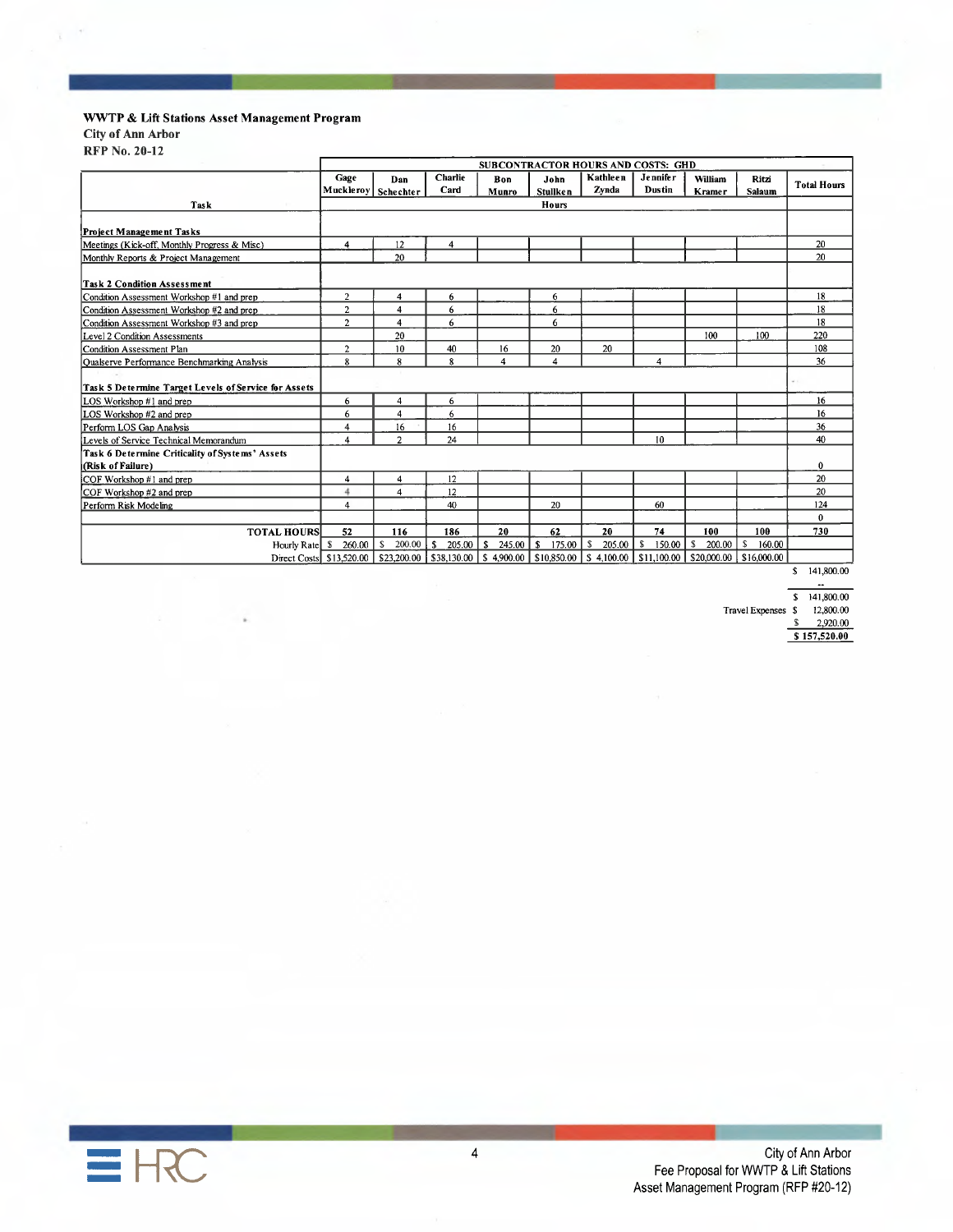#### **EXHIBIT C INSURANCE REQUIREMENTS**

From the earlier of the Effective Date or the Commencement Date of this Agreement, and continuing without interruption during the term of this Agreement, Contractor shall have, at a minimum, the following insurance, including all endorsements necessary for Contractor to have or provide the required coverage.

- A. The Contractor shall have insurance that meets the following minimum requirements:
	- 1. Professional Liability Insurance or Errors and Omissions Insurance protecting the Contractor and its employees in an amount not less than \$1,000,000.
	- 2. Worker's Compensation Insurance in accordance with all applicable state and federal statutes. Further, Employers Liability Coverage shall be obtained in the following minimum amounts:

Bodily Injury by Accident - \$500,000 each accident Bodily Injury by Disease - \$500,000 each employee Bodily Injury by Disease - \$500,000 each policy limit

3. Commercial General Liability Insurance equivalent to, as a minimum, Insurance Services Office form CG 00 01 04 13 or current equivalent. The City of Ann Arbor shall be an additional insured. There shall be no added exclusions or limiting endorsements that diminish the City's protections as an additional insured under the policy. Further, the following minimum limits of liability are required:

| \$1,000,000 | Each occurrence as respect Bodily Injury Liability or |
|-------------|-------------------------------------------------------|
|             | Property Damage Liability, or both combined           |
| \$2,000,000 | Per Project General Aggregate                         |
| \$1,000,000 | Personal and Advertising Injury                       |

- 4. Motor Vehicle Liability Insurance equivalent to, as a minimum, Insurance Services Office form CA 00 01 10 13 or current equivalent. Coverage shall include all owned vehicles, all non-owned vehicles and all hired vehicles. The City of Ann Arbor shall be an additional insured. There shall be no added exclusions or limiting endorsements that diminish the City's protections as an additional insured under the policy. Further, the limits of liability shall be \$1,000,000 for each occurrence as respects Bodily Injury Liability or Property Damage Liability, or both combined.
- 5. Umbrella/Excess Liability Insurance shall be provided to apply in excess of the Commercial General Liability, Employers Liability and the Motor Vehicle coverage enumerated above, for each occurrence and for aggregate in the amount of \$1,000,000.